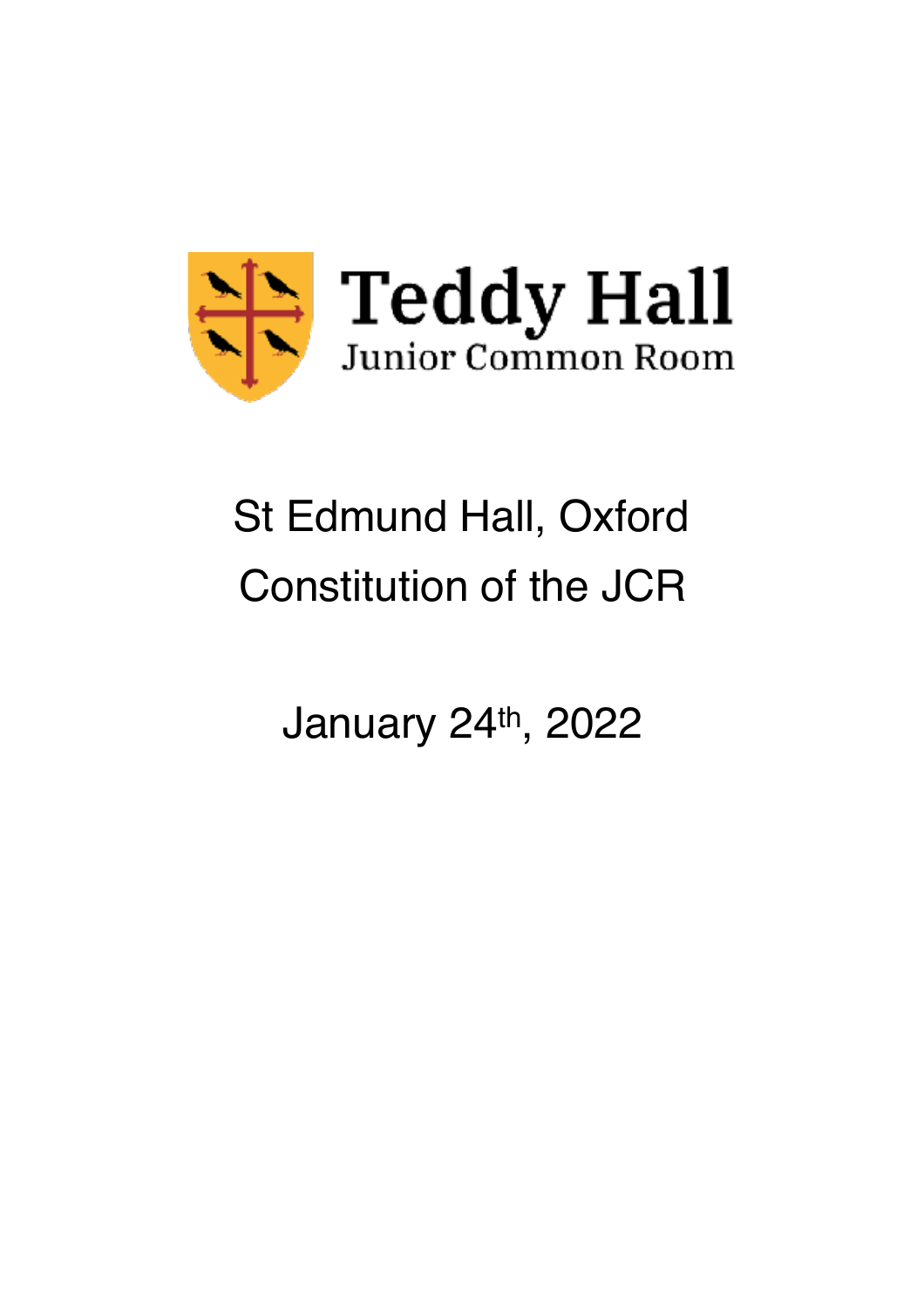# Contents

| L              |  |
|----------------|--|
|                |  |
|                |  |
|                |  |
|                |  |
|                |  |
|                |  |
|                |  |
| Ш              |  |
| $\mathbf{III}$ |  |
|                |  |
|                |  |
|                |  |
|                |  |
|                |  |
|                |  |
|                |  |
|                |  |
|                |  |
|                |  |
|                |  |
|                |  |
|                |  |
|                |  |
|                |  |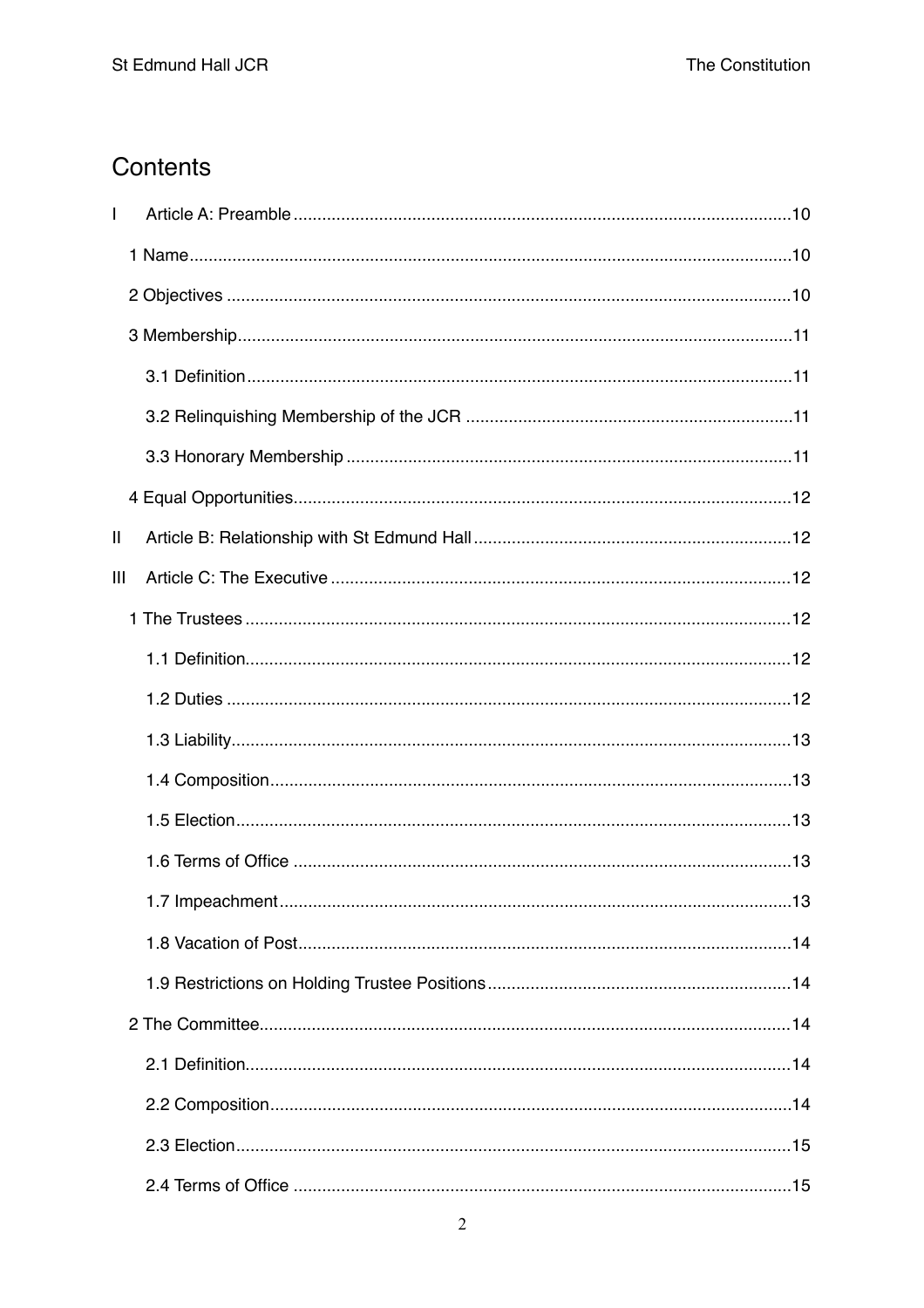| IV |  |
|----|--|
|    |  |
|    |  |
|    |  |
|    |  |
|    |  |
| V  |  |
|    |  |
|    |  |
|    |  |
|    |  |
|    |  |
|    |  |
|    |  |
|    |  |
|    |  |
|    |  |
| VI |  |
|    |  |
|    |  |
|    |  |
|    |  |
|    |  |
|    |  |
|    |  |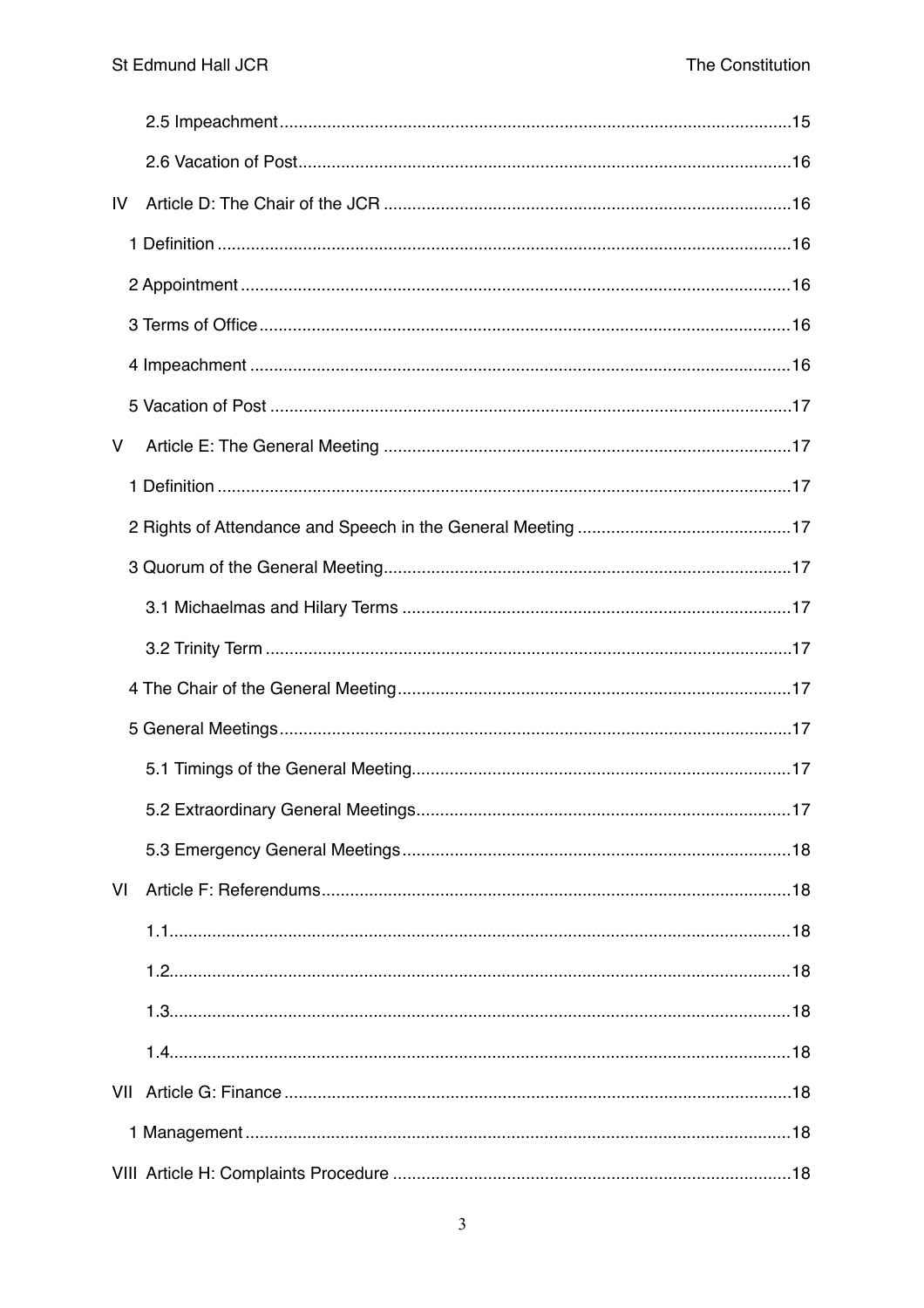| IX  |  |
|-----|--|
|     |  |
|     |  |
|     |  |
|     |  |
|     |  |
|     |  |
| X.  |  |
|     |  |
|     |  |
|     |  |
|     |  |
|     |  |
|     |  |
|     |  |
| XII |  |
|     |  |
|     |  |
|     |  |
|     |  |
|     |  |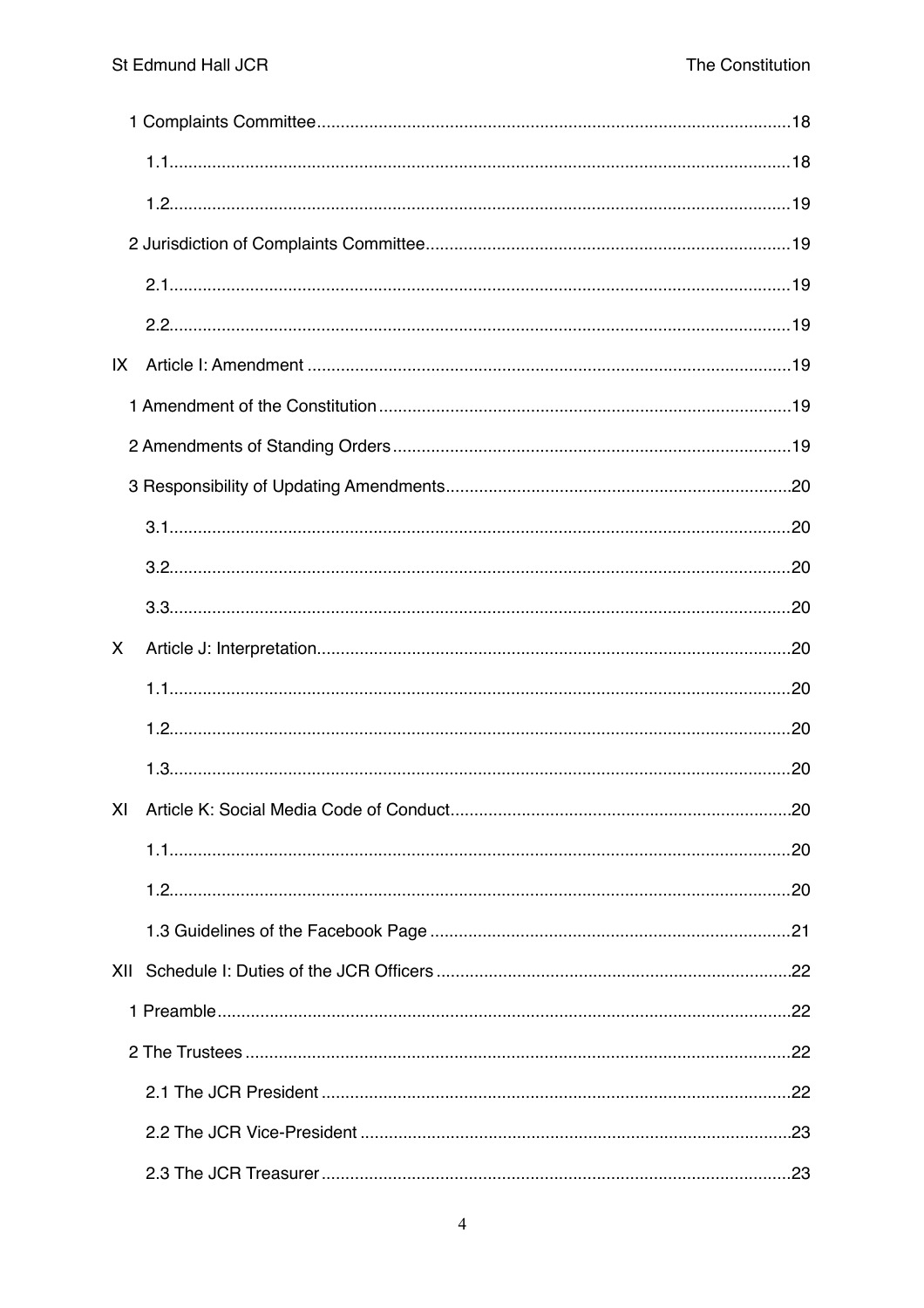|  | 3.5 The JCR Black, Asian, and Minority Ethnic (abbreviated to BAME) Officer 27 |  |
|--|--------------------------------------------------------------------------------|--|
|  |                                                                                |  |
|  |                                                                                |  |
|  |                                                                                |  |
|  |                                                                                |  |
|  |                                                                                |  |
|  |                                                                                |  |
|  |                                                                                |  |
|  | 3.13 The JCR Male and Minority Gender Identities (abbreviated as Male*)        |  |
|  |                                                                                |  |
|  |                                                                                |  |
|  | 3.16 The JCR Female and Minority Gender Identities (abbreviated as Female*)    |  |
|  |                                                                                |  |
|  |                                                                                |  |
|  |                                                                                |  |
|  |                                                                                |  |
|  |                                                                                |  |
|  |                                                                                |  |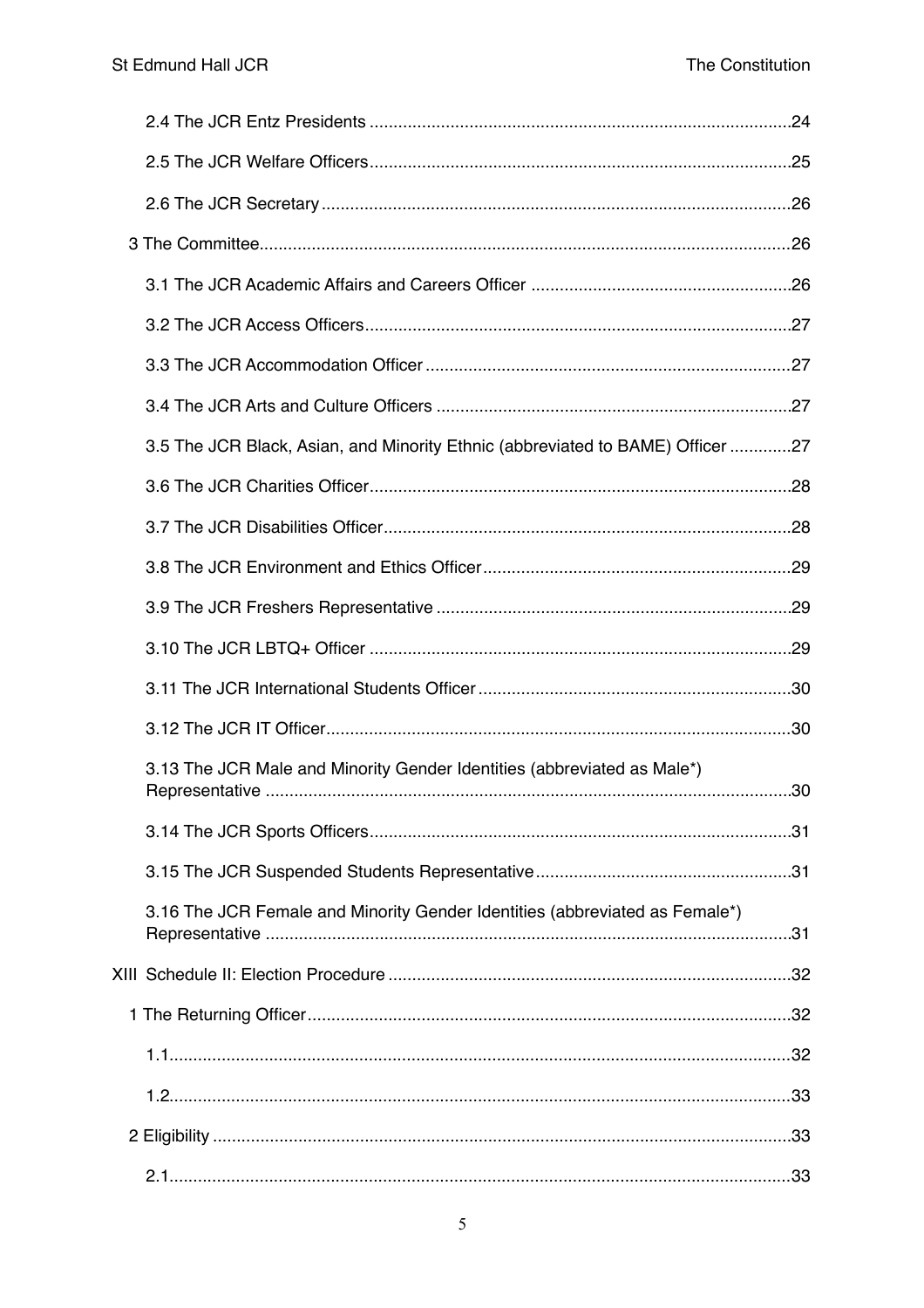| 44 | 35 |
|----|----|
|    |    |
|    |    |
|    |    |
|    |    |
|    |    |
|    |    |
|    |    |
|    |    |
|    |    |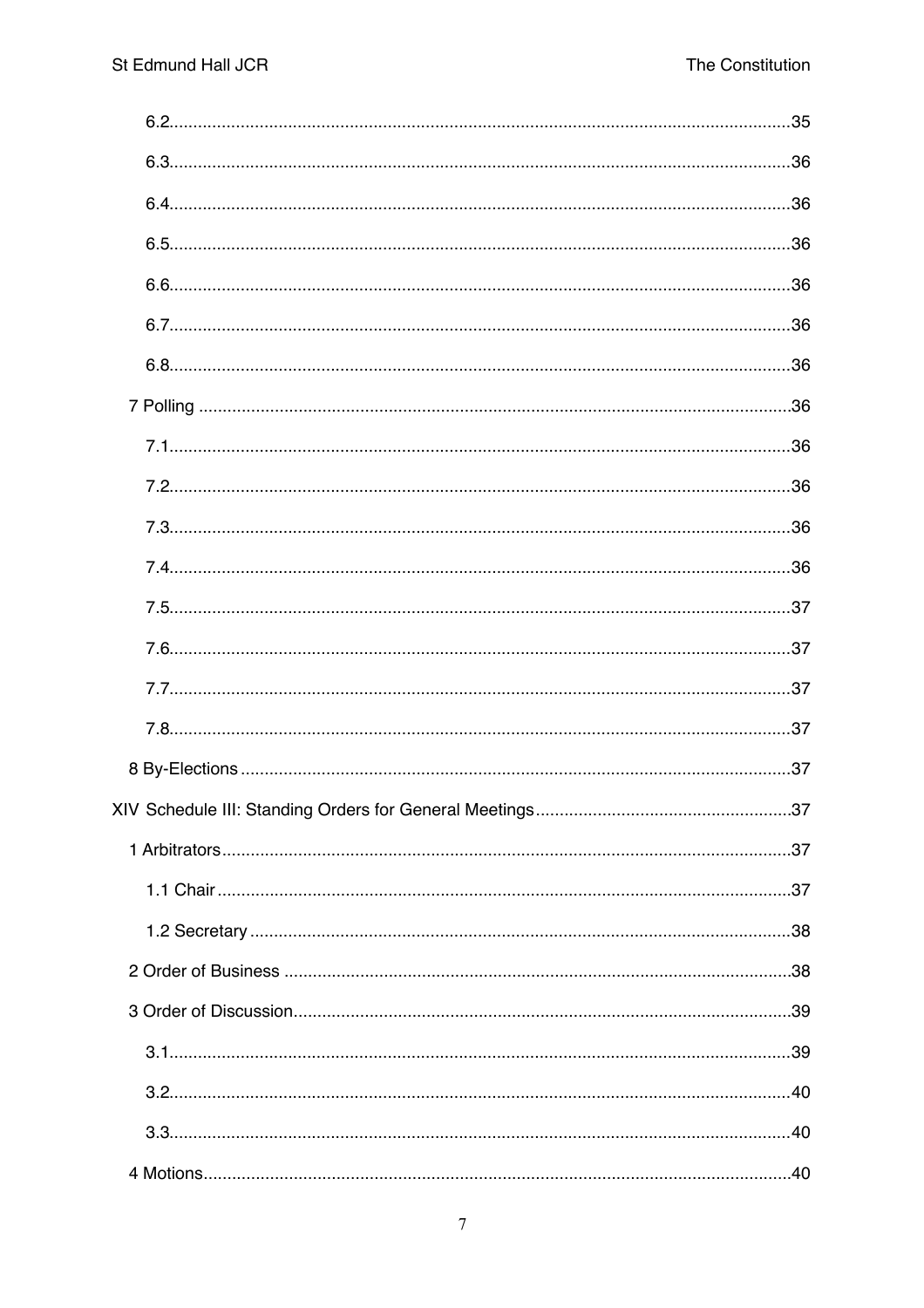| 7 Policy.<br>42 |
|-----------------|
|                 |
|                 |
|                 |
|                 |
|                 |
|                 |
|                 |
|                 |
|                 |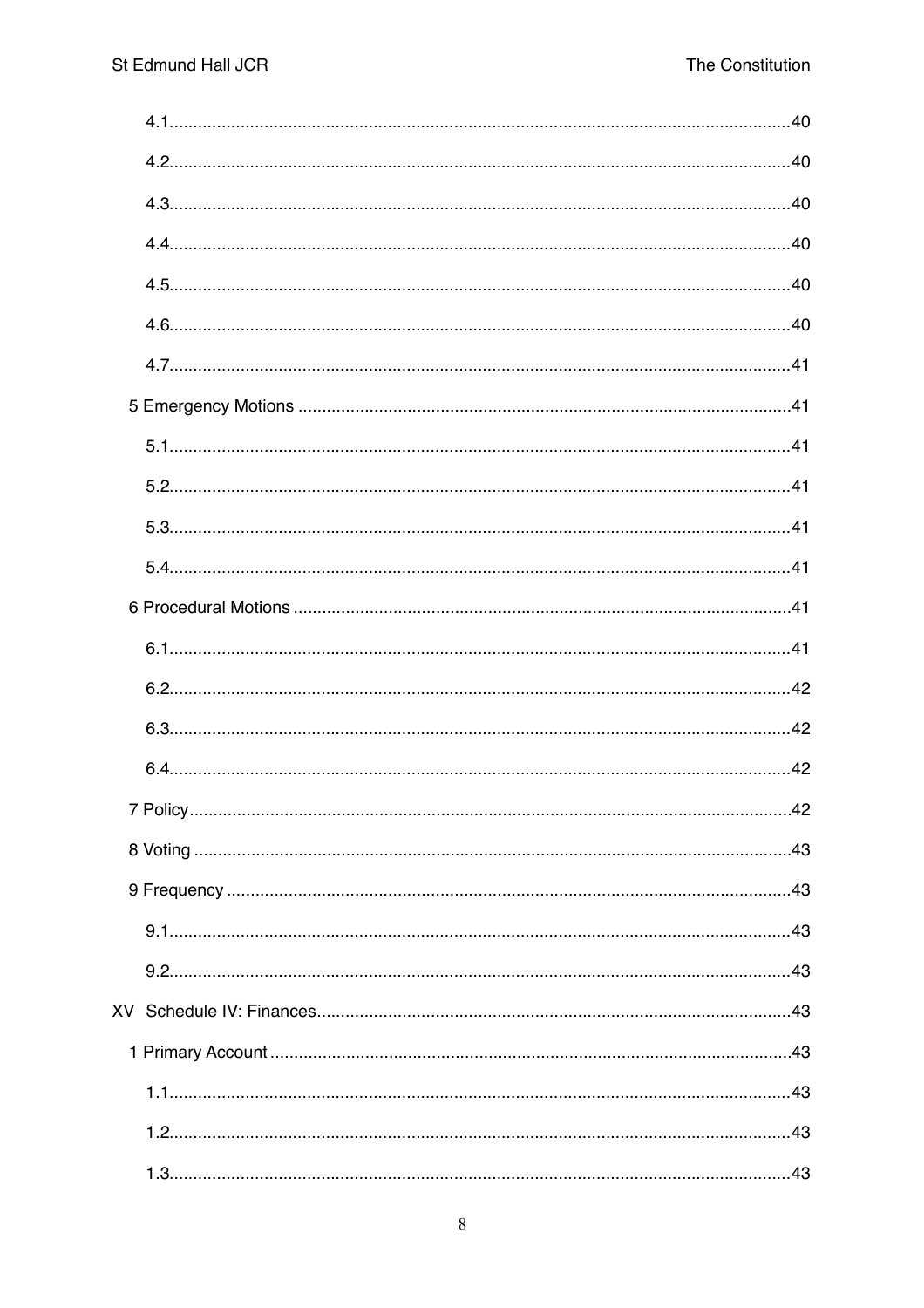|    | The JCR Treasurer shall update and publicise the JCR Live Accounts spreadsheet on<br>the JCR website, presenting the financial status of the JCR in terms of financial |
|----|------------------------------------------------------------------------------------------------------------------------------------------------------------------------|
|    |                                                                                                                                                                        |
|    |                                                                                                                                                                        |
| 1. | The level of funds available in each account (i.e. the Charity Fund, the Entz                                                                                          |
| 2. | The net change in each account from the previous term's Live Accounts48                                                                                                |
| 3. | The transactions which have taken place on each account including: 48                                                                                                  |
| a. |                                                                                                                                                                        |
| b. |                                                                                                                                                                        |
| C. | A description of the transaction (i.e. the purpose for which the money<br>was sent e.g. Quiz Night/Careers networking evening). 48                                     |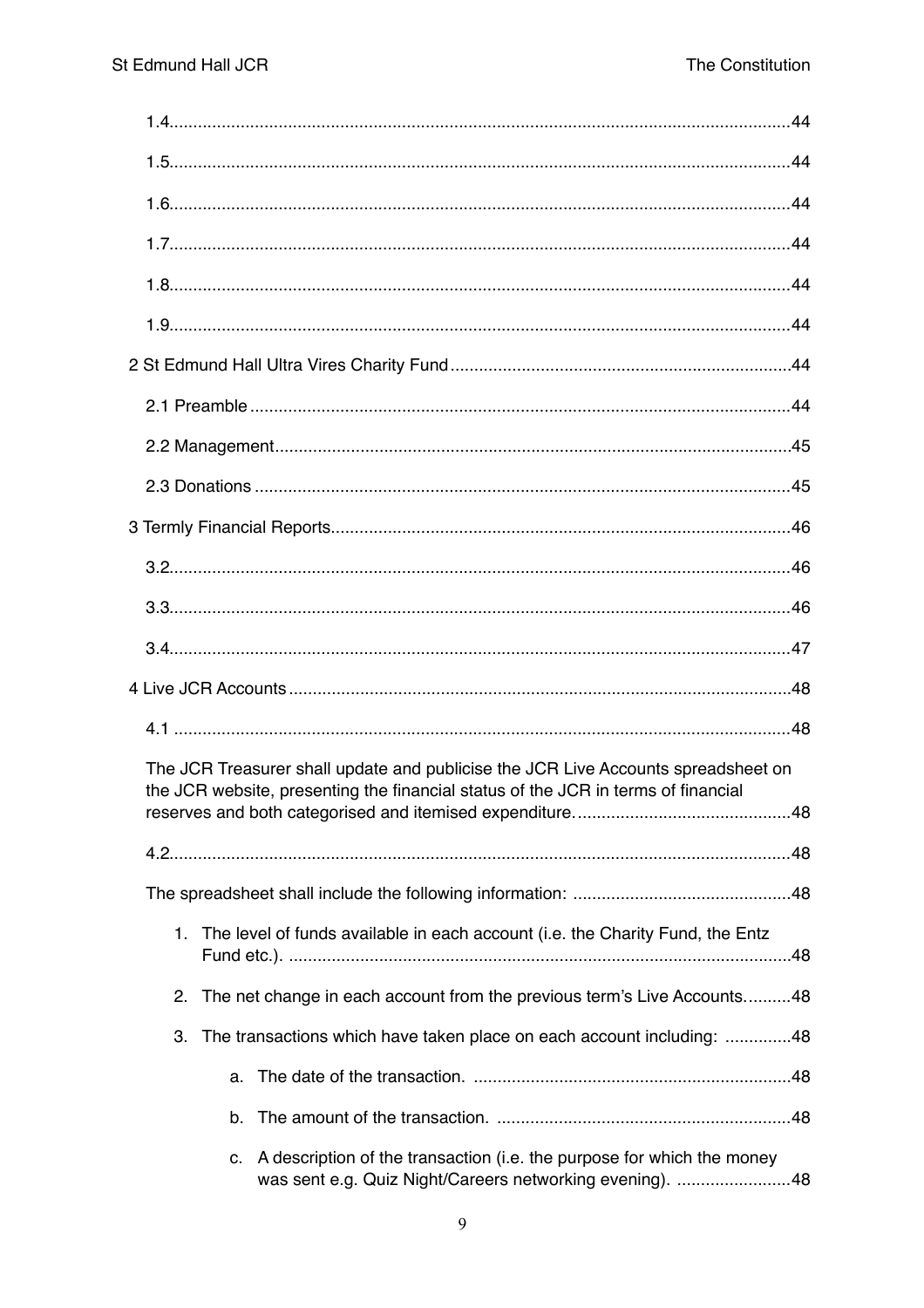d. The name of the recipient, unless when reporting welfare transactions which shall remain anonymous or when, exceptionally, the Treasurer in [concurrence with the JCR President views it as necessary to redact this.](#page-47-11)  48 e. Where a "block grant" is given to an officer/s or JCR member (e.g. for a purpose such as 5th week blues events) of £500 or more: ....................48 i. A broad description of how the funds were spent (i.e. £ X for [massages, £ X for 5th week JCRT\). 48](#page-47-13) ........................................... ii. Unless, exceptionally, the Treasurer in concurrence with the JCR President views this as inappropriate or unpractical. ........................48 [4.3 48](#page-47-15) ................................................................................................................................... Application for reimbursement or other funding by members of the JCR will constitute consent to the publication of details of this transaction in the Live Accounts. ................48 [XVI Schedule V: Affiliated Bodies 48](#page-47-17) .......................................................................................... [1 Affiliated Bodies 48](#page-47-18) ............................................................................................................... [1.1 48](#page-47-19) ................................................................................................................................... [1.2 49](#page-48-0) ................................................................................................................................... [1.3 49](#page-48-1) ................................................................................................................................... [2 List of Affiliated Bodies 49](#page-48-2) .................................................................................................... [3 Amendment 49](#page-48-3) .....................................................................................................................

# <span id="page-9-0"></span>I Article A: Preamble

# <span id="page-9-1"></span>1 Name

There shall be a self-governing association within St Edmund Hall in the University of Oxford, hereinafter The Hall, known as The Aularian Junior Common Room, hereinafter the JCR.

# <span id="page-9-2"></span>2 Objectives

The JCR shall exist to:

1. Advance the academic, social, welfare, cultural, athletic and ethical interests of its Members.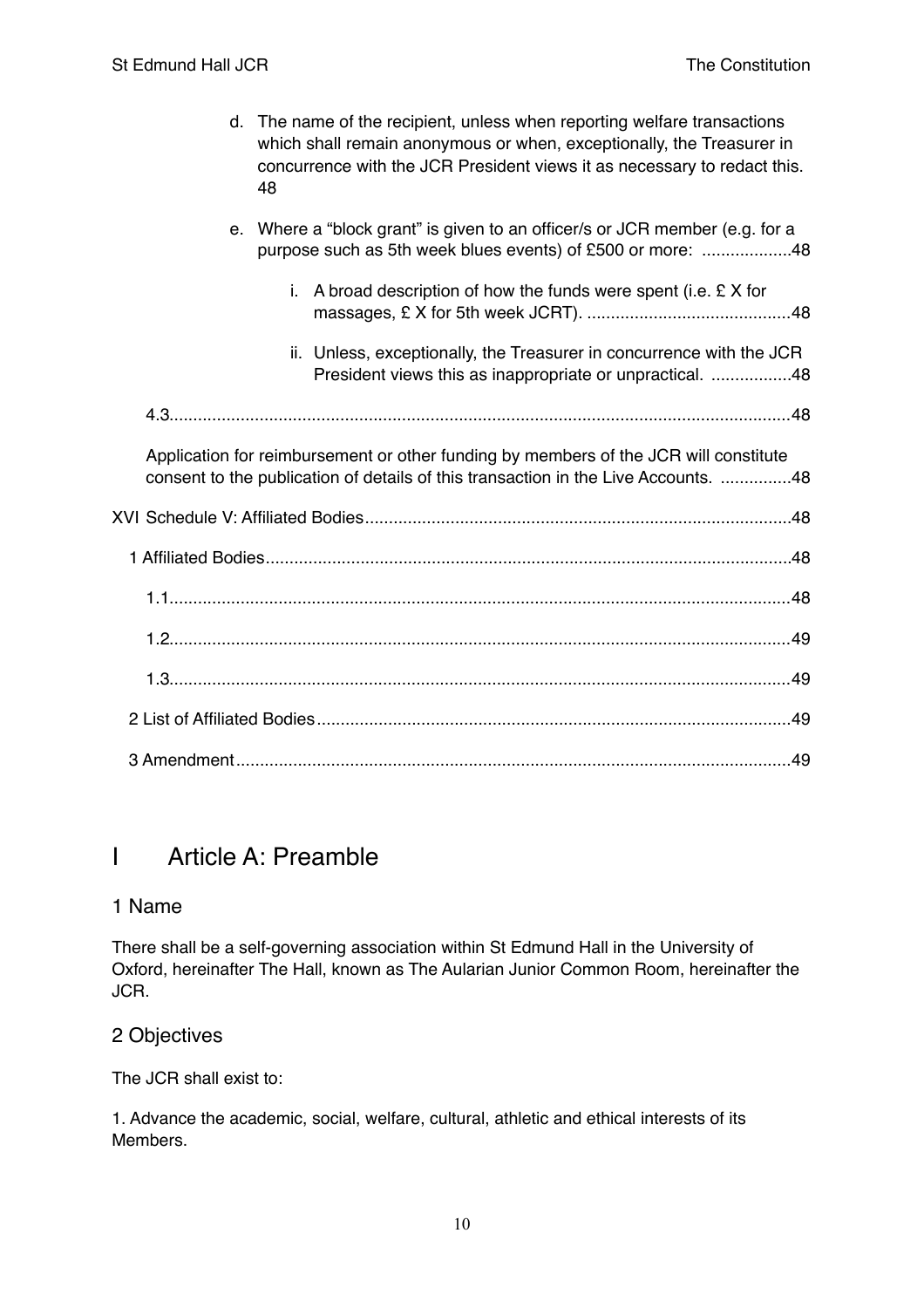2. Articulate the views and requirements of its Members to bodies both inside and outside of The Hall.

# <span id="page-10-0"></span>3 Membership

#### <span id="page-10-1"></span>3.1 Definition

Membership of the JCR shall be available in the following categories:

- 1. Every person registered as a student with the College Office at The Hall shall be entitled to be a Full Member of the JCR.
- 2. Visiting students are entitled to be Full Members of the JCR for the duration of their stay.
- 3. Every former student of The Hall no longer registered as a current student shall be entitled to be an Alumnus Member.
- 4. Honorary Members shall be entitled to all the rights, privileges, and benefits afforded to Full Members of the JCR, except where otherwise specified.
- 5. All those who are entitled to membership under 3.1.1 and 3.1.2 are automatically Full Members of the JCR from when they take up residence for the first time at The Hall, unless they relinquish membership in line with 3.2.

#### <span id="page-10-2"></span>3.2 Relinquishing Membership of the JCR

Any Student Member may opt out of their membership of the JCR.

- 1. A student may opt out of their membership of the JCR by sending written notification to the JCR President or by opting out of the JCR fund, and shall thereupon cease to be a member until such time as the President receives from them written notification of their desire to resume membership or until they resume paying the JCR termly charge.
- 2. Those who withdraw from membership of the JCR shall remain entitled to make use of the facilities the JCR provides and may still seek representation by the JCR. They may attend meetings, although will not hold voting rights within any General Meeting, statutory elections, or referendums organised by the JCR.
- 3. Opting out of the termly charge will at all times constitute relinquishing of JCR membership, unless the member concerned asks to be exempted because of extenuating financial circumstances. This application should be made in confidence to the JCR President, Treasurer, or Welfare Officers.

#### <span id="page-10-3"></span>3.3 Honorary Membership

Honorary Membership may be conferred upon and removed from individuals by a motion passed at a General Meeting as prescribed by Schedule III.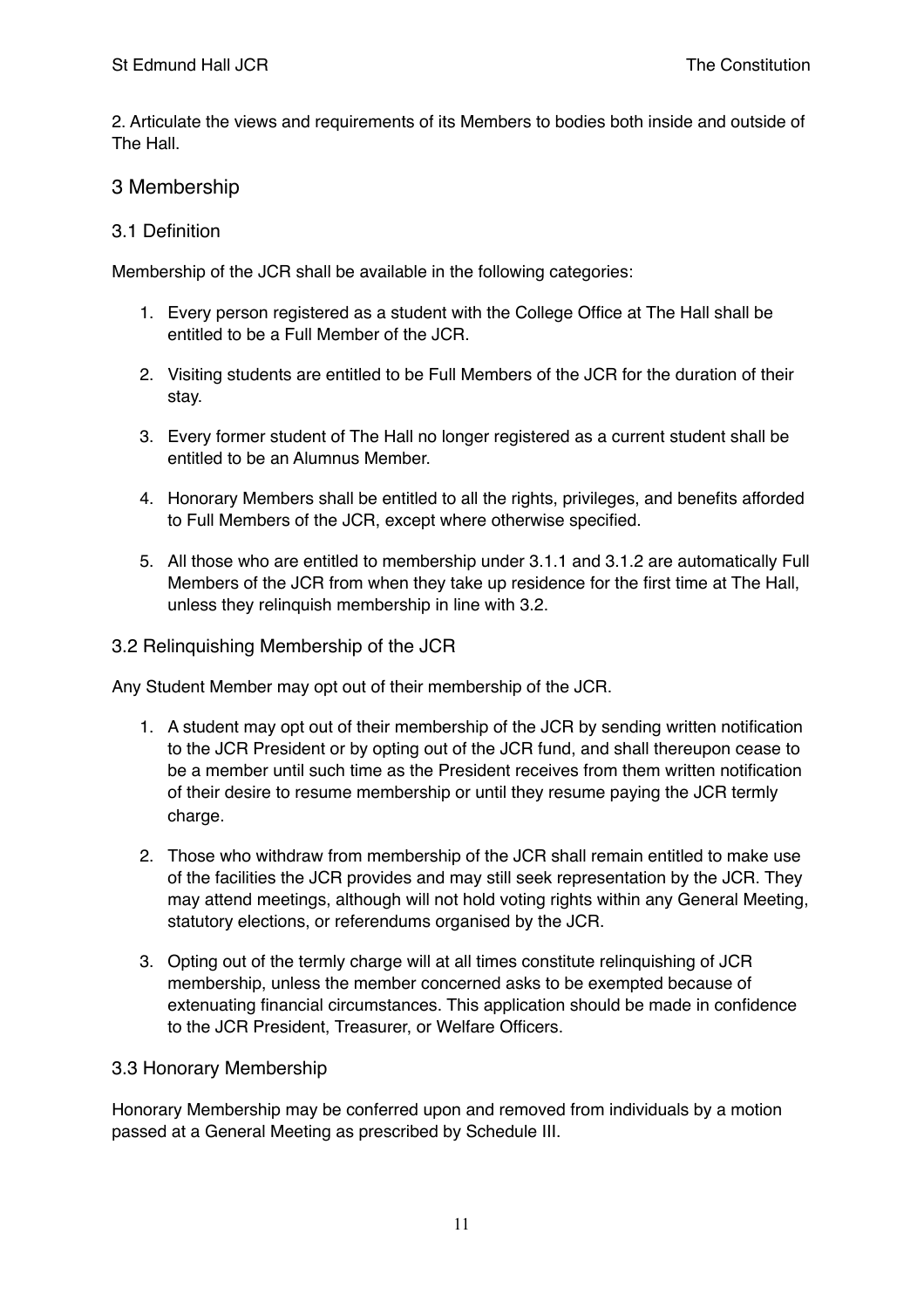# <span id="page-11-0"></span>4 Equal Opportunities

The JCR subscribes to the Equal Opportunities Policy of Oxford University Student Union, hereinafter Oxford SU.

# <span id="page-11-1"></span>II Article B: Relationship with St Edmund Hall

- 1. The governing body of St Edmund Hall in the University of Oxford, herein referred to as Governing Body, shall take such steps as are reasonably practical to secure the JCR operates in a fair and democratic manner and is accountable for its finances.
- 2. The Governing Body shall ensure that it adheres to the requirements of the Education Act 1994, Section 22 in monitoring the JCR.

# <span id="page-11-2"></span>III Article C: The Executive

# <span id="page-11-3"></span>1 The Trustees

#### <span id="page-11-4"></span>1.1 Definition

The trustees shall be entrusted with the executive authority of the JCR, and shall be directly responsible to the General Meeting. All Full JCR members shall be entitled to vote at their election.

#### <span id="page-11-5"></span>1.2 Duties

The trustees are responsible for the day-to-day running and administration of the JCR. In fulfilling this role they must:

- 1. Use reasonable care and skill, using their personal skills and experience as needed to ensure that the JCR is well-run and efficient.
- 2. Consider getting external professional advice on all matters where there may be a material risk to the JCR, or where they may be in breach of their duties.
- 3. Ensure the solvency of the JCR.
- 4. Use JCR assets reasonably and only in the interest of the JCR.
- 5. Avoid activities which would place the JCR's endowments, funds, assets, or reputation at undue risk.
- 6. Take special care when investing or borrowing funds (or delegating that activity).
- 7. Meet at least once a term to discuss the general running of the JCR and whenever the current JCR affairs require their review.
- 8. Veto any decisions made by the General Meeting or made through a referendum that is contrary to the Objects of the JCR as defined in Article A 2.1; in consultation with the JCR Committee when required.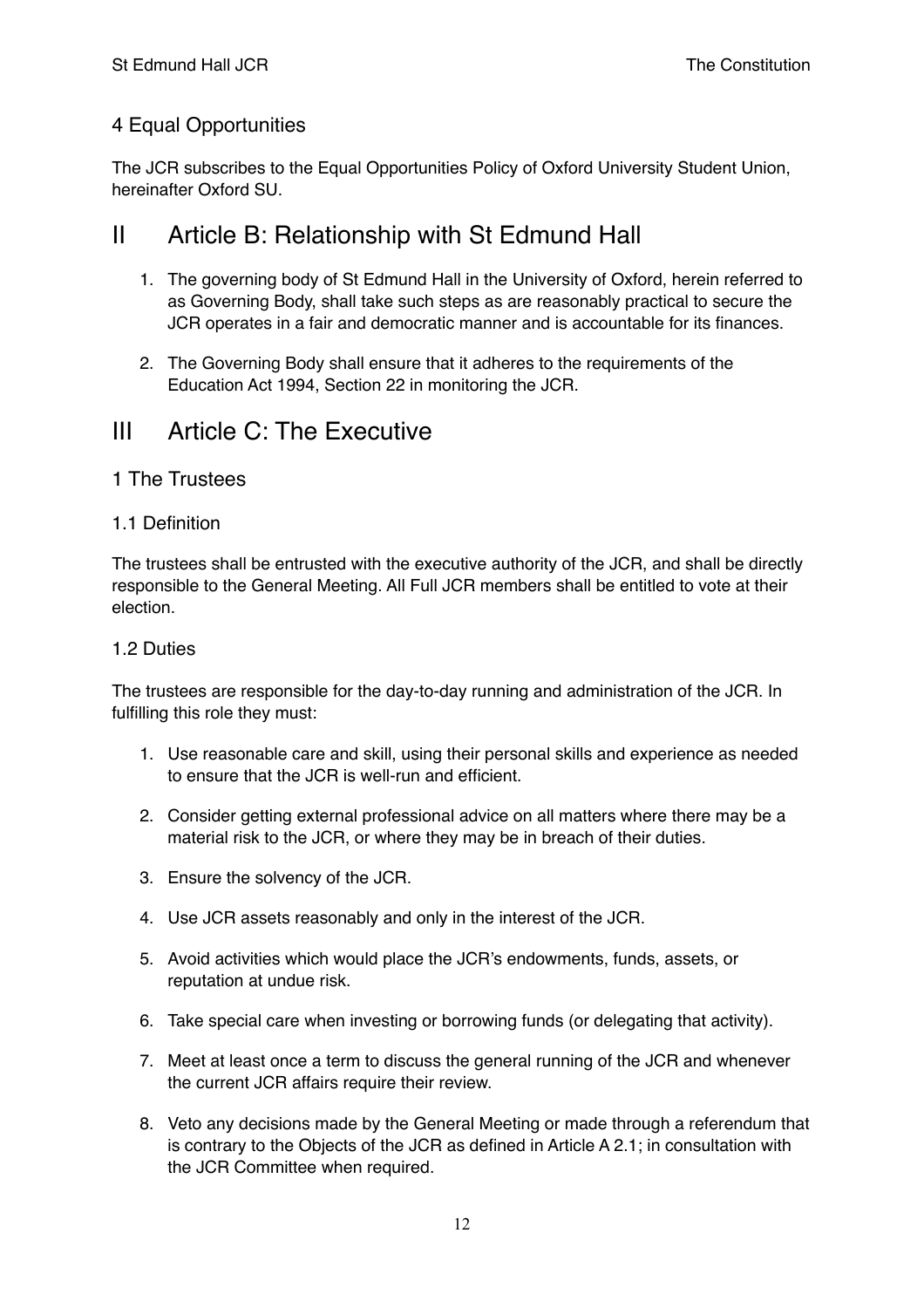- 9. Report to the General Meeting any decisions made previously by the General Meeting or through a referendum that have been identified as contrary to the Object of the JCR.
- 10. Oversee and approve all the events organised by Women\*'s and Men\*'s Officers. Involve the Entz Presidents alongside with the Entz representative to help organise proposed events if the Executive deems gendering of the organised events unnecessary.

#### <span id="page-12-0"></span>1.3 Liability

The trustees will be responsible for the debts of the JCR.

#### <span id="page-12-1"></span>1.4 Composition

Trusteeship will be held by the following posts, the duties of which are defined in Schedule I:

- 1. The JCR President.
- 2. The JCR Vice-President.
- 3. The JCR Treasurer.
- 4. The JCR Entz Presidents
- 5. The JCR Welfare Officer (female or gender non-conforming).
- 6. The JCR Welfare Officer (male or gender non-conforming).
- 7. The JCR Secretary

#### <span id="page-12-2"></span>1.5 Election

The trustees shall be elected in accordance with Schedule II.

#### <span id="page-12-3"></span>1.6 Terms of Office

The trustees shall hold office for one year from Sunday of the 9th Week of their term of election.

#### <span id="page-12-4"></span>1.7 Impeachment

Trustees may be dismissed for dereliction of duty or for having acted in a manner likely to bring the JCR into disrepute by:

- 1. Presidential Fiat, wherein The JCR President may dismiss a trustee with immediate effect; this dismissal will lapse unless confirmed by a two-thirds majority at the subsequent General Meeting, and Referendum held for that purpose.
- 2. No Confidence, wherein a General Meeting may request the resignation of a trustee by a two-thirds majority at a General Meeting and enforce dismissal by a Referendum held for that purpose.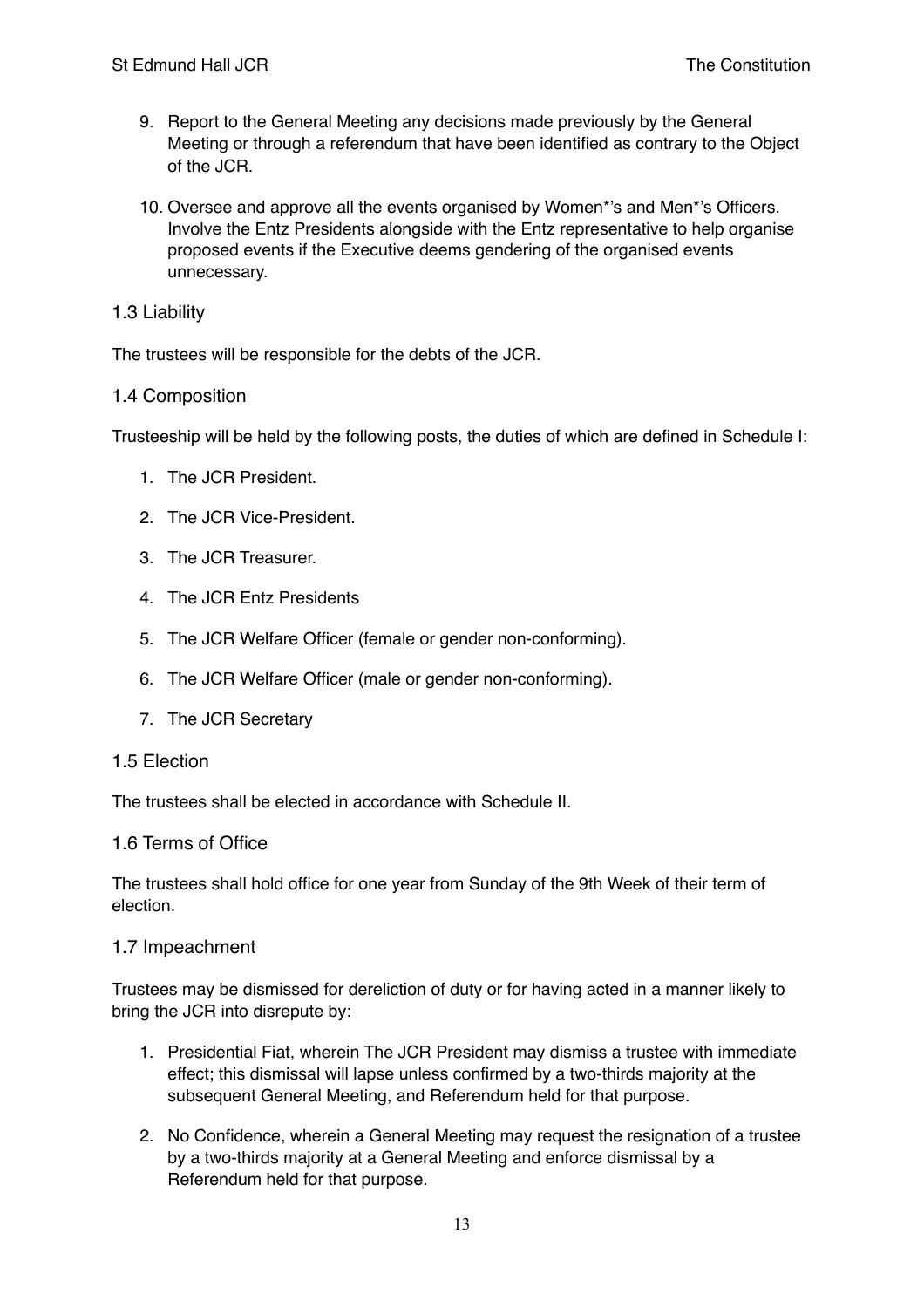Should a trustee be dismissed, a by-election to fill the vacant position shall then be held in accordance with Schedule II.

#### <span id="page-13-0"></span>1.8 Vacation of Post

A trustee may voluntarily resign or automatically step down from their post should they graduate and cease to be registered as a student at The Hall, be sent down, be rusticated, suspend studies, or take a leave of absence of more than eight weeks. A by-election to fill the vacant position shall then be held in accordance with Schedule II.

#### <span id="page-13-1"></span>1.9 Restrictions on Holding Trustee Positions

No person may hold two trustee positions concurrently.

#### <span id="page-13-2"></span>2 The Committee

#### <span id="page-13-3"></span>2.1 Definition

The Committee shall be charged with the general administration of JCR affairs and facilities, and shall be responsible to the JCR President. The Committee shall meet at least once a term, with more meetings at the discretion of the JCR President or if at least four members of the Committee request a meeting. This meeting will be closed, and only ratified, elected, or appointed members may attend, except at the discretion of the JCR President. The Committee will form the governing body of the JCR and work with the trustees to achieve the Objects of the JCR.

#### <span id="page-13-4"></span>2.2 Composition

The Committee shall be composed of the following posts whose duties are defined in Schedule I:

- 1. The JCR President.
- 2. The JCR Vice-President.
- 3. The JCR Treasurer.
- 4. The JCR Entz Presidents.
- 5. The JCR Welfare Officers.
- 6. The JCR Secretary.
- 7. The JCR Academic Affairs and Careers Officer.
- 8. The JCR Access Officers.
- 9. The JCR Accommodation Officer.
- 10. The JCR Arts and Culture Officers.
- 11. The JCR Black, Asian, and Minority Ethnic, hereinafter BAME, Officer.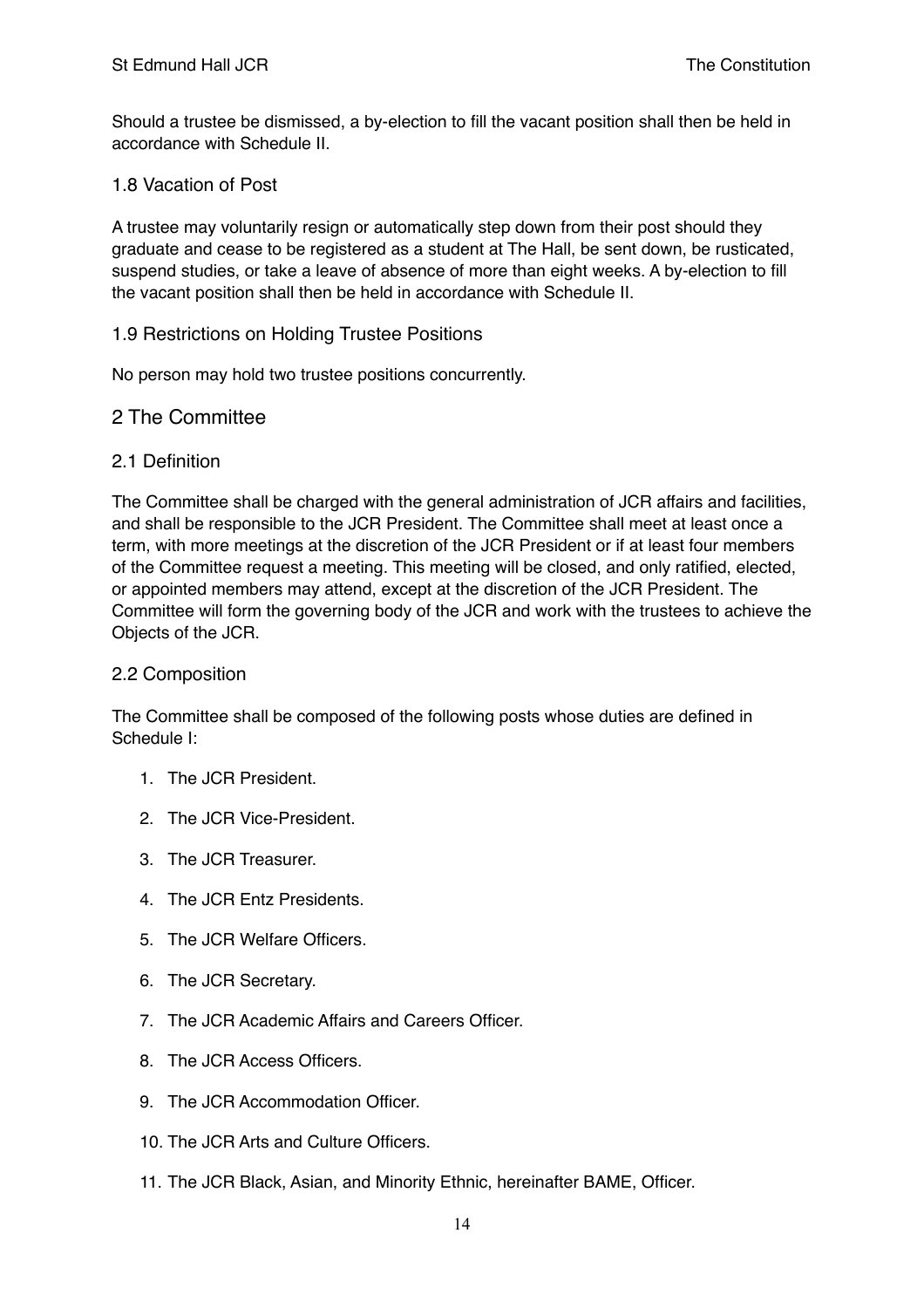- 12. The JCR Charities Officer.
- 13. The JCR Disabilities Officer.
- 14. The JCR Environment and Ethics Officer.
- 15. The JCR Freshers Representative.
- 16. The JCR LGBTQ+, Officer.
- 17. The JCR International Students Officer.
- 18. The JCR IT Officer.
- 19. The JCR Men's and Minority Gender Identities', hereinafter Men\*'s, Officers.
- 20. The JCR Sports Officers.
- 21. The JCR Suspended Students Representative.
- 22. The JCR Women's and Minority Gender Identities', hereinafter Women\*'s, Officers.
- 23. The JCR Class Officer
- <span id="page-14-0"></span>2.3 Election

The Committee, with the exception of the JCR Accommodation Officer, the Disabilities Officer, the IT Officer, the Suspended Students Representative, and the Tortoise Keeper will be elected in accordance with Schedule II. The Accommodation Officer shall be appointed by the JCR President, in consultation with the executive committee. Disabilities Officer and the Suspended Students Representative shall be appointed by the JCR President and Welfare Officers. The IT Officer shall be appointed by the JCR President, in consultation with the JCR Committee. The Tortoise Keeper shall be appointed by the JCR President and Welfare Officers.

#### <span id="page-14-1"></span>2.4 Terms of Office

The JCR Committee, with the exception of the JCR Welfare Officers, the IT Officer, and the Suspended Students Representative, shall hold office for one year from Sunday of 9th Week after their election. The JCR Male or gender non-conforming and Female or gender nonconforming Welfare Officers will be elected in Michaelmas, but will hold office from Sunday of 9th Week Hilary, giving them the time to be peer-support trained. The IT Officer and the Suspended Students Representative shall be appointed and they shall hold office until resignation or dismissal.

# <span id="page-14-2"></span>2.5 Impeachment

A member of the Committee may be dismissed for dereliction of duty or for having acted in a manner likely to bring the JCR into disrepute by:

1. Presidential Fiat, wherein The JCR President may dismiss a member of the Committee with immediate effect; this dismissal will lapse unless confirmed by a two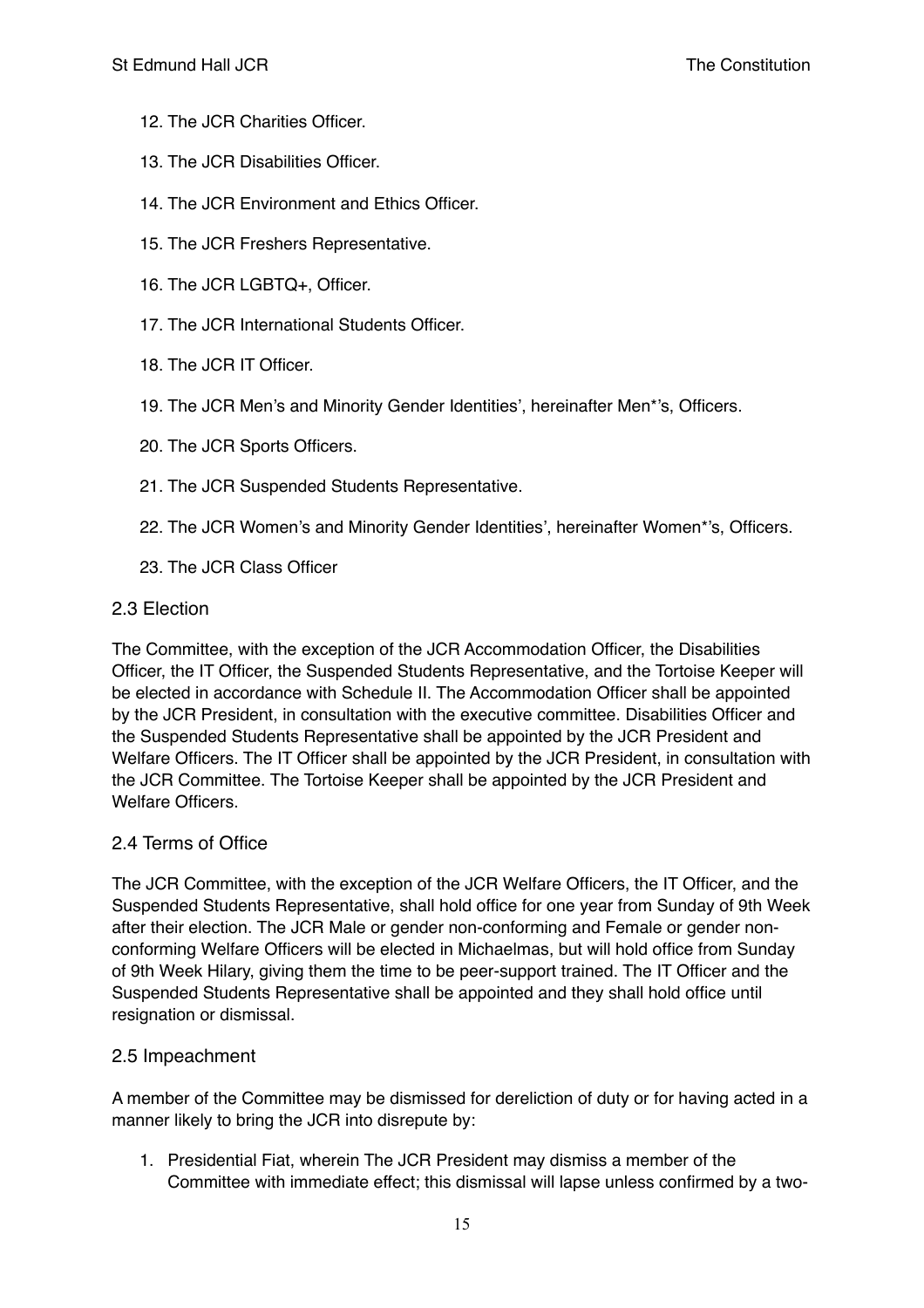thirds majority at the subsequent General Meeting, and Referendum held for that purpose.

2. No Confidence, wherein a General Meeting may request the resignation of a member of the Committee who by a two-thirds majority at a General Meeting, and Referendum held for that purpose.

Should a member of the Committee be dismissed, a by-election to fill the vacant position shall then be held in accordance with Schedule II.

#### <span id="page-15-0"></span>2.6 Vacation of Post

An Officer of the JCR Committee may voluntarily resign or automatically step down from their post should they graduate and cease to be registered as a student at The Hall, be sent down, be rusticated, suspend studies, or take a leave of absence of more than eight weeks. A by-election to fill the vacant position shall then be held in accordance with Schedule II.

# <span id="page-15-1"></span>IV Article D: The Chair of the JCR

# <span id="page-15-2"></span>1 Definition

There shall be one appointed Chair of the JCR who shall, in the first instance, act as chair to General Meetings of the JCR, and hustings. The JCR Chair will be responsible for the provision of any refreshments at JCR Meetings. They shall not be considered a member of the JCR Committee.

# <span id="page-15-3"></span>2 Appointment

The Chair of the JCR will be appointed by the JCR President in consultation with the JCR Committee. Appointments shall be made by 9th Week of Hilary Term.

#### <span id="page-15-4"></span>3 Terms of Office

The Chair of the JCR shall hold office for one year from Sunday of 9th Week after their appointment.

#### <span id="page-15-5"></span>4 Impeachment

The Chair of the JCR may be dismissed for dereliction of duty or for having acted in a manner likely to bring the JCR into disrepute by:

- 1. Presidential Fiat, wherein The JCR President may dismiss the Chair of The JCR with immediate effect; this dismissal will lapse unless confirmed by a two-thirds majority at the subsequent General Meeting, and Referendum held for that purpose.
- 2. No Confidence, wherein a General Meeting may request the resignation of The Chair of The JCR by a two-thirds majority at a General Meeting, and Referendum held for that purpose.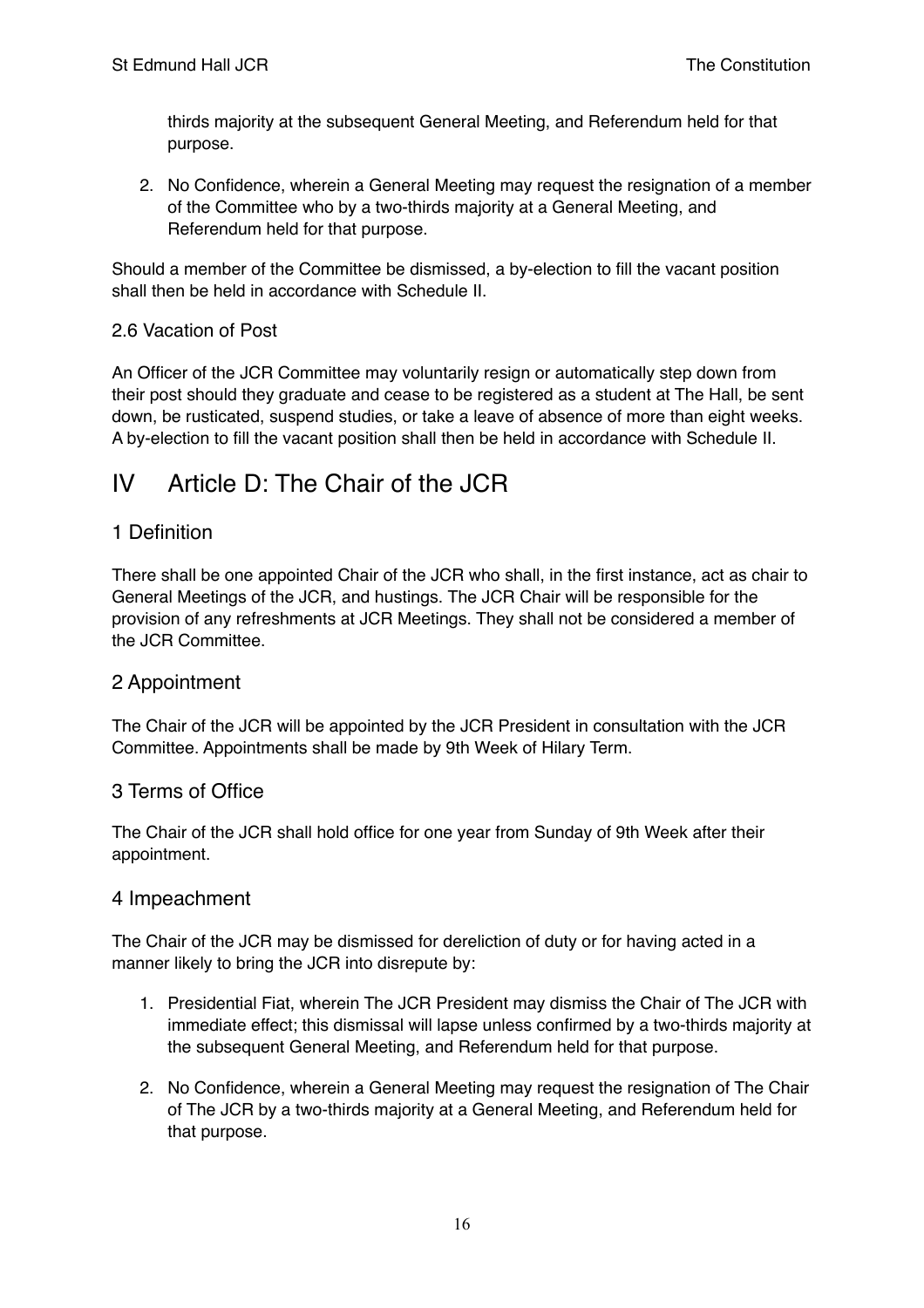# <span id="page-16-0"></span>5 Vacation of Post

The Chair of the JCR may voluntarily resign or automatically step down from their post should they graduate and cease to be registered as a student at The Hall, be sent down, be rusticated, suspend studies, or take a leave of absence of more than eight weeks.

# <span id="page-16-1"></span>V Article E: The General Meeting

# <span id="page-16-2"></span>1 Definition

Within the limits herein and in Standing Orders prescribed, the General Meeting shall be the principal representative, deliberative, and policy-making body of the JCR.

# <span id="page-16-3"></span>2 Rights of Attendance and Speech in the General Meeting

Any member of the JCR shall be entitled to attend and speak at any General Meeting, and any Full Member shall be entitled to propose or second motions for the General Meeting. Only Full Members of the JCR shall be entitled to vote.

# <span id="page-16-4"></span>3 Quorum of the General Meeting

#### <span id="page-16-5"></span>3.1 Michaelmas and Hilary Terms

Quorum for General Meetings shall be 35 Full Members in Michaelmas and Hilary Terms.

#### <span id="page-16-6"></span>3.2 Trinity Term

Quorum for General Meetings shall be 30 Full Members in Trinity Term.

#### <span id="page-16-7"></span>4 The Chair of the General Meeting

All General Meetings of the JCR shall be chaired by The Chair of The JCR in the first instance or anyone else appropriate as specified per Schedule III, Article 1.

#### <span id="page-16-8"></span>5 General Meetings

#### <span id="page-16-9"></span>5.1 Timings of the General Meeting

The JCR President shall convene no fewer than three Ordinary General Meetings per term in accordance with Schedule III, Article 9.

#### <span id="page-16-10"></span>5.2 Extraordinary General Meetings

A petition of no fewer than 10% of all Full Members shall be sufficient to require the JCR President to convene an Extraordinary General Meeting at a minimum of 24 hour notice and within a period specified by the petition; the quorum for such meetings shall be 35 Full Members, other than in Trinity Term when the quorum shall be 30 Full Members.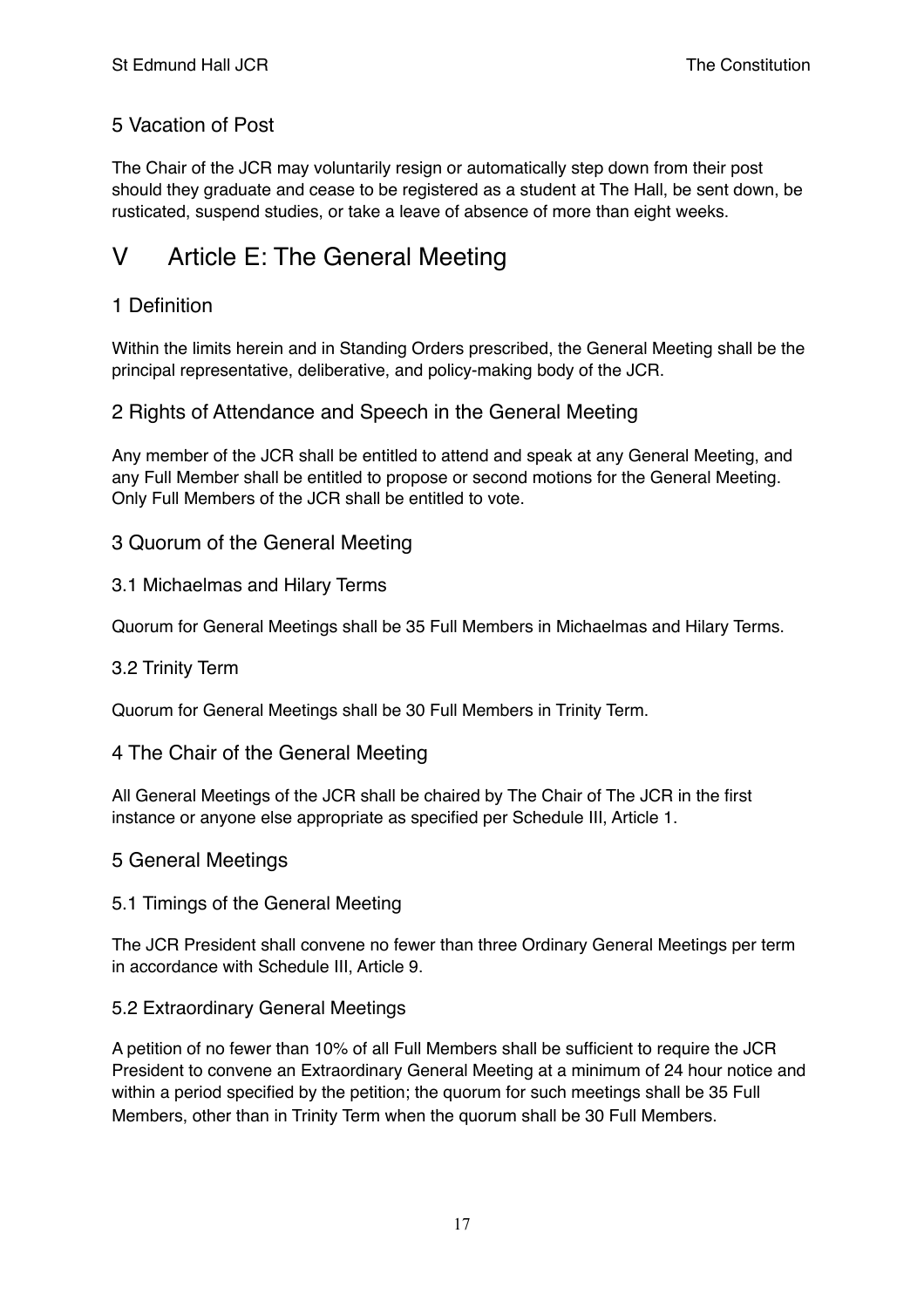# <span id="page-17-0"></span>5.3 Emergency General Meetings

The JCR President in consultation with the JCR Committee shall have the authority to convene an Emergency General Meeting at a minimum of 24 hour notice; the decisions of an Emergency General Meeting shall lapse unless confirmed at the subsequent Ordinary General Meeting; the quorum for such meetings shall be 35 Full Members, other than in Trinity Term when the quorum shall be 30 Full Members.

# <span id="page-17-1"></span>VI Article F: Referendums

# <span id="page-17-2"></span>1.1

A Referendum may occur in relation to one topic no more than once per term at the discretion of The JCR President in consultation with the JCR Committee.

# <span id="page-17-3"></span>1.2

The Returning Officer shall be responsible for the fair and democratic execution of referendums.

#### <span id="page-17-4"></span>1.3

A simple majority shall in every case suffice to resolve any non-spending related referendum issue. A two-thirds majority is required to resolve a referendum regarding any spending. The distinction between spending and non-spending referendums shall be made by the JCR President and the JCR Treasurer. The quorum for such a referendum shall be 25% of the Full Members of the JCR.

# <span id="page-17-5"></span>1.4

The JCR President in consultation with the JCR Committee shall hold the casting vote.

# <span id="page-17-6"></span>VII Article G: Finance

# <span id="page-17-7"></span>1 Management

The Management of JCR finances shall be entrusted to the JCR President in consultation with the JCR Treasurer in accordance with Schedule IV subject to the approval of the trustees.

# <span id="page-17-8"></span>VIII Article H: Complaints Procedure

# <span id="page-17-9"></span>1 Complaints Committee

# <span id="page-17-10"></span>1.1

In the case of a Full Member of the JCR bringing a complaint against the JCR Committee or any of its officers, an ad hoc JCR Complaints Committee shall be established for the purpose of resolving the dispute.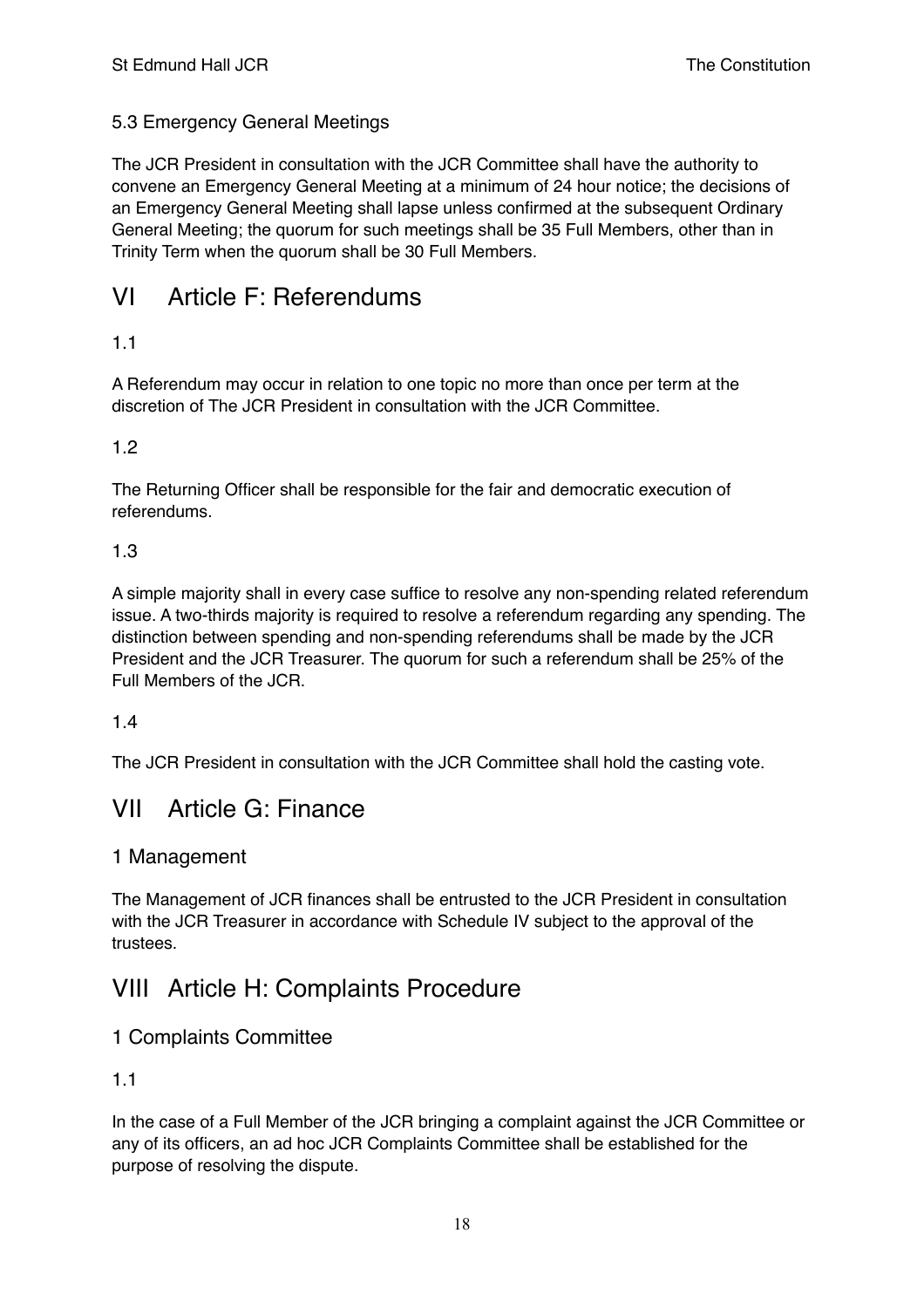<span id="page-18-0"></span>The Complaints Committee will consist of the following five members:

- 1. One member of the JCR Committee (the President, unless they are involved).
- 2. One Student Supporter (chosen by the concerned officer).
- 3. Three full members of the JCR who do not hold Committee posts. These members will be nominated in a JCR General Meeting and be elected in line with Schedule II of the Standing Orders, notwithstanding Article 3, Article 4, Article 5.1, Article 6 and Article 7.1, 7.2 and 7.3.

# <span id="page-18-1"></span>2 Jurisdiction of Complaints Committee

# <span id="page-18-2"></span>2.1

The Complaints Committee shall reach a decision by consensus. It shall have the power to recommend one of the following courses of action:

- 1. Referral of the dispute to a higher body.
- 2. Censure of the implicated JCR Officer(s).
- 3. Instigation of a vote of no confidence in the JCR Officer(s) by the General Meeting.
- 4. Rejection of the complaint.

# <span id="page-18-3"></span>2.2

If a complainant remains unsatisfied, the junior member may take their complaint to the President of the St Edmund Hall Association, who shall act as the external overseer.

# <span id="page-18-4"></span>IX Article I: Amendment

# <span id="page-18-5"></span>1 Amendment of the Constitution

The Constitution may be amended by a two-thirds majority at a General Meeting subject to subsequent approval by the Governing Body. Unless otherwise prescribed by the General Meeting, the amendment is effective immediately.

# <span id="page-18-6"></span>2 Amendments of Standing Orders

The Standing Orders may be amended by a two-thirds majority at a General Meeting subject to subsequent approval by the Governing Body, except for those standing orders which provide for their own amendment. Unless otherwise prescribed by the General Meeting, the amendment is effective immediately.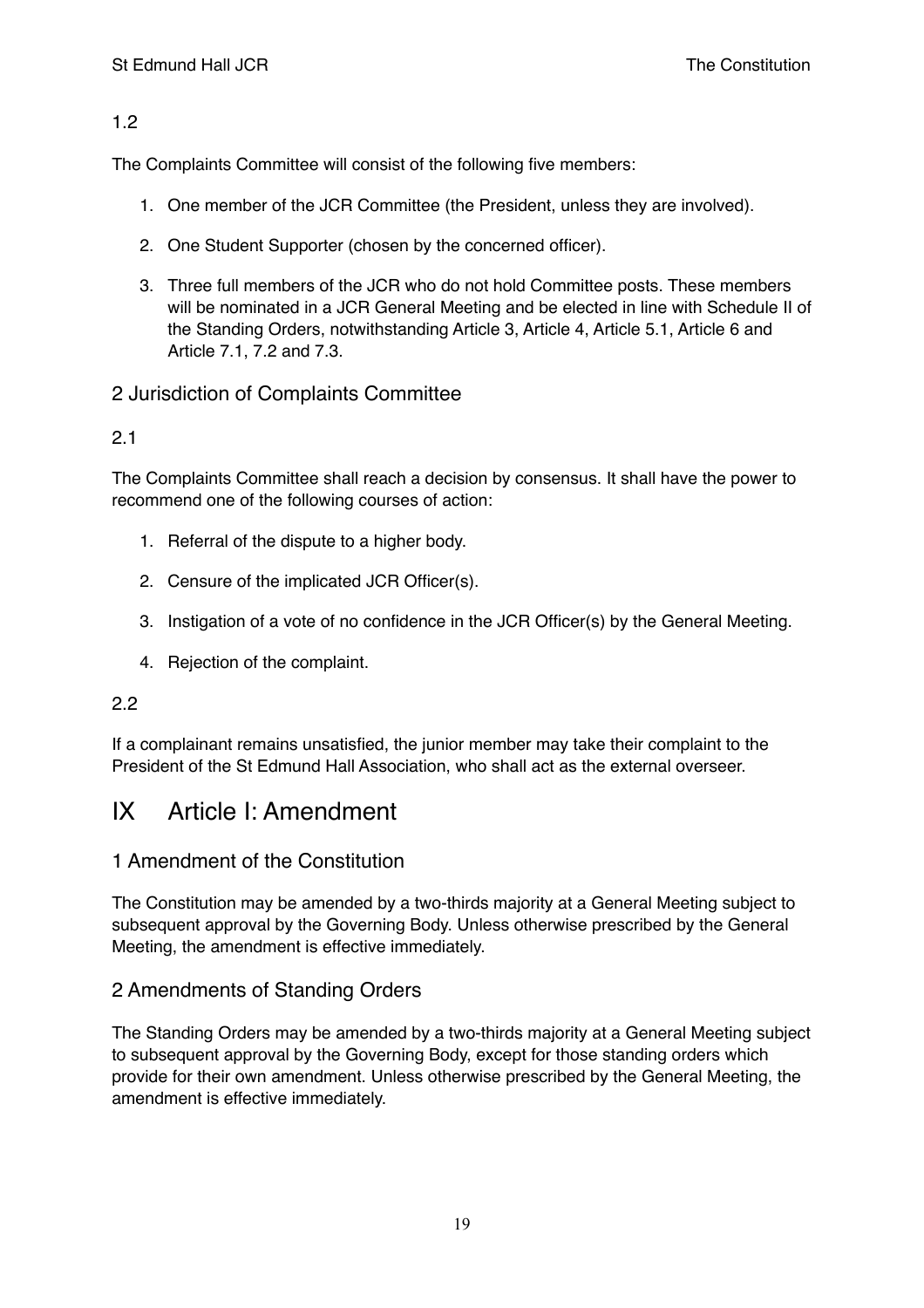# <span id="page-19-0"></span>3 Responsibility of Updating Amendments

# <span id="page-19-1"></span>3.1

The Constitution should be updated by the JCR Secretary in line with any amendments passed as above before 0th week of the term following that in which such an amendment is made.

# <span id="page-19-2"></span>3.2

The Amended Governing Documents shall be available on the St Edmund Hall Junior Common Room website with the assistance of the JCR IT Officer if necessary. Up to date paper copies shall be placed in the JCR once a year in time for the first General Meeting of the academic year.

# <span id="page-19-3"></span>3.3

The JCR Secretary may correct any amendments to the constitution or standing orders for spelling and grammar.

# <span id="page-19-4"></span>X Article J: Interpretation

# <span id="page-19-5"></span>1.1

In the event of dispute on the interpretation of the Constitution or the Standing Orders outside of the General Meeting, the ruling of the JCR President in consultation with the JCR Committee shall be sought.

# <span id="page-19-6"></span>1.2

If no consensus can be reached by the JCR or an objection is raised to the interpretation in the General Meeting the disputed interpretation shall be referred to the trustees.

# <span id="page-19-7"></span>1.3

In the event of dispute on the interpretation of the Constitution or the Standing Orders during a general meeting, the ruling of the presiding Chair shall be sought.

# <span id="page-19-8"></span>XI Article K: Social Media Code of Conduct

# <span id="page-19-9"></span>1.1

The JCR President will create a Facebook page for all full members of the JCR to join during the summer vacation, after places have been confirmed for the incoming freshers.

# <span id="page-19-10"></span>1.2

The President, The Vice President, and The Entz Presidents will be responsible for this page and will be made admins for the duration of their office.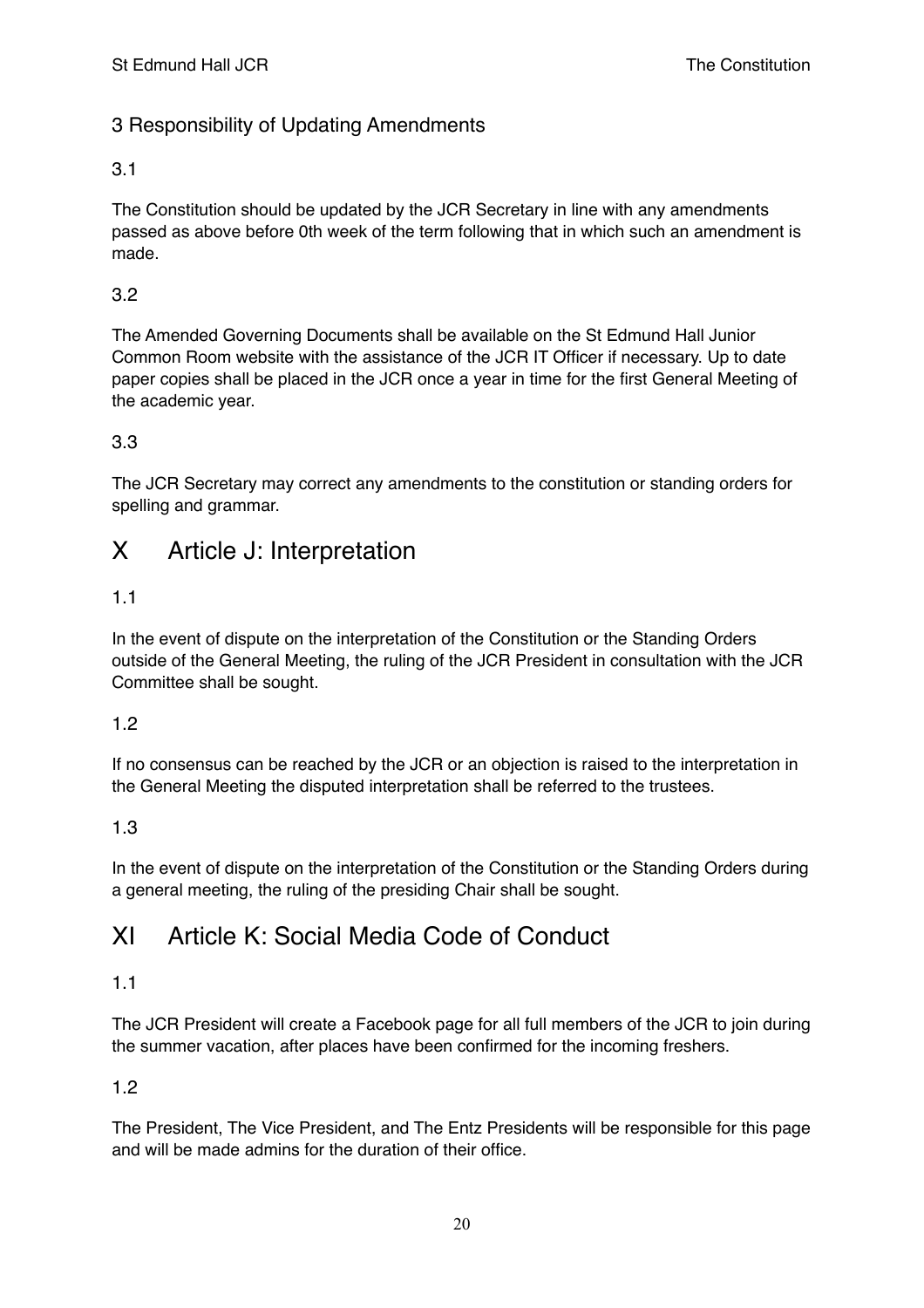#### <span id="page-20-0"></span>1.3 Guidelines of the Facebook Page

This page is an informative resource for the student body, and a place to ask questions or promote activities. We aim for this page to be an inclusive, informative page for everyone and in the interest of raising issues, promoting events, and generally contributing to college life. Only Full Members (including visiting students) of the current JCR are to be added to this page. If you feel anything posted on the page doesn't reflect the ethos of the JCR, please raise the issue with the admins (President, Vice President, Entz Presidents) so they can mediate the problem effectively.

A post will be deleted if it contains:

- Profane, defamatory, offensive or violent language.
- "Trolling" or posting deliberately disruptive statements meant to hijack comment threads or throw discussions off-track.
- Hateful or discriminatory comments regarding race, ethnicity, religion, gender, disability, sexual orientation, or political beliefs.
- Links or comments containing sexually explicit content material.
- Discussion of illegal activity.
- Spam, link baiting, or files containing viruses that could damage the operation of other people's computers or mobile devices.
- Violations of copyright or intellectual property rights.
- Content that relates to confidential information.
- Content determined to be inappropriate, in poor taste, or otherwise contrary to the purposes of the forum.
- Campaigning on any site for any candidate (including RON) for election campaigns.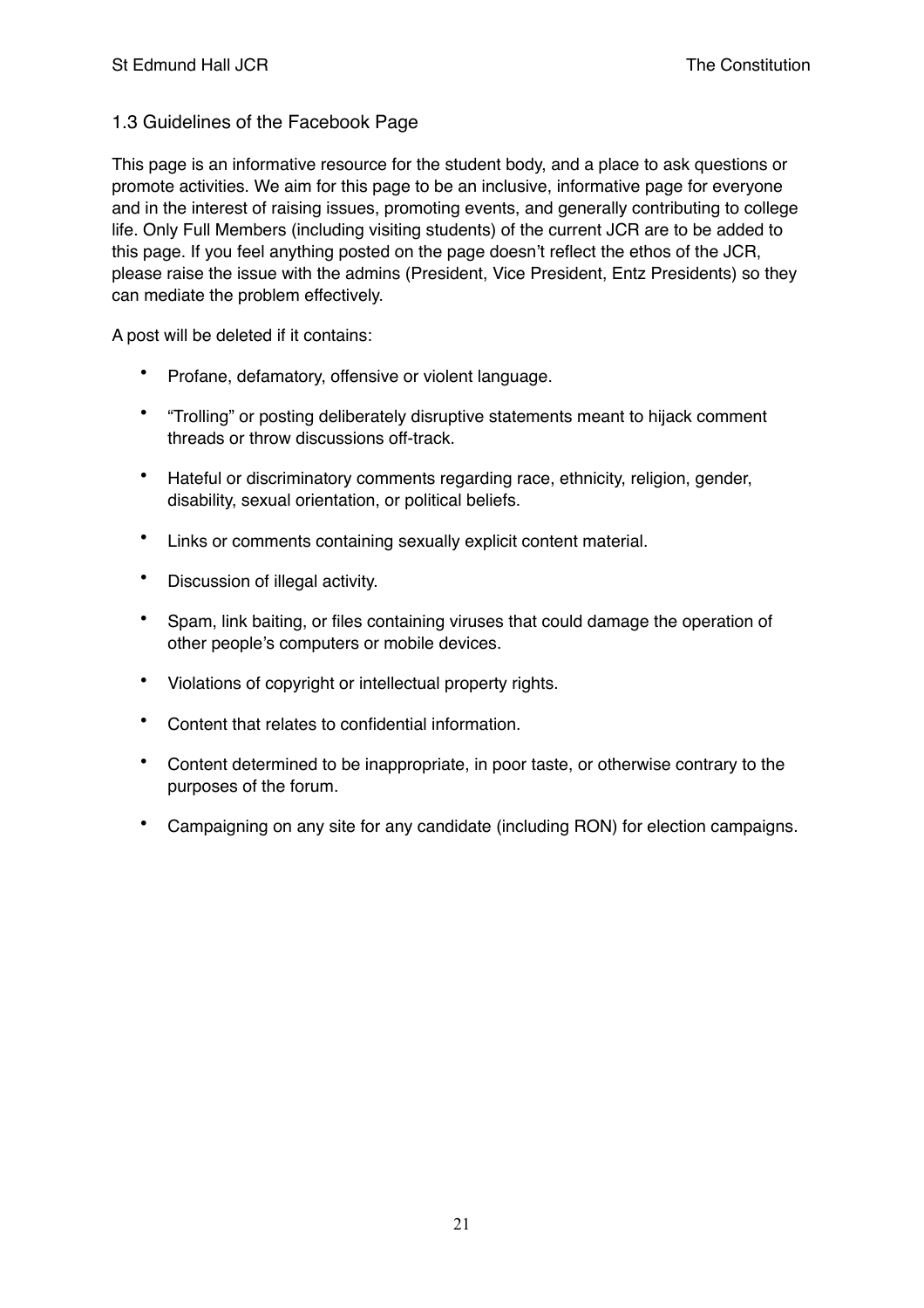# The Standing Orders

# <span id="page-21-0"></span>XII Schedule I: Duties of the JCR Officers

# <span id="page-21-1"></span>1 Preamble

The duties of JCR officers shall be for the time being as set out below. Nothing in this schedule shall abridge the responsibility of any Officer with respect to the holistic functions of the JCR.

# <span id="page-21-2"></span>2 The Trustees

#### <span id="page-21-3"></span>2.1 The JCR President

- 1. Fulfil the role of trustee and chairing the meetings of trustees.
- 2. Uphold and interpret the Constitution.
- 3. Responsible for ensuring fair and democratic disposal of all JCR affairs.
- 4. Responsible for the overall government of the JCR.
- 5. Responsible for the co-ordination of all JCR activities.
- 6. Primus Inter Pares of the Aularians.
- 7. Principal negotiator of college prices and charges.
- 8. Representation of the JCR to appropriate Committees and Sub-Committees of the Governing Body.
- 9. To liaise with the tutor for undergraduates and other relevant college officers in publicising and promoting guidelines regarding academic conduct.
- 10. Representation of the JCR externally to: the Oxford University Committee of JCR Presidents, the St Edmund Hall Association Executive, and organisations to which the JCR chooses to affiliate itself in Schedule V.
- 11. Representation at large of the JCR.
- 12. Responsible for the cultivation of favourable relations between Junior and Senior members of the Hall
- 13. Co-ordination of the organisation of Freshers' week in conjunction with the JCR Entz Presidents.
- 14. Responsible for the organisation and implementation of the Crisis Scholarship, and ensuring coordination with the MCR and the SCR in the smooth running of the Scholarship.
- 15. To keep a record of the Honorary Members.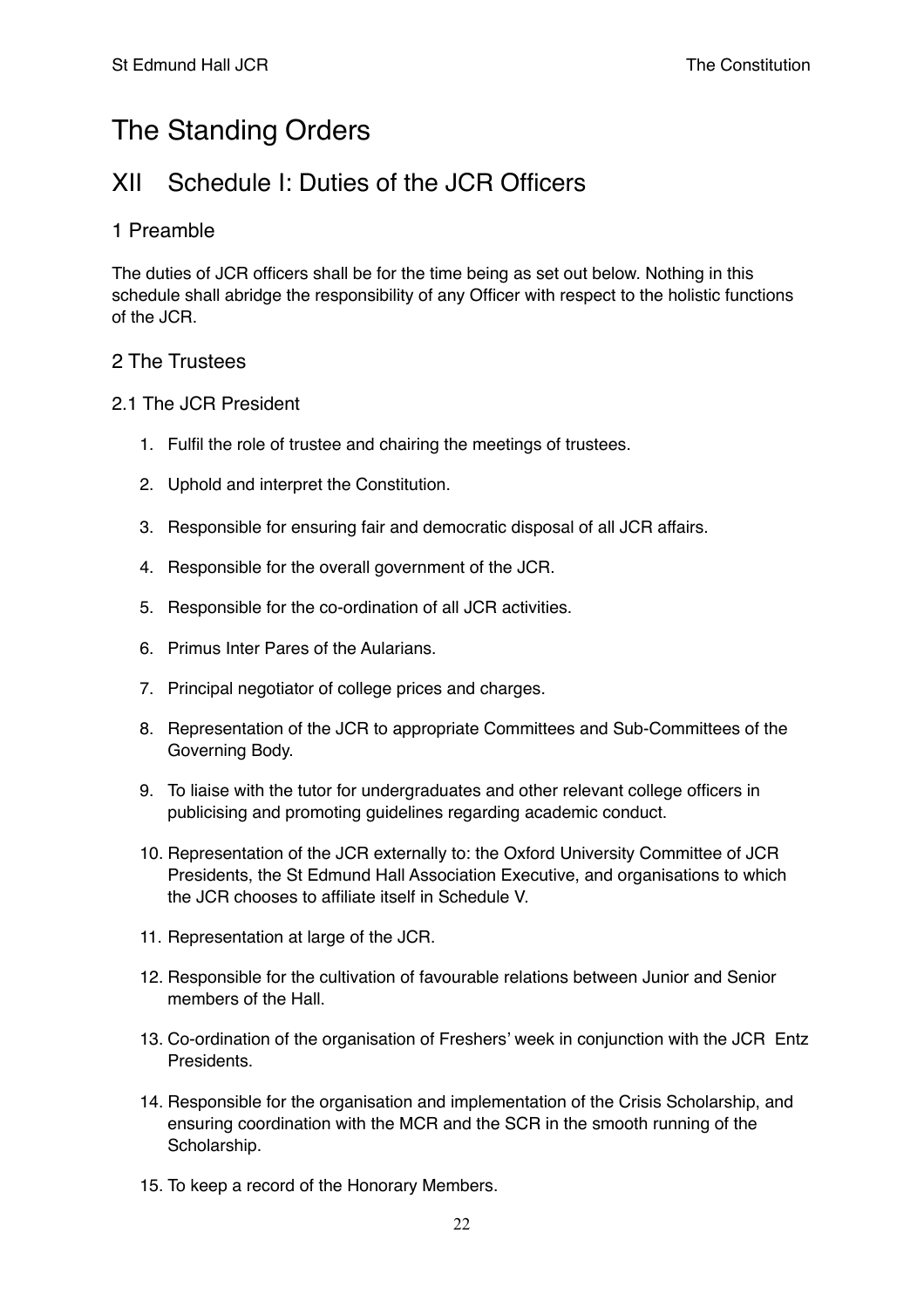- 16. Sit on the welfare sub-committee meeting at least once a term.
- 17. Together with the JCR Treasurer oversee and approve any spending made by Women\*'s and Men\*'s Officers.
- 18. Liaise with Schedule V organisations where necessary or beneficial to the JCR.
- <span id="page-22-0"></span>2.2 The JCR Vice-President
	- 1. Fulfil the role of trustee.
	- 2. Deputy JCR President.
	- 3. Assist the JCR President wherever necessary.
	- 4. Organisation of the JCR Christmas Dinner.
	- 5. Management of JCR Matriculation and Summer Photographs.
	- 6. Management of all other JCR domestic affairs, services and facilities.
	- 7. Representation of the JCR to: College and Welfare Committee, Domestic Committee, Safety Committee, and wherever else their presence would further the domestic interests of the JCR and The Hall.
	- 8. Assist with organisation and running of Freshers' Week, including organisations of the move-in day and production of the "Bear Necessities Guide" for incoming Freshers.
	- 9. Assemble and distribute the termly JCR Committee contact sheet.

#### <span id="page-22-1"></span>2.3 The JCR Treasurer

- 1. Fulfil the role of trustee.
- 2. Responsible for the day to day administration of JCR funds and being the main manager and operator of the JCR Primary account.
- 3. Financial advisor to the trustees.
- 4. Responsible for publishing an annual financial report in accordance with Schedule IV and the Education Act 1994.
- 5. Present accounts to the Finance Committee each year.
- 6. Manages the Committee Budget and the Welfare Budget in consultation with the President according to Schedule IV.
- 7. Consults the JCR Committee at the start of each term to plan the allocation of the Welfare and Committee Budgets.
- 8. Assist the JCR President in the negotiations of college prices and charges.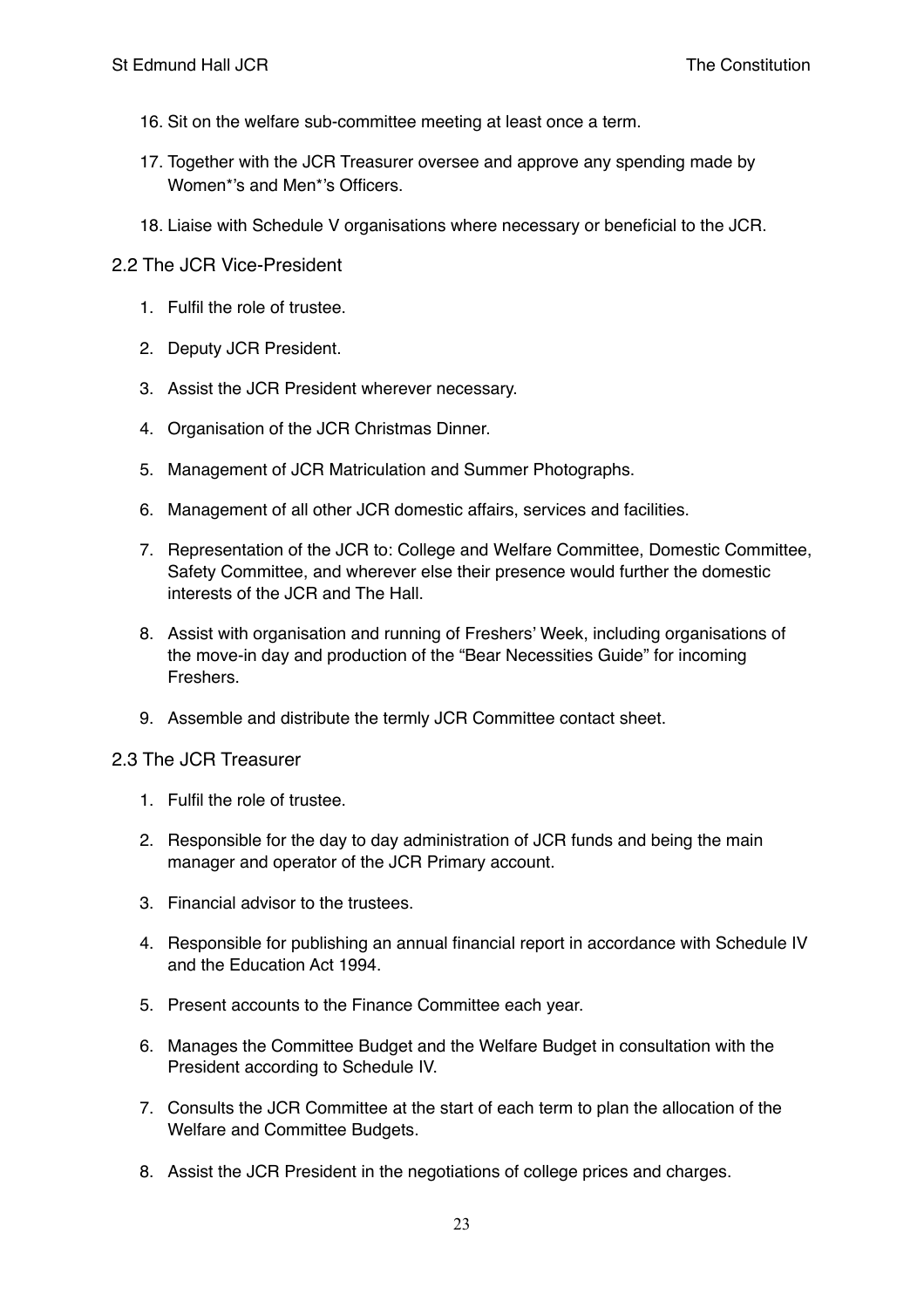- 9. Ensure the maintenance of all JCR machines (e.g. in the Games Room) and collects any profits from these to place in the Primary account.
- 10. Ensure that they have sufficient training to fulfil the role of JCR Treasurer, including liaising with the College accountants, and attending any relevant training sessions of affiliated bodies.
- 11. JCR Treasurer is to review JCR standing orders in light of financial situation.
- 12. Procure from any officer or person receiving a "block grant" such as described in Schedule IV an account of how such funds were spent, to be included in the report.

#### <span id="page-23-0"></span>2.4 The JCR Entz Presidents

- 1. The Entz Presidents consist of two people, husting and running together under a common manifesto
- 2. The Entz Presidents shall collectively fulfil the role of trustee and only have one vote between them in JCR Executive discussions concerning JCR matters.
- 3. Responsible for appointing an Entz team at the start of HT. This must include a nominated 'Freshers Representative' as part of the team. Their responsibilities include:
	- a. Assisting in the co-ordination of Freshers week with the Freshers Representative in charge.
	- b. Performing tasks as delegated to by the Entz Presidents for the benefit of the JCR.
	- c. Being responsible for the organising and planning of BOPs and other social events as instructed by the Entz President.
- 4. Assist along with the JCR President, the Freshers Representative in the organisation and coordination of Freshers Week logistics and events.
- 5. Organisation of all social events, including those financed by the Entz fund, including responsibility for when needed : consultation with the Dean; cooperation with other Governing Body Officers and JCR Officers; consultation with other Junior Common Rooms where appropriate; hire and purchase of all necessary stock, equipment, and supplies; head of security.
- 6. Ensure that all the spending coming from the Entz Fund is approved by the JCR President and the JCR Treasurer.
- 7. Together with the President oversee and approve any spending made by Women\*'s and Men\*'s Officers.
- 8. Ensure that all organised events which involve Entz funding are advertised to the JCR by email and on the Facebook page at least 7 days in advance. If 7 days notice cannot be achieved, events may take place with 3 days notice with permission from the Exec committee.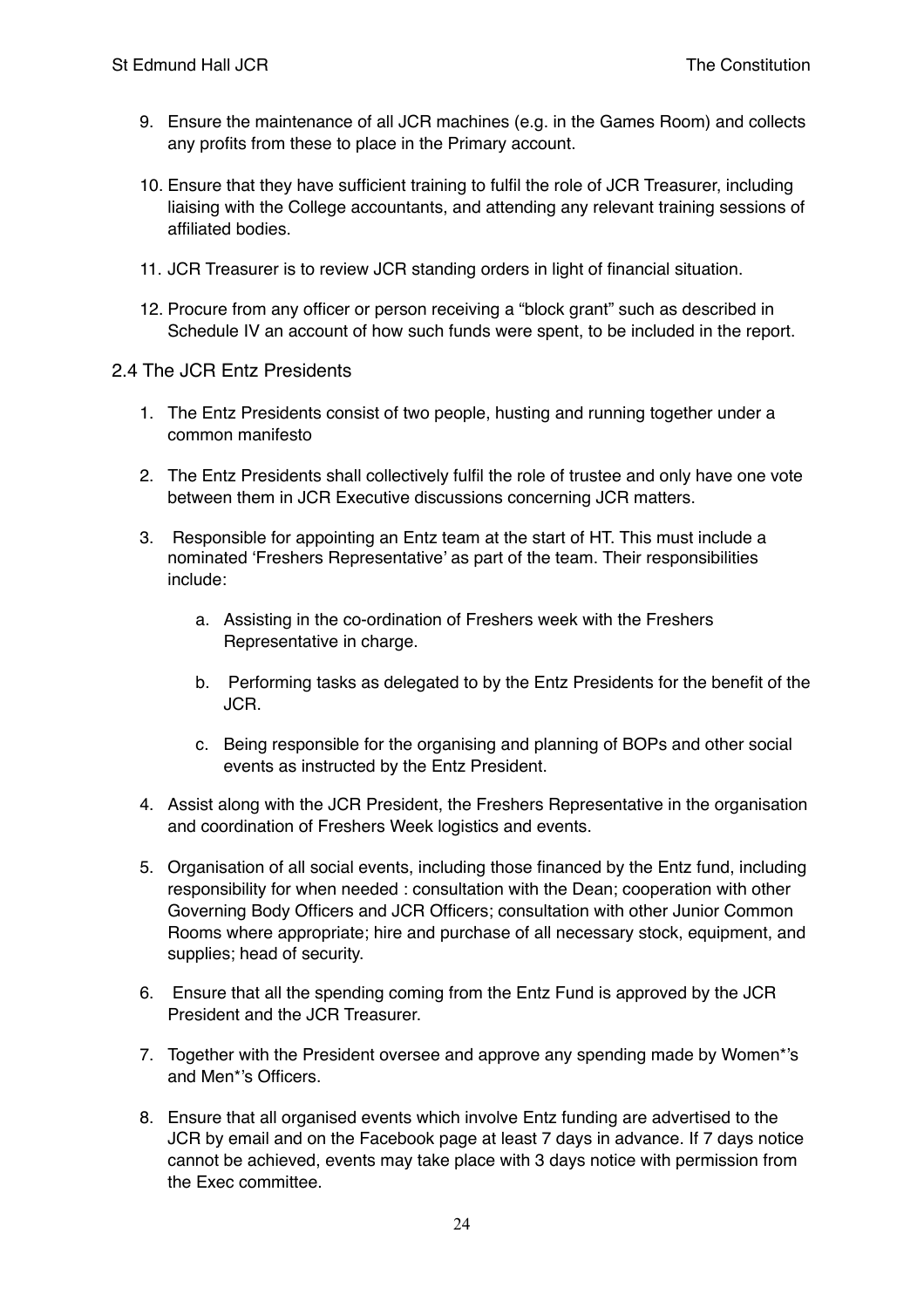- 9. Update the JCR about any relevant social events.
- 10. Representation of the JCR to: College and Welfare Committee, and wherever else their presence would further the social interests of the JCR.
- 11. Organisation of the annual JCR Committee meal in conjunction with the JCR Secretary.

#### <span id="page-24-0"></span>2.5 The JCR Welfare Officers

- 1. Fulfil the role of trustee.
- 2. To be a Peer Supporter.
- 3. Line Managers of the Peer Supporters.
- 4. Retrieval and compilation of welfare information for members of the JCR.
- 5. Work together and with the LGBTQ+ Officer to enforce the implementation of the Equal Opportunities Policy.
- 6. Arrange the provision of welfare supplies.
- 7. Attendance of College and Welfare Committee at Schedule V organisations.
- 8. To liaise with the Entz Presidents for organisation of Freshers' week non-club activities.
- 9. Responsible for the organisation of Anti-Fifth Week Blues with a budget of £1000. Funding to be from the JCR account by standing order and reviewed periodically by the JCR Treasurer.
- 10. Ensure that the JCR, and be prepared to lobby the college to, provide equal opportunities to all students, of any sexuality, religion, gender, race or disability.
- 11. Represent the JCR's beliefs in equal opportunities to appropriate bodies in college and to affiliated organisations in accordance with Schedule V.
- 12. Ensure that the equal opportunities policy of the college is upheld.
- 13. Responsible for pointing out issues with motions or amendments that would be in breach of the Equal Opportunities Policy during the General Meeting.
- 14. Make themselves known as the point of contact for students with disabilities, working with the Disability Officer.
- 15. Chair the welfare sub-committee meeting at least once a term.
- 16. Act as a point of contact and liaison with College on student parents.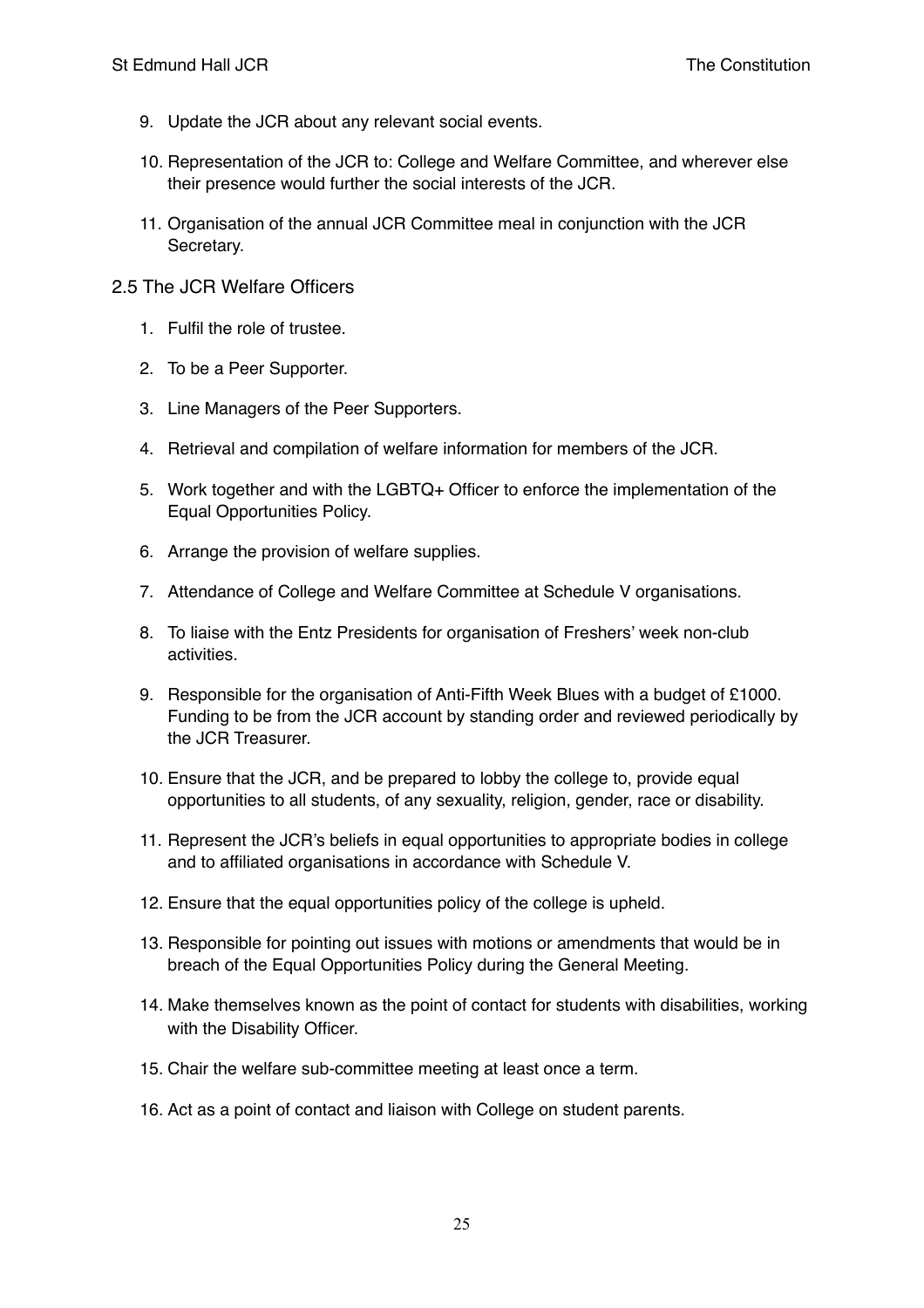#### <span id="page-25-0"></span>2.6 The JCR Secretary

- 1. General administrative duties for the JCR Committee with any spending reimbursed by the JCR and not subject to voting (motion unnecessary).
- 2. Take minutes of the General Meeting and hustings.
- 3. Publicise minutes of the General Meetings and hustings.
- 4. Be aware of the confidentiality of certain JCR business.
- 5. Attend and take minutes of any meeting deemed necessary by the JCR President.
- 6. Publicise JCR Meetings.
- 7. Update the Constitution of the JCR and ensuring its regular review.
- 8. Keep and manage important documents in accordance with Schedule III, Article 1.
- 9. Responsible for punt hire.
- 10. Responsible for organising college parents.
- 11. Responsible for submitting an impartial motion for engraved tankards for leaving executive committee members, filled with a drink of their choice.

# <span id="page-25-1"></span>3 The Committee

#### <span id="page-25-2"></span>3.1 The JCR Academic Affairs and Careers Officer

- 1. To act as one of several points of contact for any student expressing any grievance regarding their course, tutor, or academic welfare.
- 2. To run anonymous feedback sessions annually or at the request of the Senior Tutor.
- 3. Regularly consult with the Senior Tutor and suggest any alterations to the current procedures.
- 4. To publicise and disseminate all information regarding career events and the use of the Careers Service and Aularian Connect.
- 5. Represent the JCR on the college academic committee twice a term.
- 6. Sit on the welfare sub-committee meeting at least once a term.
- 7. To promote Aularian Connect to JCR members and to give feedback to the SEHA on how Aularian Connect can be improved for students.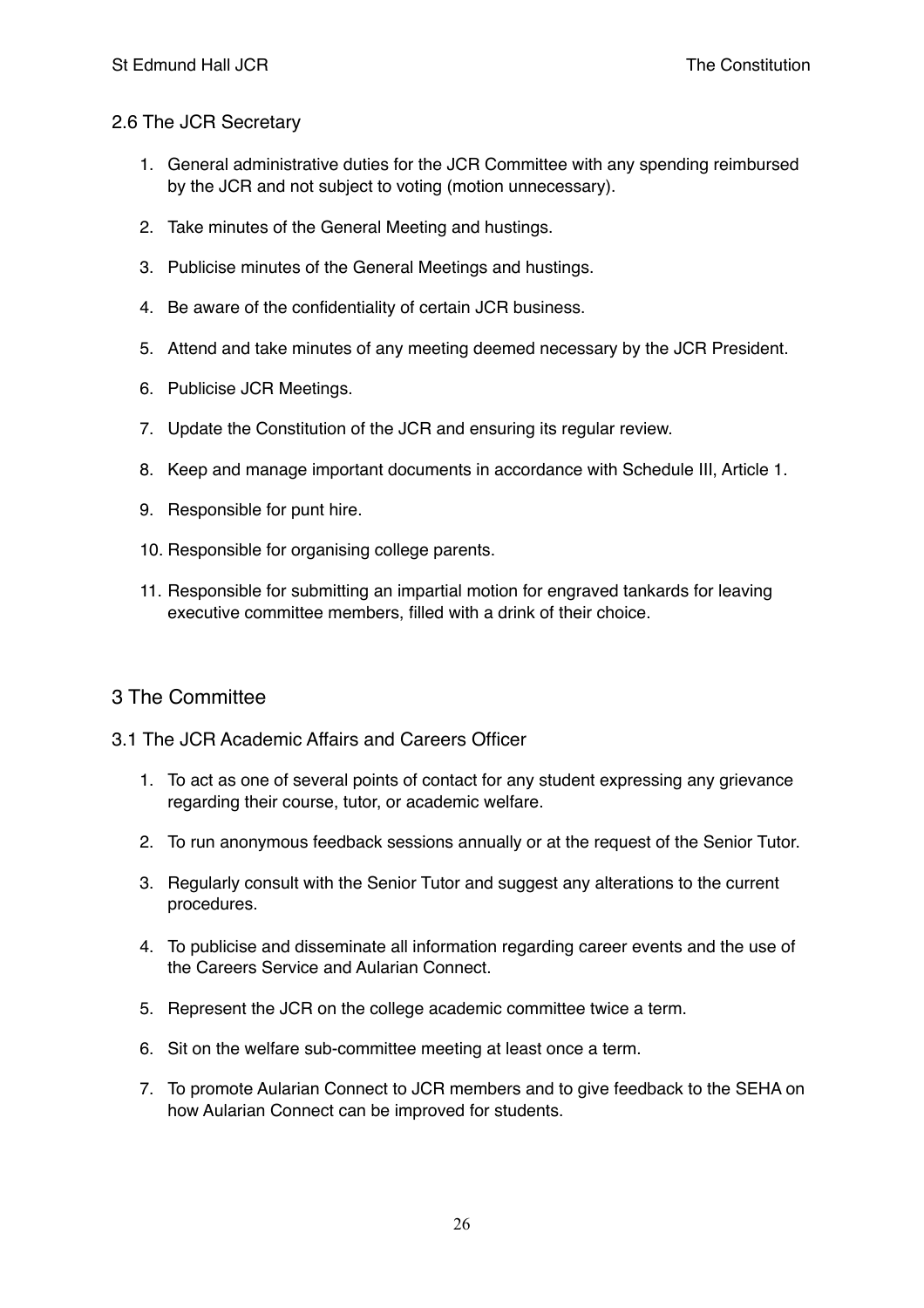#### <span id="page-26-0"></span>3.2 The JCR Access Officers

- 1. Co-ordinate the JCR contribution during Open Days, liaising with the Tutor for Admissions and Admissions Officer.
- 2. Facilitate College involvement with the Target Schools campaign and other access initiatives, including those run by Schedule V organisations, and promote admission from a wide range of social backgrounds.
- 3. Liaise with the Editors of the College Alternative Prospectus.
- 4. Ensure that the JCR is aware of the figures for applications to and acceptances by the College, from all educational sectors each year.
- 5. Attend all appropriate Oxford SU training sessions.
- 6. Responsible to promote awareness and represent the JCR on issues of scholarships, grants, and bursaries.

#### <span id="page-26-1"></span>3.3 The JCR Accommodation Officer

- 1. Generate and provide up-to-date information to members regarding college and noncollege accommodation.
- 2. Disseminate all relevant information regarding accommodation.
- 3. Be the first point of contact for anyone having problems with housing or their room in college.
- 4. Liaise with the college Accommodation Officer.
- 5. Organise and oversee the Room Ballot.
- 6. Help first years with accommodation.
- 7. Help make sure everyone is included in the ballot, particularly third year language students and suspended students.
- <span id="page-26-2"></span>3.4 The JCR Arts and Culture Officers
	- 1. To ensure at least one variety show, open mic night, or other concert is organised each term.
	- 2. Publicise Arts and Culture Events within The Hall.
	- 3. Aid in the organisation of the St Edmund Hall contribution to Oxford Art Weeks.
- <span id="page-26-3"></span>3.5 The JCR Black, Asian, and Minority Ethnic (abbreviated to BAME) Officer
	- 1. Responsible for the promotion of BAME issues within college.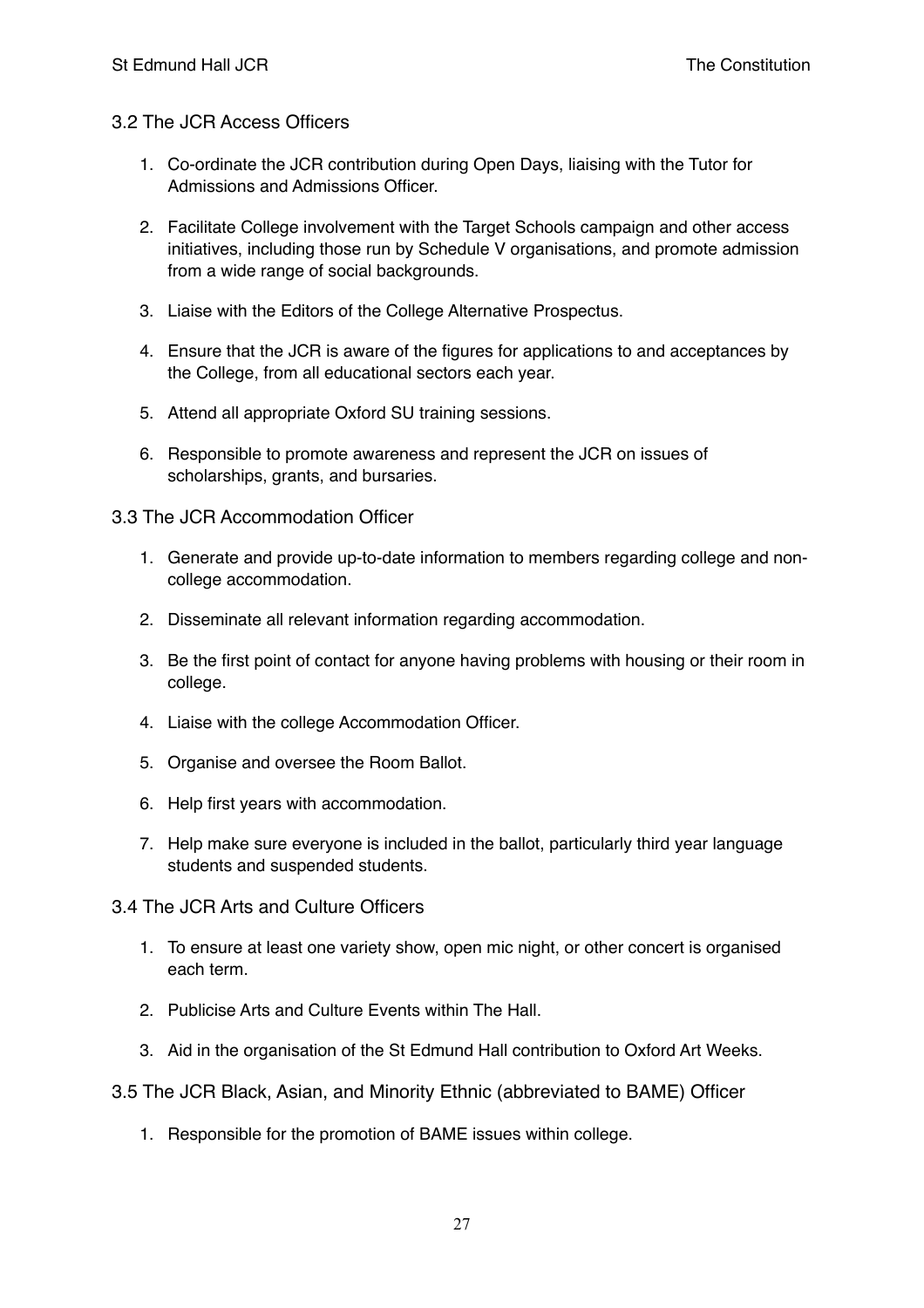- 2. Responsible for representing the views BAME students to college and on relevant committees.
- 3. Responsible for the organisation of events for or relating to BAME students.
- 4. Encouraged to be or become a peer-supporter, or otherwise to attend the listening skills and confidentiality workshops put on by the welfare officers at the end of Michaelmas.
- 5. Support the Access Officers in enforcing the Equal Opportunities Policy.
- 6. Sit on the Welfare Sub-Committee meeting at least once a term.
- 7. Sit on the Equal Opportunities Sub-Committee meeting at least once a term.
- 8. Sit on the College and Welfare Committee meeting at least once a year.
- 9. Work with the SU and other officers to make sure that relevant training is taking place and access requirements being met in college.

<span id="page-27-0"></span>3.6 The JCR Charities Officer

- 1. Disposal of all charities related correspondence (including information on RAG campaigns and events) to the JCR.
- 2. Disposal of all environment and ethics related correspondence (including information on Oxford SU Environment and Ethics campaigns and events) to the JCR.
- 3. Junior Treasurer to the Ultra Vires Charity Fund.
- 4. Organisation of charitable social events within The Hall.
- 5. Delegation of representation of the JCR to Oxford University RAG.

#### <span id="page-27-1"></span>3.7 The JCR Disabilities Officer

- 1. Responsible for the promotion of disability issues within college and for disabilities campaigns.
- 2. Work closely with the other Officers and Oxford SU's disabilities campaign to increase awareness of disability issues, including access.
- 3. Responsible for representing the views disabled students to college and on relevant committees.
- 4. Responsible for the organisation of events for or relating to disabled students.
- 5. Encouraged to be or become a peer-supporter, or otherwise to attend the listening skills and confidentiality workshops put on by the welfare officers at the end of Michaelmas.
- 6. Support the Access Officers in enforcing the Equal Opportunities Policy.
- 7. Sit on the Welfare Sub-Committee meeting at least once a term.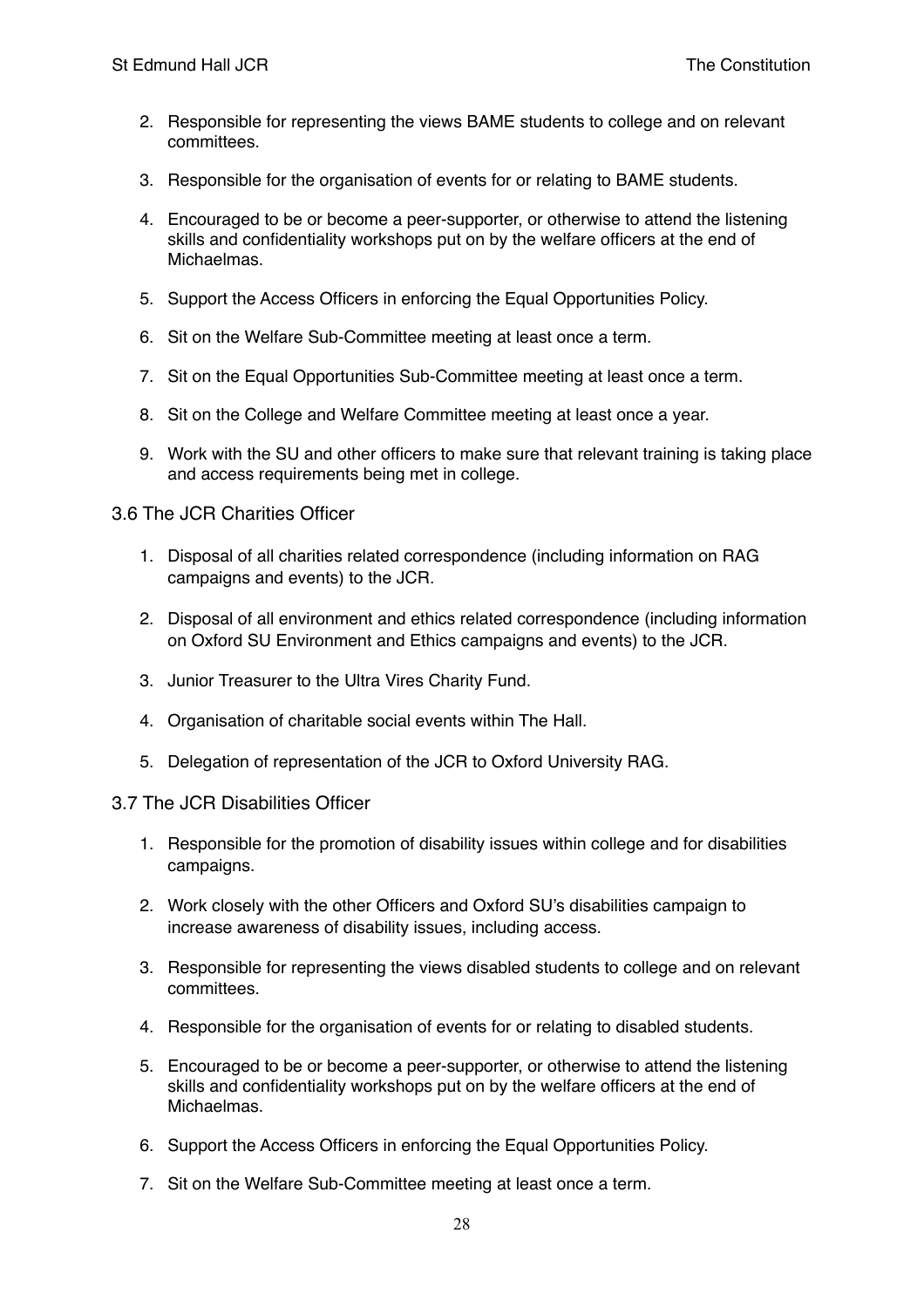- 8. Sit on the Equal Opportunities Sub-Committee meeting at least once a term.
- 9. Sit on the College and Welfare Committee meeting at least once a year.
- 10. Work with the SU and other officers to make sure that relevant training is taking place and access requirements being met in college.

<span id="page-28-0"></span>3.8 The JCR Environment and Ethics Officer

- 1. Increase awareness of environmental issues amongst JCR members, including providing information on events and developments in Oxford.
- 2. Encourage both the JCR and the relevant college authorities to adopt environmentally and ethically friendly practices, especially with regard to waste, energy, and water.
- 3. Attend weekly meetings with Domestic Committee members and negotiate adopting environmentally friendly practices.
- 4. Attend the Health, Safety, and Environment Committee at the discretion of the JCR President.
- 5. Attend the weekly Environment and Ethics meetings at Oxford SU.

#### <span id="page-28-1"></span>3.9 The JCR Freshers Representative

- 1. Responsible for coordinating with the Entz Presidents to organise Freshers week logistics and events along with the Entz Presidents and the JCR President.
- 2. Must also be a member of the Entz team.

#### <span id="page-28-2"></span>3.10 The JCR LBTQ+ Officer

- 1. Responsible for representing the views and interests of all self-identifying gender and sexual minorities members of the JCR to the JCR and college.
- 2. To support the equal opportunities and Access Officer in enforcing the Equal Opportunities Policy.
- 3. Organisation of social events for LGBTQ+ students within The Hall.
- 4. Responsible for promotion of Gender and Sexual Diversity issues within The Hall.
- 5. Responsible for the organisation of events for or relating to all self-identifying gender and sexual minority students.
- 6. Encouraged to be or become a peer-supporter, or otherwise to attend the listening skills and confidentiality workshops put on by the welfare officers at the end of Michaelmas.
- 7. Sit on the Welfare Sub-Committee meeting at least once a term.
- 8. Sit on the Equal Opportunities Sub-Committee meeting at least once a term.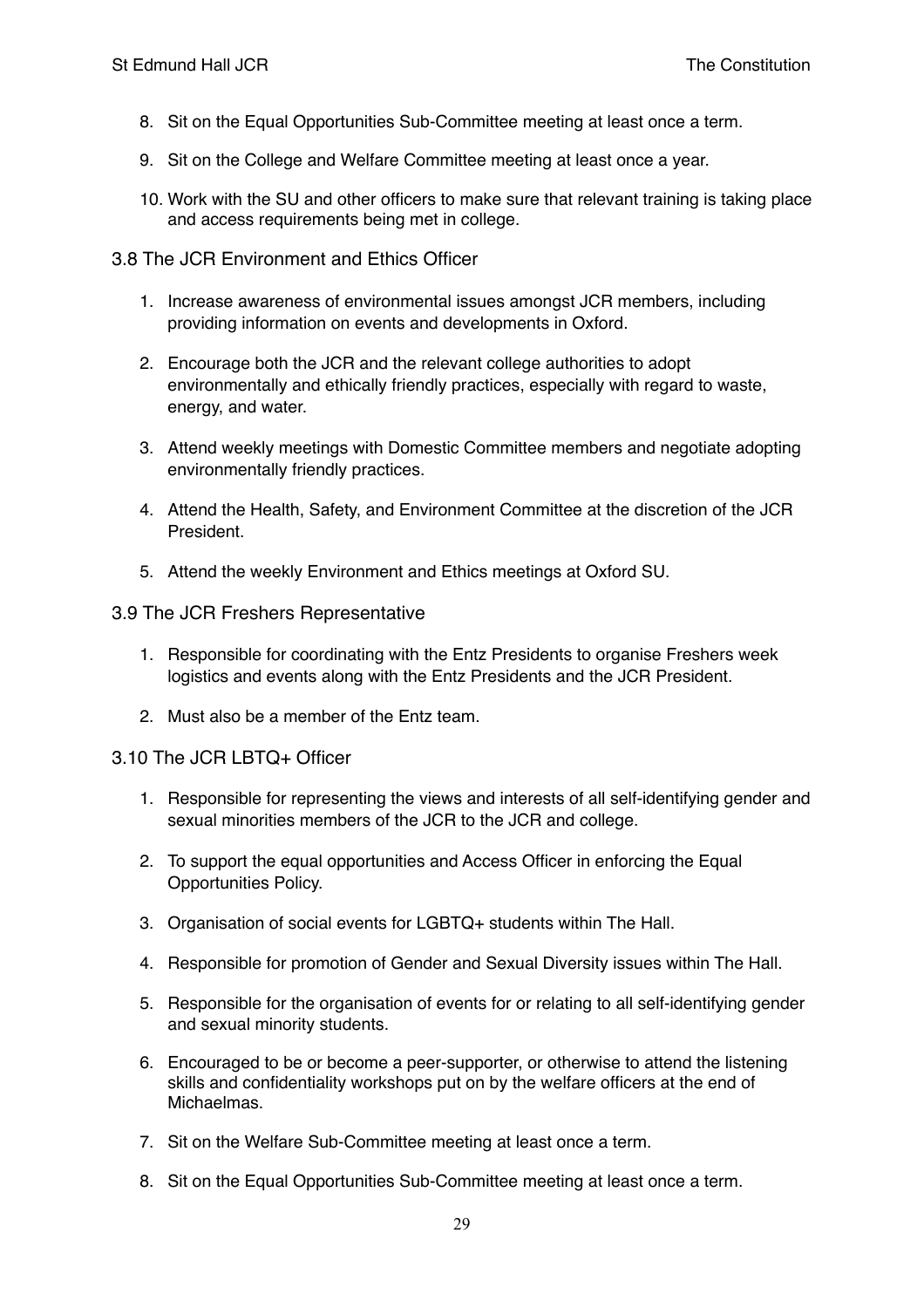- 9. Sit on the College and Welfare Committee meeting at least once a year.
- 10. Work with the SU and other officers to make sure that relevant training is taking place and access requirements being met in college.
- 11. Organisation of social events, including a termly QUOTH, for LGBTQ+ people of The Hall financed with up to £100 from the Entz fund. All these events must be cleared with the Exec Committee and be advertised up to 7 days in advance or 3 days with specific permission from the Exec

#### <span id="page-29-0"></span>3.11 The JCR International Students Officer

- 1. Promotion of issues concerning international (to include EU) and visiting students within The Hall.
- 2. Responsible for reporting any unheard wishes, desires, or thoughts from the international and/or visiting students to the JCR Committee.
- 3. Facilitation of integration of visiting students within The Hall every term in liaison with the JCR President and JCR Entz Presidents.
- 4. Responsible for reporting any unheard wishes, desires or thoughts from the visiting students to the JCR Committee.
- 5. Sit on the welfare sub-committee meeting at least once a term.

#### <span id="page-29-1"></span>3.12 The JCR IT Officer

- 1. Maintenance of the JCR website, including the updating of JCR meeting minutes, the JCR Policy document, and the Constitution.
- 2. Maintenance of the JCR email lists.
- 3. Representation of the JCR to the college IT office.
- 4. Responsible for ensuring any computer related complaints from JCR members are dealt with as quickly and efficiently as possible.
- 5. Act in the first instance as Returning Officer for JCR elections.
- 6. To publicise the date and hours when online voting will be open at least 7 days prior to any election or vote.
- 7. To email members of the JCR with specific details of how to vote the day before any election or vote.

<span id="page-29-2"></span>3.13 The JCR Male and Minority Gender Identities (abbreviated as Male\*) Representative

1. Representation of the views and interests of members of the JCR who are men or minority gender identities, herein after referred to as men.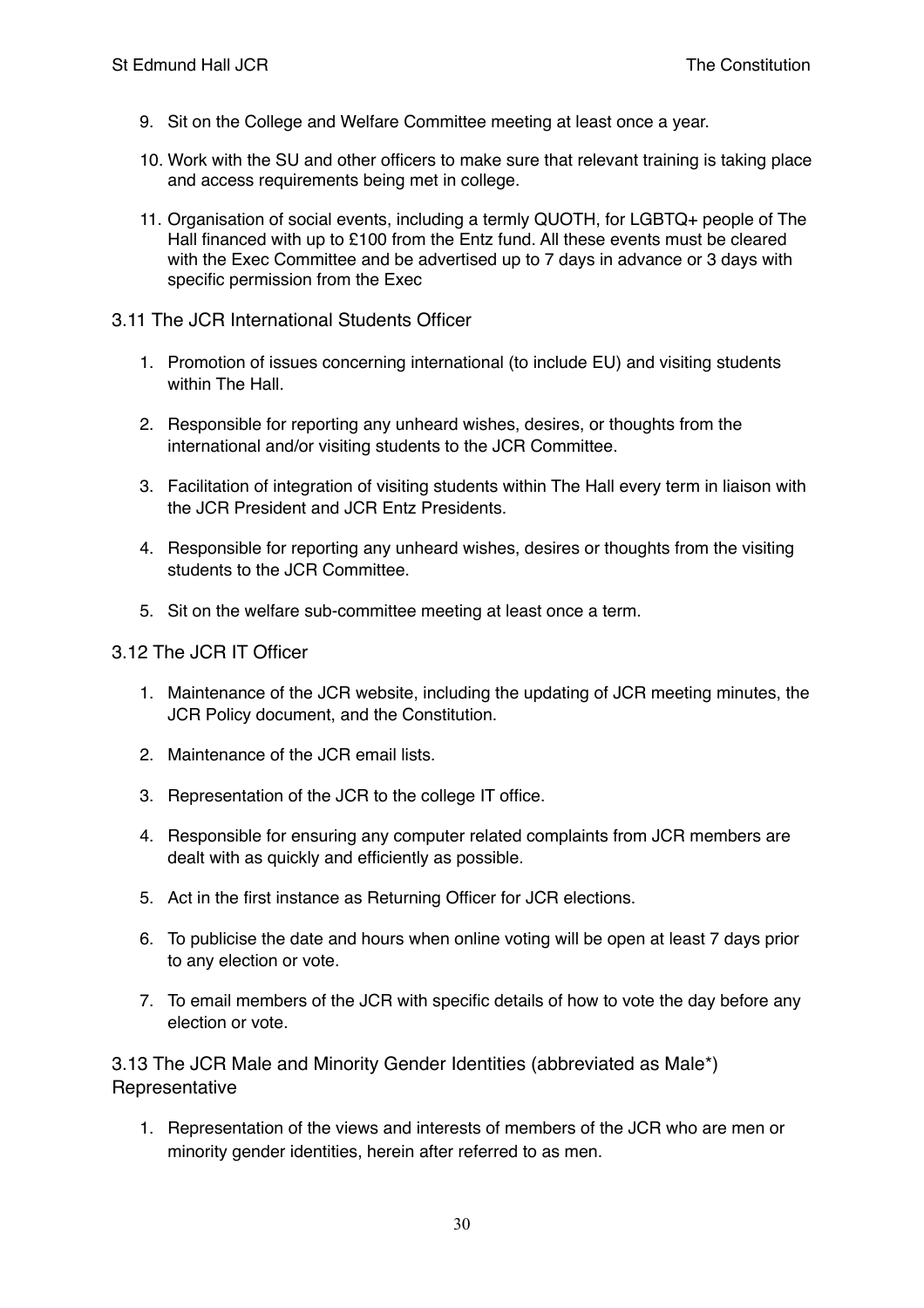- 2. Promotion of issues concerning men within The Hall.
- 3. Organisation of social events, including a termly MOTH, for men of the Hall financed with up to £100 from the Entz fund. All these events must be cleared with the Exec Committee and be advertised up to 7 days in advance or 3 days with specific permission from the Exec.
- 4. Sit on the Welfare sub-committee meeting at least once a term.
- 5. Organisation of the "Good Lad" Workshops alongside the Sports Officer and the captains of the Rugby, Football, Cricket, and Rowing Captains for 4th Week Michaelmas Term.
- 6. Organisation of 'Movember' each November.
- 7. Attendance of relevant Committees at Schedule V organisations.
- 8. Liaise with relevant Schedule V organisations and promote university wide events that will benefit the men of The Hall.

<span id="page-30-0"></span>3.14 The JCR Sports Officers

- 1. Publicise sports of sports events of interest to members of The Hall.
- 2. Report the fixtures and results of sports competitions concerning members of The Hall.
- 3. Inform the JCR Committee of the needs and wishes of the different sports teams in college.
- 4. Organisation of the annual Teddy Hall sports day.
- 5. Organise "Good Lad" Workshops alongside the Men\*'s Officers, the captains of the Rugby, Football, Cricket, and Rowing teams for 4th Week Michaelmas term.
- <span id="page-30-1"></span>3.15 The JCR Suspended Students Representative
	- 1. To act as one of several points of contact for any student expressing any thoughts or queries about suspending their studies.
	- 2. Liaise with the Welfare Officers and the Tutor for Undergraduates if required.
	- 3. To publicise events run by SusCam and by Oxford SU that relate to suspension of studies or suspended students.

<span id="page-30-2"></span>3.16 The JCR Female and Minority Gender Identities (abbreviated as Female\*) **Representative** 

- 1. Representation of the views and interests of members of the JCR who are women or minority gender identities herein after referred to as women.
- 2. Promotion of issues concerning women within The Hall.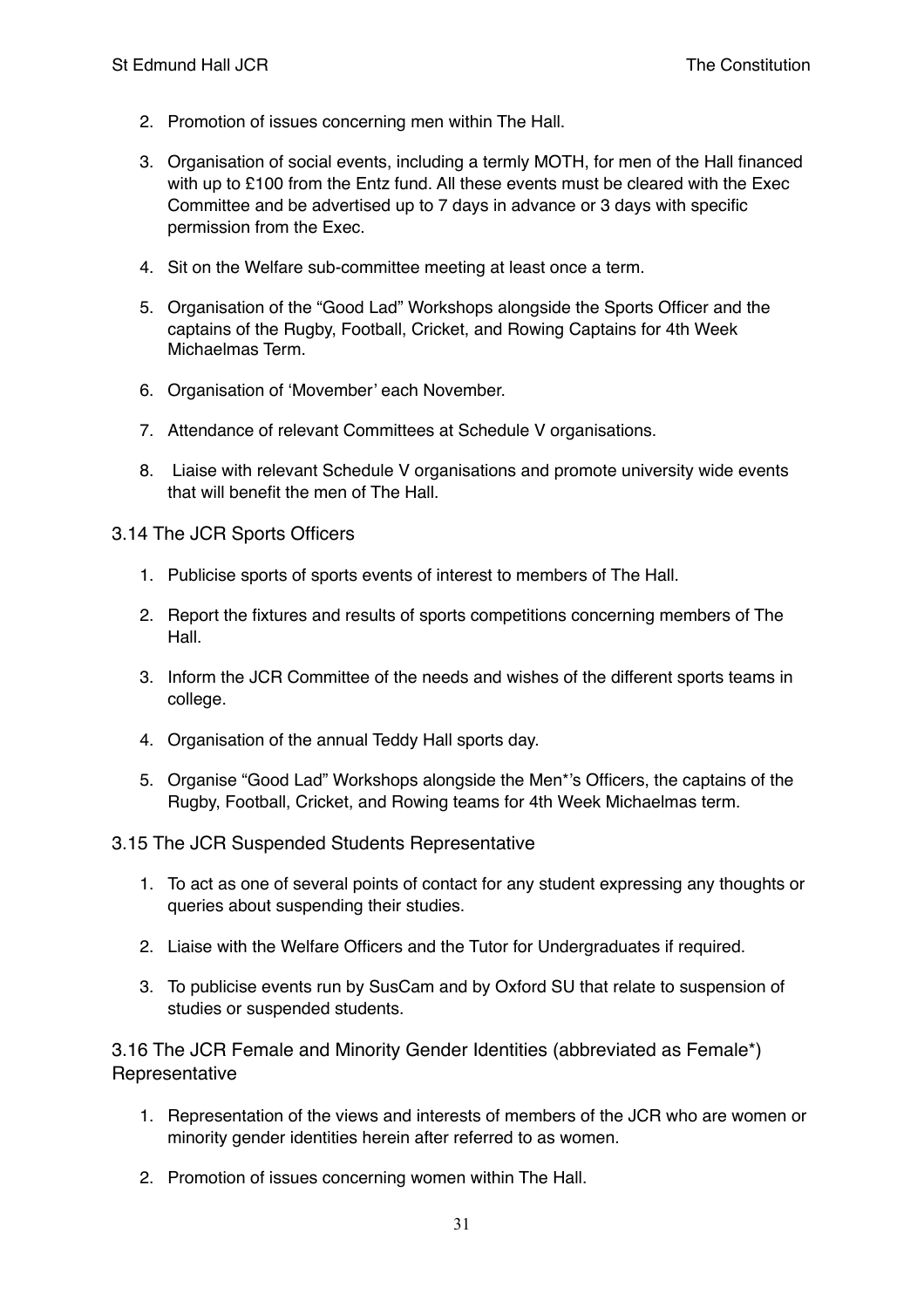- 3. Organisation of social events, including a termly WOTH, for women of The Hall financed with up to £100 from the Entz fund. All these events must be cleared with the Exec Committee and be advertised up to 7 days in advance or 3 days with specific permission from the Exec.
- 4. Sit on the welfare sub-committee meeting at least once a term.
- 5. Attendance of relevant Committees at Schedule V organisations.
- 6. Liaise with relevant Schedule V organisations and promote university wide events that will benefit the women of The Hall.
- 3.17 The JCR Tortoise Keeper
	- 1. Responsible for the general care of the JCR Tortoise, including feeding, bathing, and the upkeep of its enclosure.
	- 2. Takes the Tortoise home during the vacations or oversees alternative arrangements for the care of the Tortoise outside of term time.
	- 3. Coordinates Tortoise events with the President and Welfare Officers.

#### 3.18 The JCR Class Officer

- 1. Have overall responsibility within the common room to represent working class, low income, state comprehensive school-educated, and first generation students, as well as care leavers and estranged students.
- 2. Promote the welfare of these students at the college and ensure that college and university resources and services are well publicised and accessible to them.
- 3. Lobby the college to better support these students both financially and pastorally.
- 4. Attend meetings of relevant college committees.
- 5. Liaise with Oxford SU's Class Act campaign (e.g. by attending meetings set up between Class Act and the college Class Representatives such as ClassCom).
- 6. Work together with other committee officers, including (but not limited to) the BAME, LGBTQ+, Access, Disabilities, and Women\*s Officers to work towards common goals and collaborative initiatives in recognition of the intersectional ways in which systems of oppression overlap

# <span id="page-31-0"></span>XIII Schedule II: Election Procedure

#### <span id="page-31-1"></span>1 The Returning Officer

#### <span id="page-31-2"></span>1.1

The JCR IT Officer shall, in the first instance, act as Returning Officer in all elections, except where they are considered in the opinion of the JCR President, in consultation with the JCR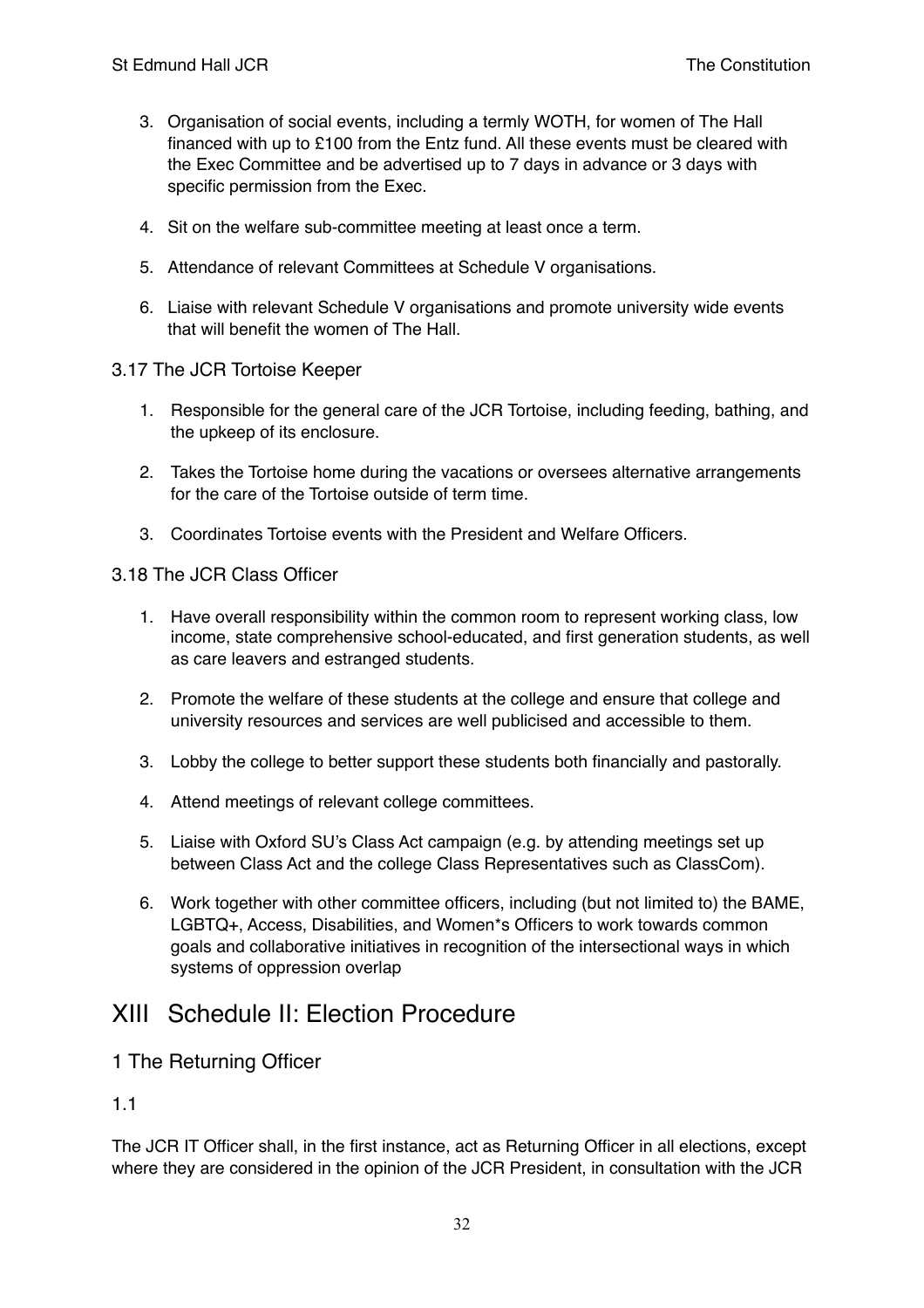Committee, to have or might be perceived to have a material interest in the outcome of the election.

#### <span id="page-32-0"></span>1.2

Should the JCR IT Officer be unable to act as Returning Officer , the JCR President, in consultation with the JCR Committee, shall appoint a Returning Officer, who is not in any way materially interested in election outcomes, to conduct JCR elections according to this Schedule and ensure their fair and democratic disposal. The Returning Officer shall be responsible for presenting a report on the elections to the General Meeting.

# <span id="page-32-1"></span>2 Eligibility

# <span id="page-32-2"></span>2.1

Only Full Members of the JCR, excluding Honorary members, may hold office.

#### <span id="page-32-3"></span>2.2

Only those identifying as female may run for JCR Women\*'s Officer.

#### <span id="page-32-4"></span>2.3

Only those identifying as male may run for JCR Men\*'s Officer.

#### <span id="page-32-5"></span>2.4

The incumbent JCR LGBTQ+ Officer, in consultation with the JCR Committee, may veto any applicants for JCR LGBTQ+ officer they deem unsuitable for the post.

#### <span id="page-32-6"></span>2.5

No person may present themselves for election of two trustee positions in the same election.

#### <span id="page-32-7"></span>2.6

No multiple candidacies shall be permitted for any trustee position.

#### <span id="page-32-8"></span>2.7

No person may simultaneously hold the position of Chair of the JCR and a membership of the JCR Committee.

# <span id="page-32-9"></span>2.8

Only those identifying as BAME may run for BAME officer.

#### <span id="page-32-10"></span>2.9

Only those identifying as LGBTQ+ may run or vote for the LGBTQ+ Officer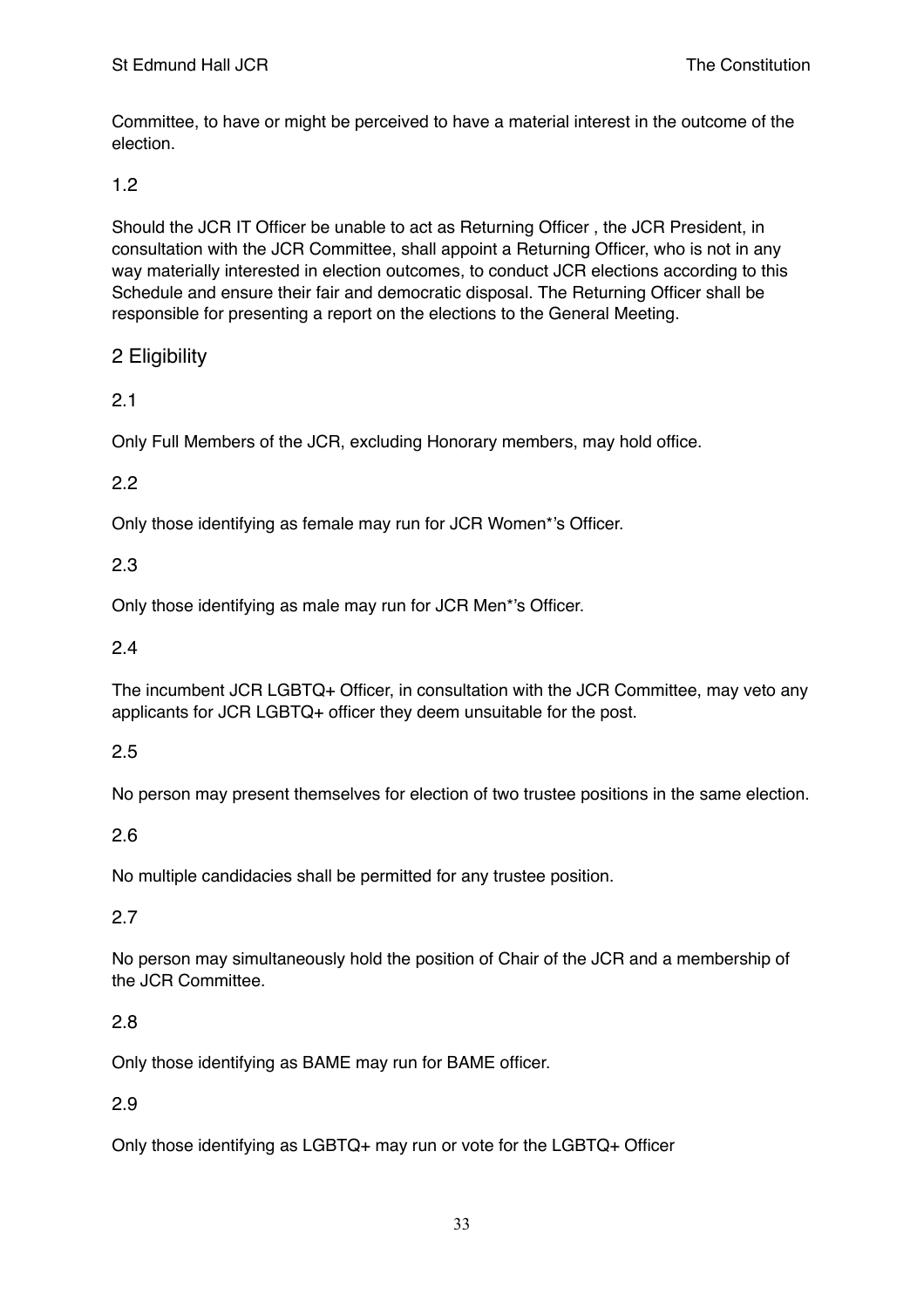# <span id="page-33-0"></span>3 Nominations

#### <span id="page-33-1"></span>3.1 Opening of Nominations

The Returning Officer shall post copies of Schedule II and solicit manifestos no later than from 3rd week onwards of the term in which elections are being held.

*3.1.1 Elections shall be held in Michaelmas Term for the following positions:*

JCR Access Officer, JCR Academic Affairs and Careers Officer, JCR Charities Officer, JCR Environment and Ethics Officer, JCR LGBTQ+ Officer, JCR International Students' and Visiting Students' Officer, JCR President, JCR Secretary, JCR Entz Presidents, JCR Sports Officers, JCR Welfare Officers.

#### *3.1.2 Elections shall be held in Hilary Term for the following positions:*

JCR Arts and Culture Officers, JCR Men\*'s Officers, JCR Treasurer, JCR Vice President, JCR Women\*'s Officers, JCR BAME officer, JCR Class Officer.

*3.1.3 Elections shall be held in Trinity Term for the following positions:*

Freshers' representative, once Entz reps have been selected. Disabilities and Accommodation officers will be appointed.

#### <span id="page-33-2"></span>3.2 Nominating

To nominate, seven copies of a candidate's manifesto shall be required, as defined by Schedule II, Article 4.

#### <span id="page-33-3"></span>3.3 Close of Nominations

Nominations close on noon of the eighth day preceding the election.

#### <span id="page-33-4"></span>3.4 Extension of Nomination Period

In the event that no manifesto for a post is received by the stated deadline, the deadline shall be extended by discrete periods of 24 hours until at least one manifesto has been received or noon on the day of hustings. If no nominations are made, a by-election shall be held in line with Schedule II, Article 8.

#### <span id="page-33-5"></span>4 Manifestos

#### <span id="page-33-6"></span>4.1

Every manifesto must have as a proposer and seconder a Full Member of the JCR. No one may propose or second more than one candidate in each statutory election.

#### <span id="page-33-7"></span>4.2

Proposers and Seconders may not be members of the JCR Committee.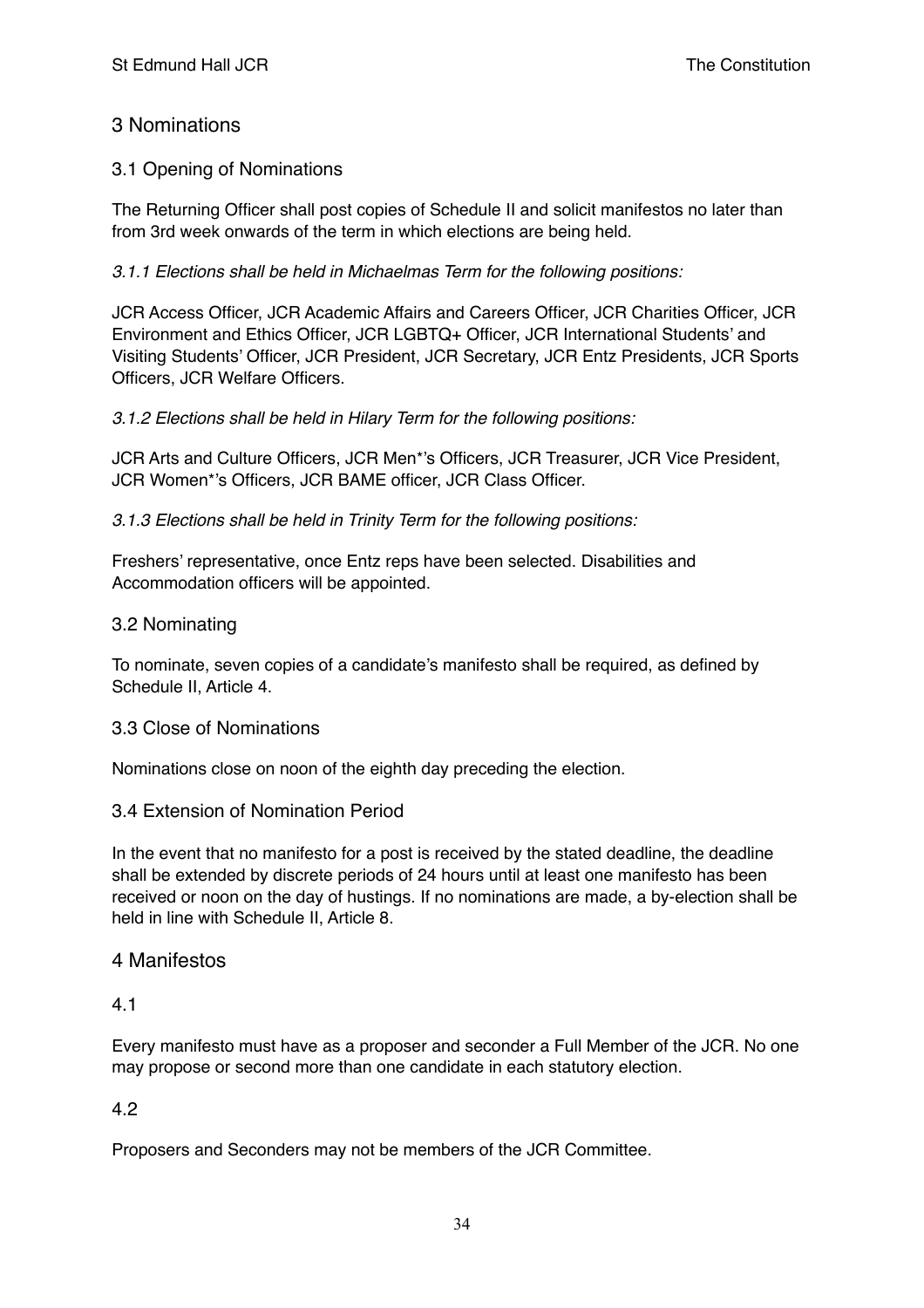<span id="page-34-0"></span>Manifestos should be one-sided and one a single piece of A4 paper.

# <span id="page-34-1"></span>4.4

Manifestos may be in any colour and printed in colour ink.

# <span id="page-34-2"></span>4.5

A candidate's manifesto may not contain libellous material; any reference, explicit or implied, to any other candidates; allusions to or the symbol of any national political party, in an attempt to represent himself as a candidate of that party or its subsidiary organisations.

# <span id="page-34-3"></span>4.6

The Returning Officer shall have the power to rule if any manifesto is in contravention of Schedule II, Article 4.

# <span id="page-34-4"></span>4.7

A copy of the manifesto must be emailed to the Returning Officer by the deadline they have set.

# <span id="page-34-5"></span>4.8

Manifestos will be uploaded to the online voting system once nominations have closed.

# <span id="page-34-6"></span>5 Campaigning

# <span id="page-34-7"></span>5.1

Within 12 hours of the closure of nominations, the Returning Officer shall post copies of the manifestos prominently within The Hall, including its major annexes, and the manifestos will be uploaded onto the online voting system.

# <span id="page-34-8"></span>5.2

No election material other than manifestos may be posted or distributed on behalf of any candidate's campaign, and no canvassing of votes shall be permitted.

# <span id="page-34-9"></span>6 Hustings

# <span id="page-34-10"></span>6.1

Hustings shall occur on the Monday of 6th week.

# <span id="page-34-11"></span>6.2

The Returning Officer shall publicise Hustings at least 5 days before Hustings.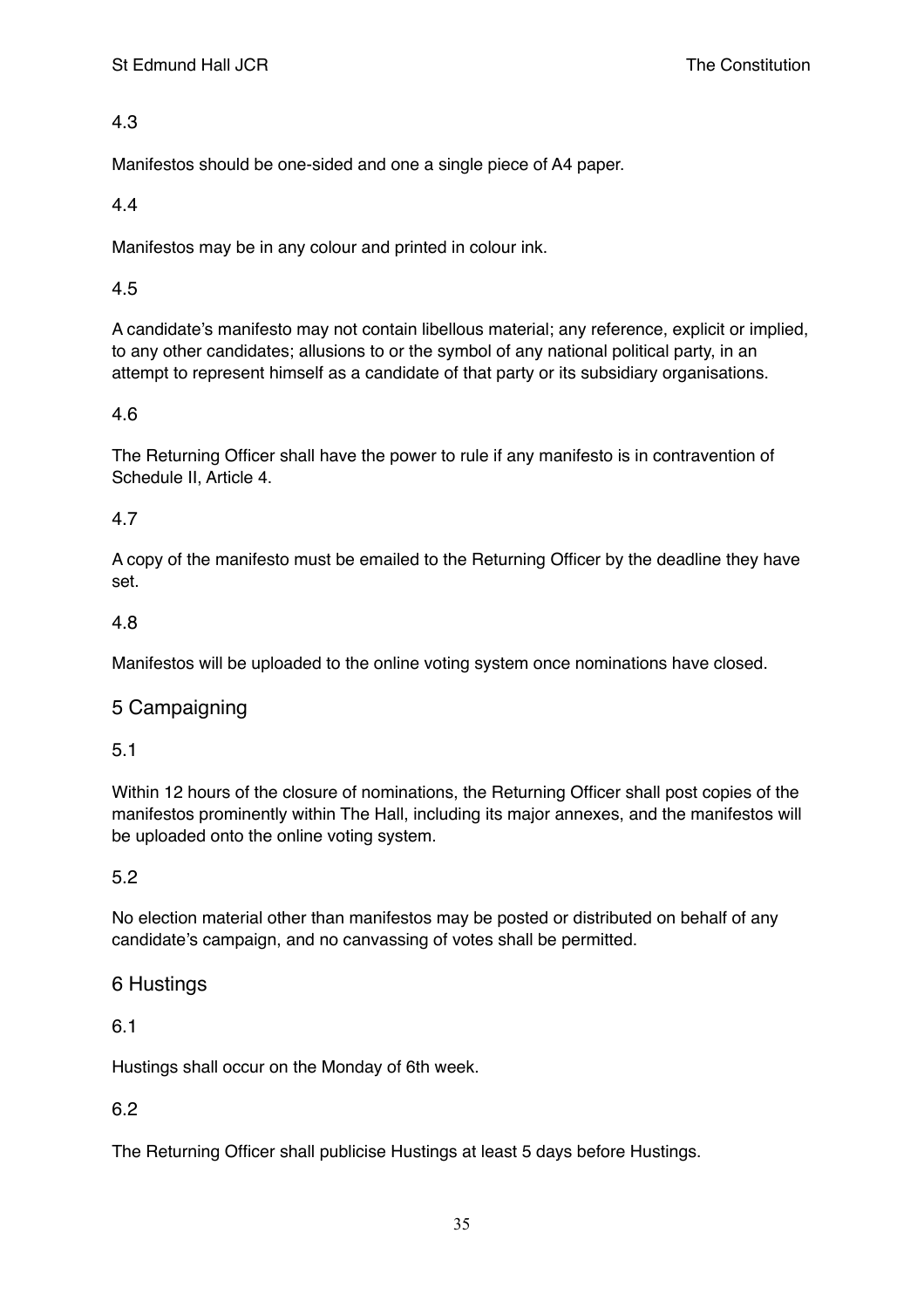<span id="page-35-0"></span>The Chair of the JCR shall, in the first instance, act as chair of Hustings. If the Chair of the JCR is unable to act as chair of Hustings, the Returning Officer shall act as chair.

#### <span id="page-35-1"></span>6.4

The Chair shall veto all questions put to the candidates and shall maintain an atmosphere of respect and consideration to allow those assembled to judge fairly the merits of the candidates.

#### <span id="page-35-2"></span>6.5

All questions posed at Hustings must be addressed impartially to all candidates standing for the same post.

# <span id="page-35-3"></span>6.6

Minutes of Hustings are to be published within 72 hours of the close of the meeting.

#### <span id="page-35-4"></span>6.7

An electronic copy of the minutes shall be kept for records.

#### <span id="page-35-5"></span>6.8

Minutes will be emailed to all full members of the Hall within 72 hours of Hustings.

# <span id="page-35-6"></span>7 Polling

#### <span id="page-35-7"></span>7.1

Polling for the positions to be taken up in Hilary term shall occur on Monday of 6th Week of Michaelmas Term.

# <span id="page-35-8"></span>7.2

Polling for the positions to be taken up in Trinity term shall occur on Monday of 6th Week of Hilary Term.

#### <span id="page-35-9"></span>7.3

The polling will be conducted by an online voting system, with the IT Officer providing specific details of how to vote.

#### <span id="page-35-10"></span>7.4

The IT Officer shall publicise the date and hours when online voting will be open at least 7 days prior to the election.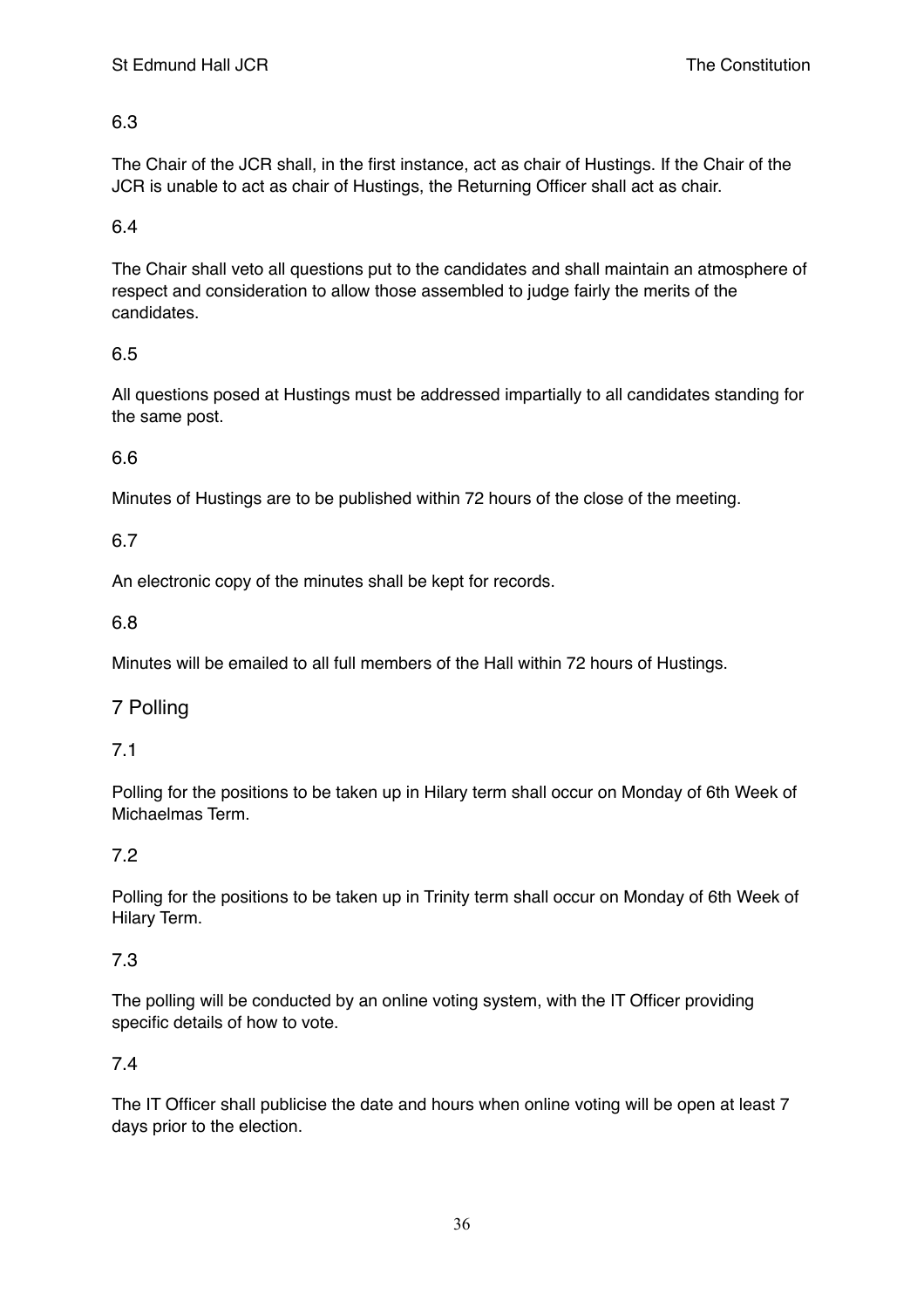<span id="page-36-0"></span>RON (Re-Open Nominations) shall be a candidate in all elections and by elections.

<span id="page-36-1"></span>7.6

All Full Members of the JCR, except Honorary Members, may vote in elections for all positions, except:

- 1. Only Full Members identifying as female (not including Honorary Members) may vote for the post of JCR Women\*'s Officer.
- 2. Only Full Members identifying as male (not including Honorary Members) may vote for the position of JCR Men\*'s Officer.
- 3. No one person may cast a vote in both the ballots for JCR Women\*'s Officer and JCR Men\*'s Officer in a single election.
- 4. Only Visiting or International students may vote for the post of JCR International and Visiting Students Officer.

# <span id="page-36-2"></span>7.7

Votes shall be counted according to the Alternative Vote system.

<span id="page-36-3"></span>7.8

The JCR President in consultation with the JCR Committee shall hold the casting vote.

# <span id="page-36-4"></span>8 By-Elections

Should victory at any election fall to Re-Open Nominations or should any elected JCR post fall vacant before the end of its term of office, the Returning Officer shall arrange for a byelection for the remaining period of office, which shall be conducted as prescribed by Schedule II, notwithstanding Article 3.1, Article 3.3, Article 7.1 and Article 7.2.

# <span id="page-36-5"></span>XIV Schedule III: Standing Orders for General Meetings

All General Meetings shall be conducted according to the Standing Orders contained in this Schedule.

# <span id="page-36-6"></span>1 Arbitrators

# <span id="page-36-7"></span>1.1 Chair

- 1. In the first instance, The Chair of the JCR shall be Chair of the General Meeting.
- 2. The Chair shall be responsible for maintaining order, ensuring that the Standing Orders and Constitution are upheld, preserving an atmosphere of consideration and dignity conducive to debate and reflection, and playing an inquisitorial role in discussion.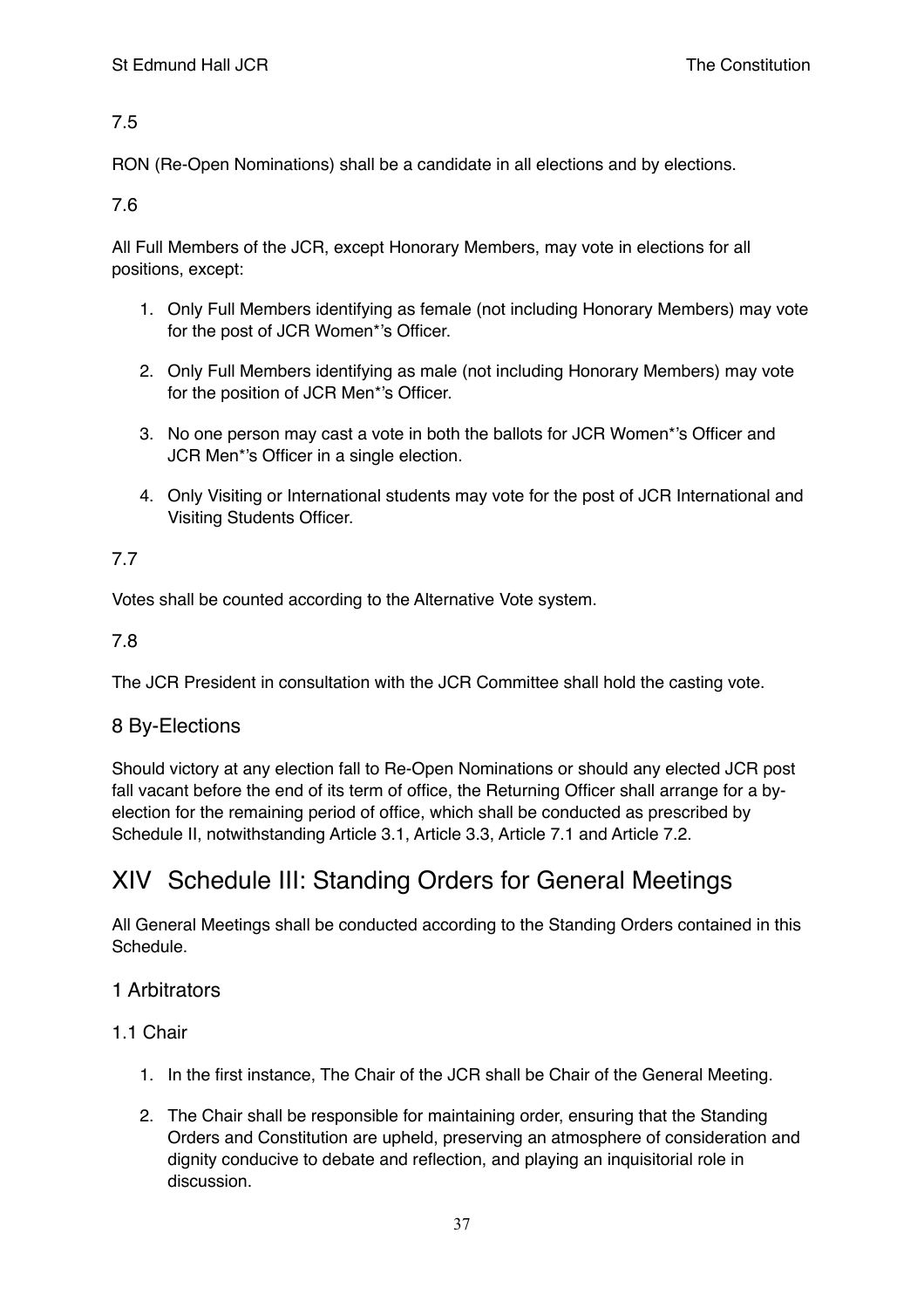- 3. Anyone wishing to speak must address themselves to the Chair, who will decide the right of priority in speaking.
- 4. The Chair shall have the right to caution, censure, or expel any person from the meeting for disruptive conduct.
- 5. The Chair shall exercise no vote, other than a casting vote in the event of a tie, the exercise of which may be regulated by Standing Orders.
- 6. The Chair shall not take part in debate, except to give points of clarification and to interpret the Constitution and Standing Orders.
- 7. Conflict of interest or absence:
	- (a) Should the presiding Chair of the JCR be placed in a position of conflict of interest or otherwise unable to chair the meeting, they must relinquish the Chair.
	- (b) With the direction of the President, the Chair shall pass to a suitable Full Member of the JCR who has sufficient knowledge of the Constitution and Standing Orders.

#### <span id="page-37-0"></span>1.2 Secretary

- 1. In the first instance, the JCR Secretary shall act Secretary to the General Meeting, recording the minutes and counting votes.
- 2. Should the JCR Secretary be unable to minute, the JCR President shall appoint an interim secretary for the duration from the Full Members of the JCR.

# <span id="page-37-1"></span>2 Order of Business

The Business of a General Meeting shall be taken in the following order:

- 1. Minutes of the previous meeting.
- 2. Matters arising.
- 3. Reports and Officers' Question Time.
- 4. Charities motions.
- 5. Other motions submitted previously to The JCR President and appearing in the agenda.
- 6. Emergency Motions.
- 7. Any Other Business.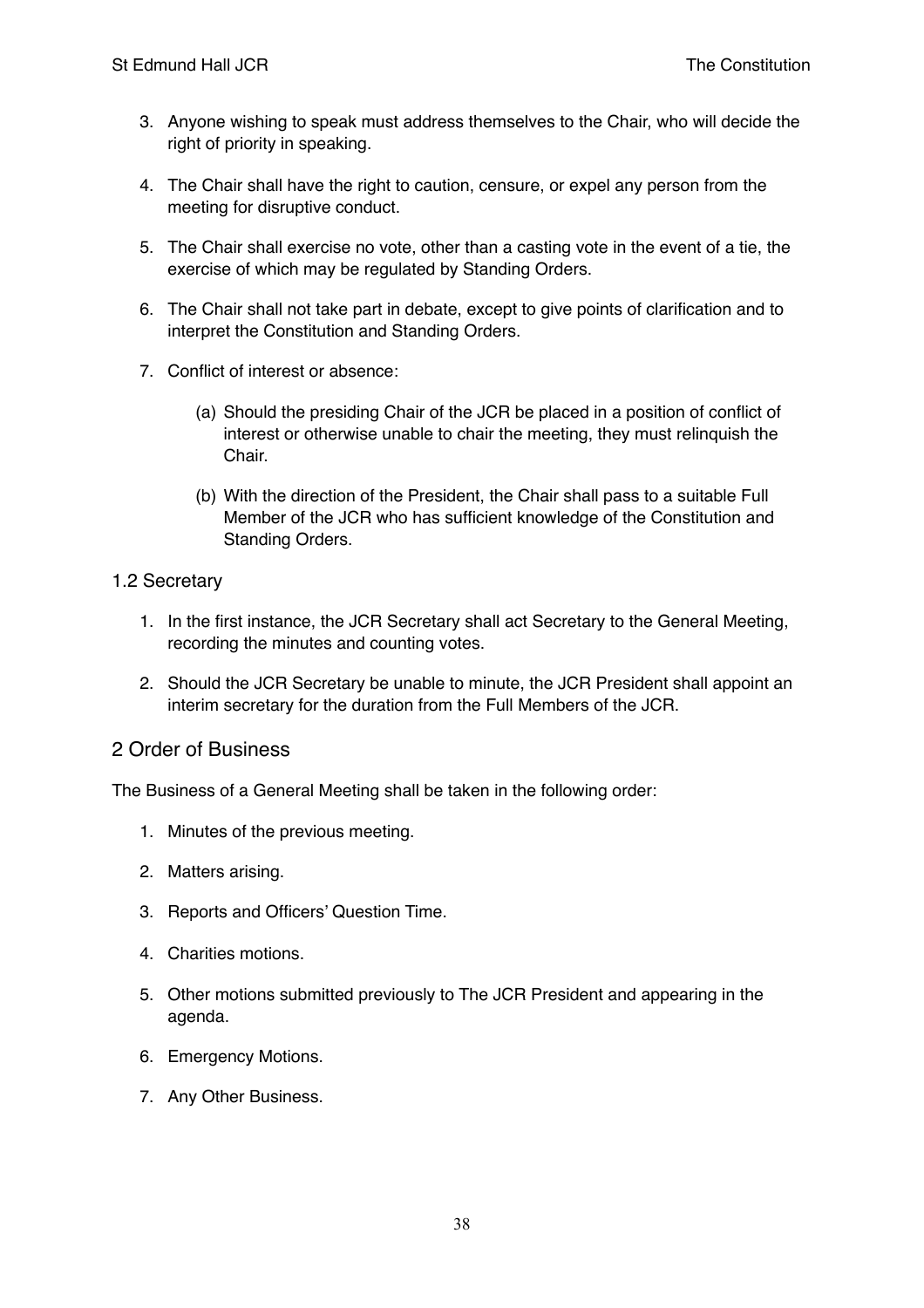# <span id="page-38-0"></span>3 Order of Discussion

#### <span id="page-38-1"></span>3.1

The discussion of Motions shall begin at item 4 in the Order of Business and be as follows:

- 1. The Chair reads out the title of the motion, and for a speech in proposition by the proposer.
- 2. The Chair calls for any points of opposition and debate. Should none be heard the motion passes nem con.
- 3. All motions, except those requiring a two-thirds majority, may be passed nem con.
- 4. In the event of a motion of no confidence or censure, the subject of which has the right to make the first point in opposition.
- 5. Amendments may be offered during debate only.
- 6. Amendments may either be accepted as friendly by both the proposer and seconder, or rejected as unfriendly by either.
- 7. Should an amendment be deemed unfriendly, the proposer of the amendment may wish to force it through. A move to debate on the amendment is made.
- 8. An amendment cannot be amended, and amendments may not change the basic intent or nature of the original motion.
- 9. Once the Chair is satisfied that no new or useful information remains to be offered to debate, the proposer of the amendment and the proposer or seconder of the motion who initially rejected the amendment, chosen by the chair may make on speech in summation before moving to vote.
- 10. A simple majority of Full Members present at the General Meeting will suffice to force through the unfriendly amendment.
- 11. Should an unfriendly amendment be forced, the proposer and/or seconder of the motion may choose to no longer propose/second the motion and another must volunteer to do so, otherwise the motion is withdrawn.
- 12. The discussion then returns to debate on the substantive motion, as amended.
- 13. Once the Chair is satisfied that no new or useful information remains to be offered to the debate, the proposer of the motion and one opposer, chosen by the Chair, may make a speech in summation before moving to vote.
- 14. A vote is then called.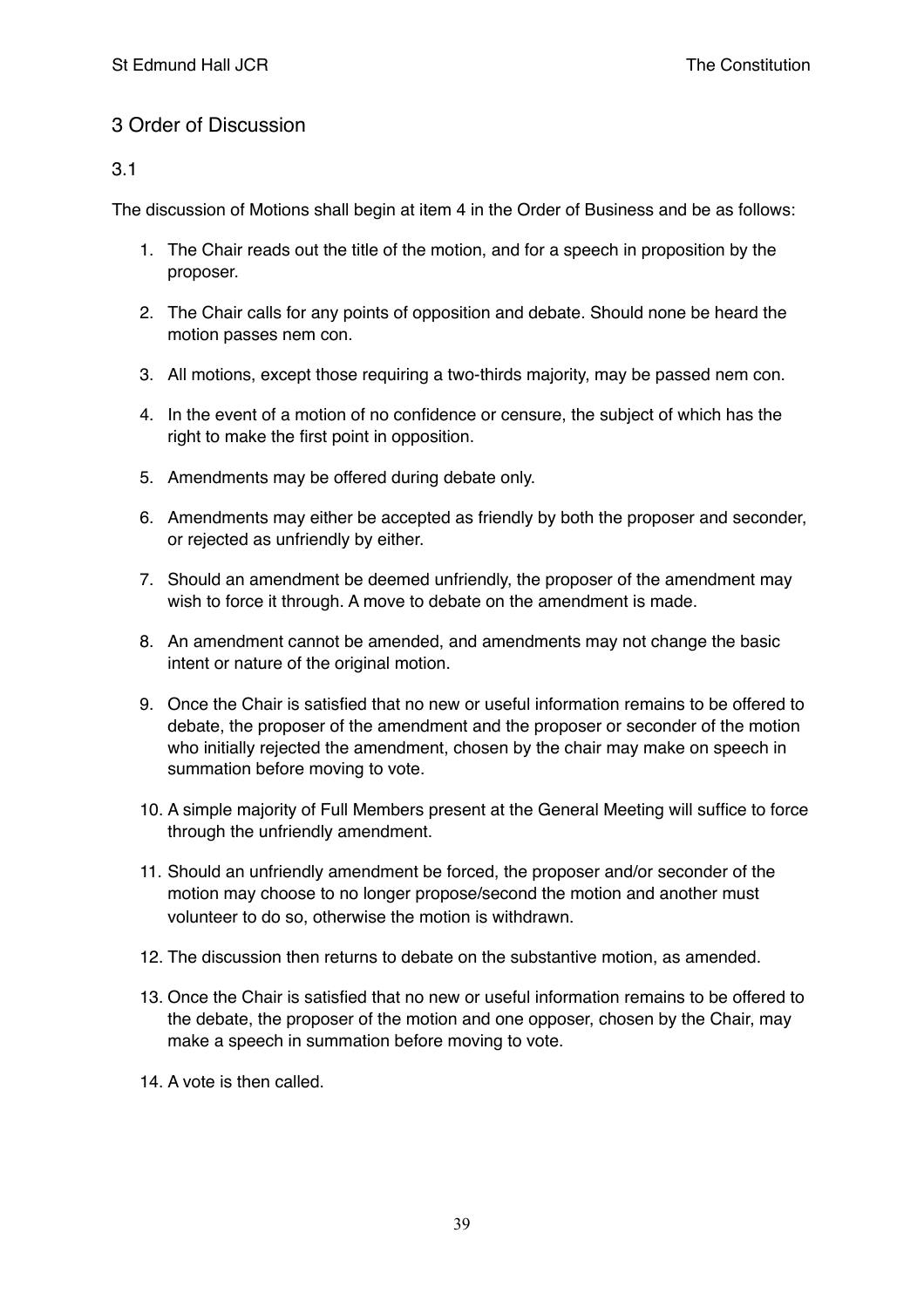<span id="page-39-0"></span>Should a proposer to a motion not wish to make a speech in proposition, they may write to the Chair of the JCR in advance of the meeting. In this case 3.1.1 in the order of discussion is exempt.

# <span id="page-39-1"></span>3.3

At any point during the meeting, the presiding Chair may grant speaking rights to any person they feel could beneficially contribute to the discussion at hand.

# <span id="page-39-2"></span>4 Motions

# <span id="page-39-3"></span>4.1

All motions require both a proposer and a seconder who are Full Members of the JCR.

#### <span id="page-39-4"></span>4.2

Other than those calling for a Referendum or ratification of an action, which would otherwise lapse, motions requiring only a simple majority to be passed are considered ordinary motions, and must be received by the JCR President and Secretary no fewer than 36 hours before the meeting to which they are to be put.

# <span id="page-39-5"></span>4.3

Motions of Censure shall be considered ordinary motions.

#### <span id="page-39-6"></span>4.4

Any motion which would in itself, in the opinion of the JCR President, significantly affect the basic character of the JCR shall be deemed an Organic Motion and require a two-thirds majority of an Ordinary General Meeting to be passed. An Organic Motion, which limits the future power of the JCR, as ruled by the President, must be passed in a Referendum.

# <span id="page-39-7"></span>4.5

Any motion which requires a two-thirds majority to be passed, which calls for a Referendum, or which calls for the ratification of an action which would otherwise lapse, must be received by the JCR President and Secretary no fewer than 7 days before the meeting to which they are to be put. The JCR President shall make known the submission of such motions and shall post them prominently no fewer than 7 days before the meeting to which they will be put.

# <span id="page-39-8"></span>4.6

The JCR Secretary, in the first instance, shall post the agenda, including these motions and any others previously received for the meetings, no fewer than 24 hours beforehand. If the JCR Secretary is unable to post the agenda, the JCR President shall post the agenda.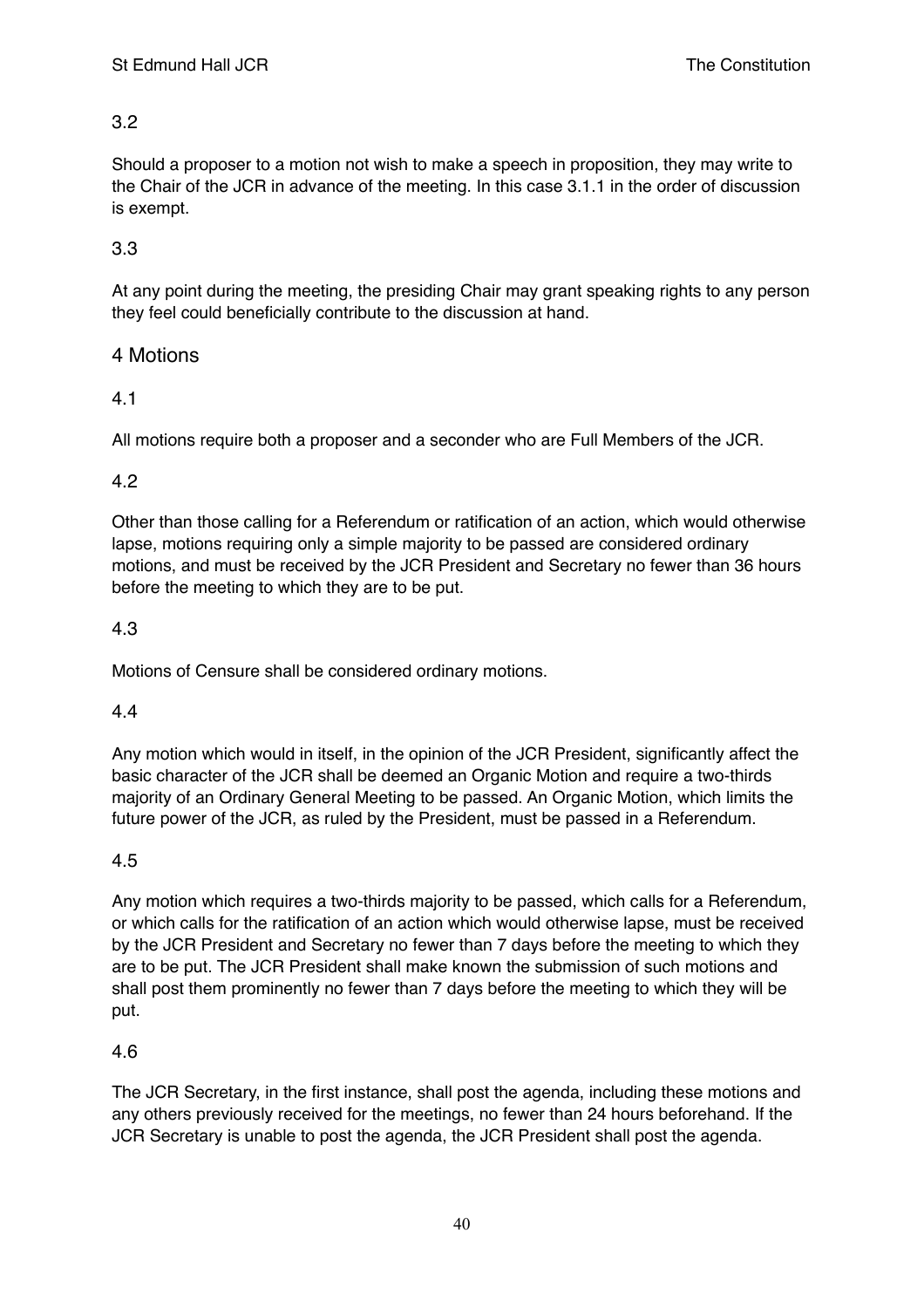- <span id="page-40-0"></span>1. Full members seeking funding from the JCR must pass a motion before spending money they wish to be reimbursed.
- 2. If an event that requires funding occurs at short notice and a General Meeting can not be convened before the event takes place, the proposer must seek approval from the President and the Treasurer before spending any money they wish to be reimbursed by the JCR.
- 3. If they do not seek this approval, then they will not be reimbursed by the JCR.

# <span id="page-40-1"></span>5 Emergency Motions

# <span id="page-40-2"></span>5.1

Motions which are submitted after the deadline for Ordinary Motions may be accepted at the discretion of the presiding Chair of the JCR as emergency motions at any time up to the closure of the General Meeting.

# <span id="page-40-3"></span>5.2

Two-thirds majority, Referendum, and ratification motions may not be admitted as Emergency Motions.

# <span id="page-40-4"></span>5.3

The presiding Chair of the JCR may, at their discretion, accept at any time other motions which deal with urgent or unforeseen business as Emergency Motions, and include them on the agenda of a General Meeting.

# <span id="page-40-5"></span>5.4

Any Emergency Motion which is proposed during the Any Other Business segment of a General Meeting agenda may only be passed nem con.

# <span id="page-40-6"></span>6 Procedural Motions

<span id="page-40-7"></span>6.1

The following procedural motions may be put at any General Meeting:

- 1. Point of clarification from the Chair.
- 2. Point of information.
- 3. A quorum count be held.
- 4. No confidence in the Chair.
- 5. Challenge to the ruling of the Chair.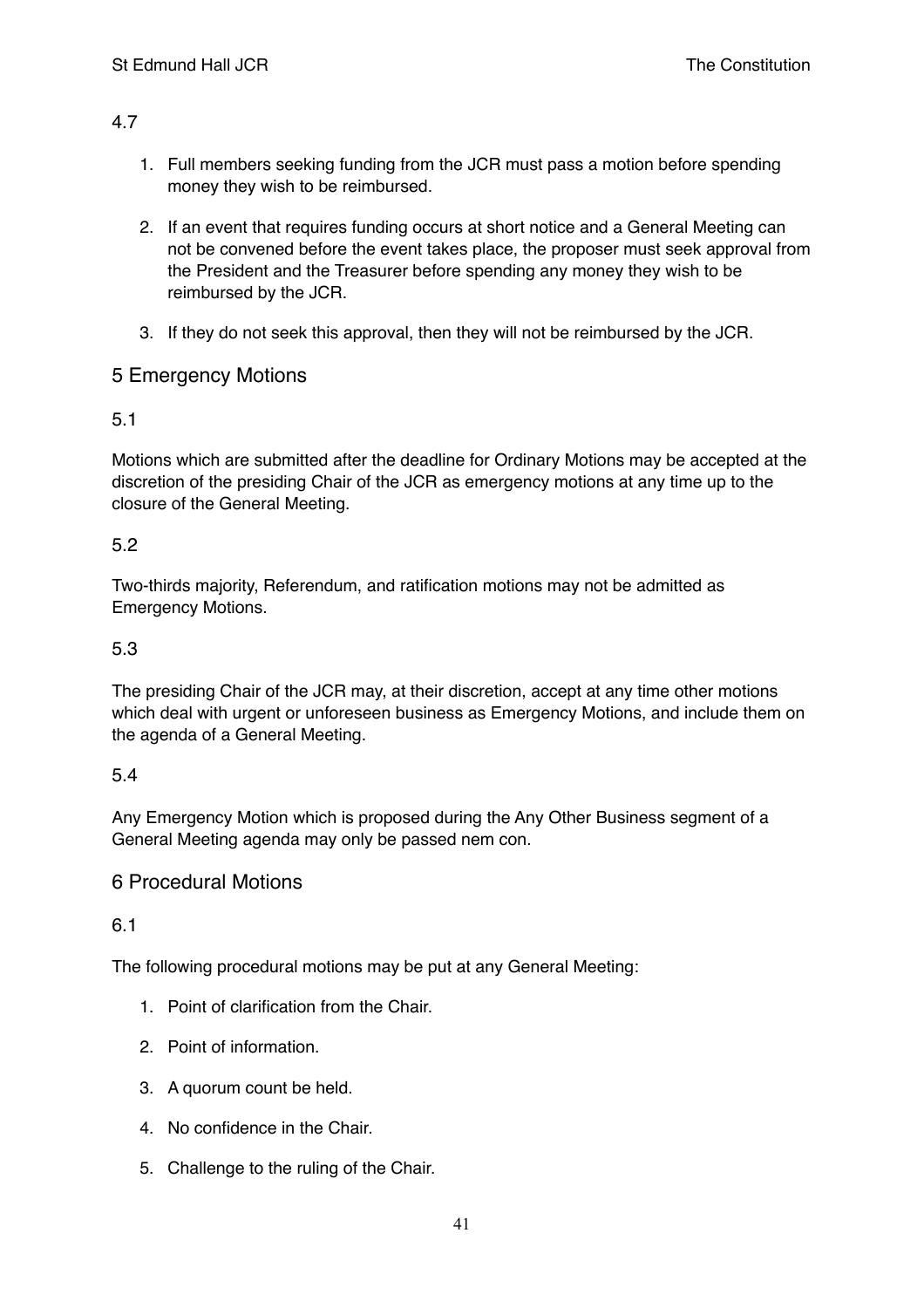- 6. The motion be put to vote.
- 7. Move to debate.
- 8. The meeting be temporarily adjourned for a specified time.
- 9. The order of motions on the agenda be changed.
- 10. The motion be deferred to the following meeting.
- 11. The motion be voted on in parts.
- 12. The request to conduct a secret ballot for the motion (at the discretion of the chair).
- 13. The vote to be conducted by recorded vote.
- 14. The meeting be adjourned.

<span id="page-41-0"></span>Procedural motions shall take order of precedence as they appear above.

#### <span id="page-41-1"></span>6.3

Procedural motions 6.1.1 to 6.1.7 shall be considered points of order and may be put by a speaker at any time. Procedural motions 6.1.8 to 6.1.14 may be moved after a proposer with speaking rights has been recognised by the Chair.

#### <span id="page-41-2"></span>6.4

The Chair shall have the authority to disallow procedural motions other than 6.1.5 if they are being put consecutively in a manner intended to disrupt the meeting.

# <span id="page-41-3"></span>7 Policy

- 1. All motions passed by the JCR in a General Meeting constitute "JCR Policy".
- 2. This policy will have a lifetime of no more than three years, after which time it shall lapse. All JCR policy will be held on the website, clearly dated, in a separate document from JCR minutes.
- 3. It will be the IT Officer's responsibility to delete lapsed policy from the website, but only with the authorisation of the JCR Secretary.
- 4. The JCR Secretary will type up JCR Meeting minutes within 72 hours of the close of each General Meeting and will email an electronic copy to the JCR.
- 5. The JCR IT Officer shall put up the minutes of each General Meeting on the website within 24 hours of receipt from the JCR Secretary.
- 6. The JCR Secretary will keep paper copies of all JCR Meeting minutes and of the JCR Policy document safely in a JCR file.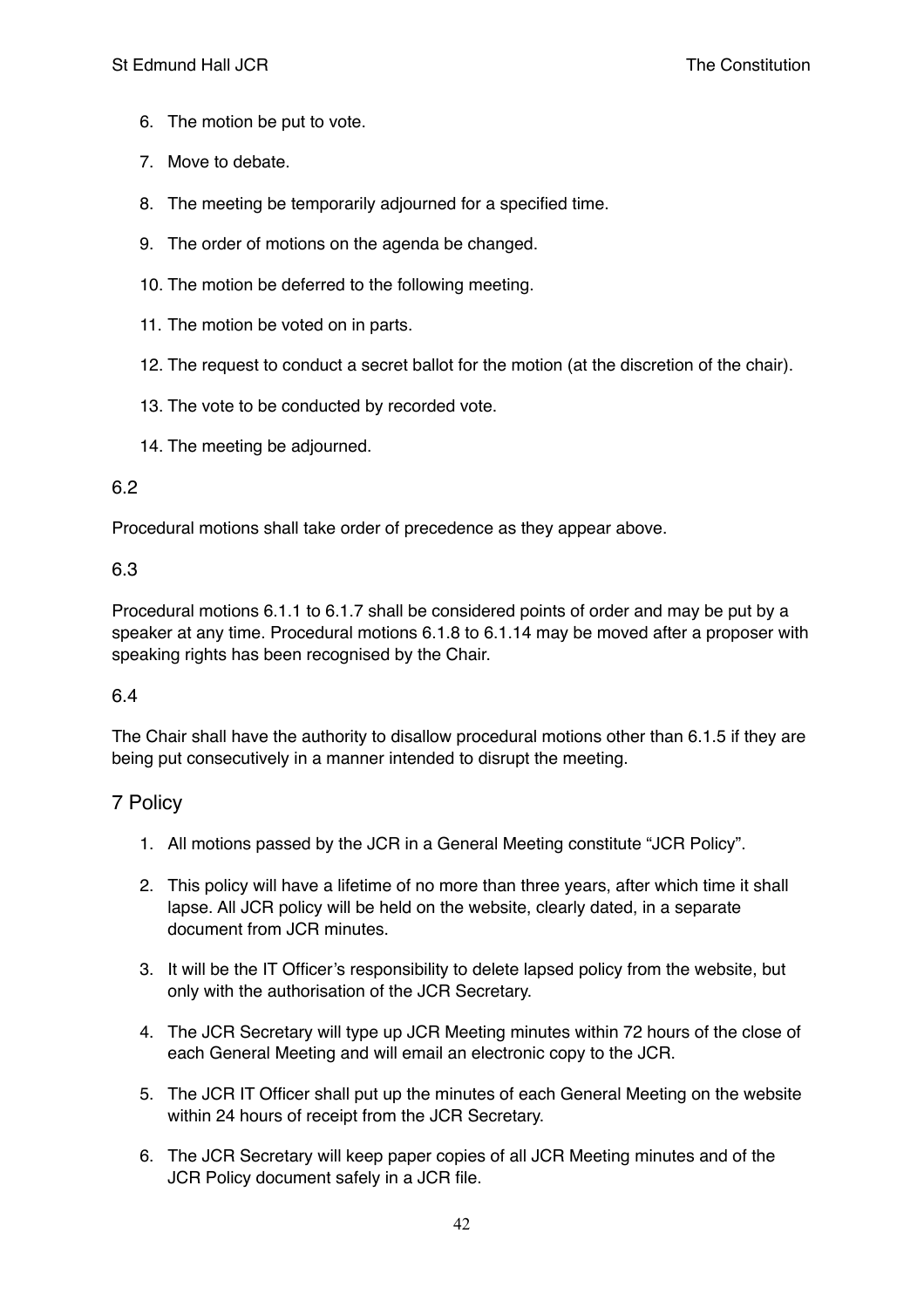# <span id="page-42-0"></span>8 Voting

- 1. Although any person holding any level of JCR membership may be present and speak, as may observers and guest speakers with the consent of the Chair, only Full Members shall have voting rights.
- 2. No votes shall be recorded on behalf of anyone not present.
- 3. For the purpose of the Constitution and Schedules, a simple majority shall be deemed to refer to more than half of those present and entitled to vote, less abstentions. A two-thirds majority shall refer to more than two-thirds of those present and entitled to vote, less abstentions.
- 4. If there are a majority of abstentions the motion will, if possible, be brought to the following meeting.

# <span id="page-42-1"></span>9 Frequency

# <span id="page-42-2"></span>9.1

In Michaelmas Term, General Meetings should be on the Sundays of 1st, 5th and 8th week.

# <span id="page-42-3"></span>9.2

In Hilary Term, General Meetings should be on the Sundays of 2nd, 5th and 8th week.

# <span id="page-42-4"></span>XV Schedule IV: Finances

The JCR Finances shall be a matter of public record, and shall be conducted in a responsible and accountable fashion.

# <span id="page-42-5"></span>1 Primary Account

# <span id="page-42-6"></span>1.1

The JCR shall hold a bank account in its own name, which shall be its primary account. The bank account shall be financed by a voluntary opt-out termly levy of £10 charged in arrears on the Battels of all Full Members of the JCR.

# <span id="page-42-7"></span>1.2

The JCR President and the JCR Treasurer are signatories of the primary account and are entitled to sign cheques.

# <span id="page-42-8"></span>1.3

The trustees led by the JCR President and Treasurer shall be jointly responsible for managing the finances of the JCR.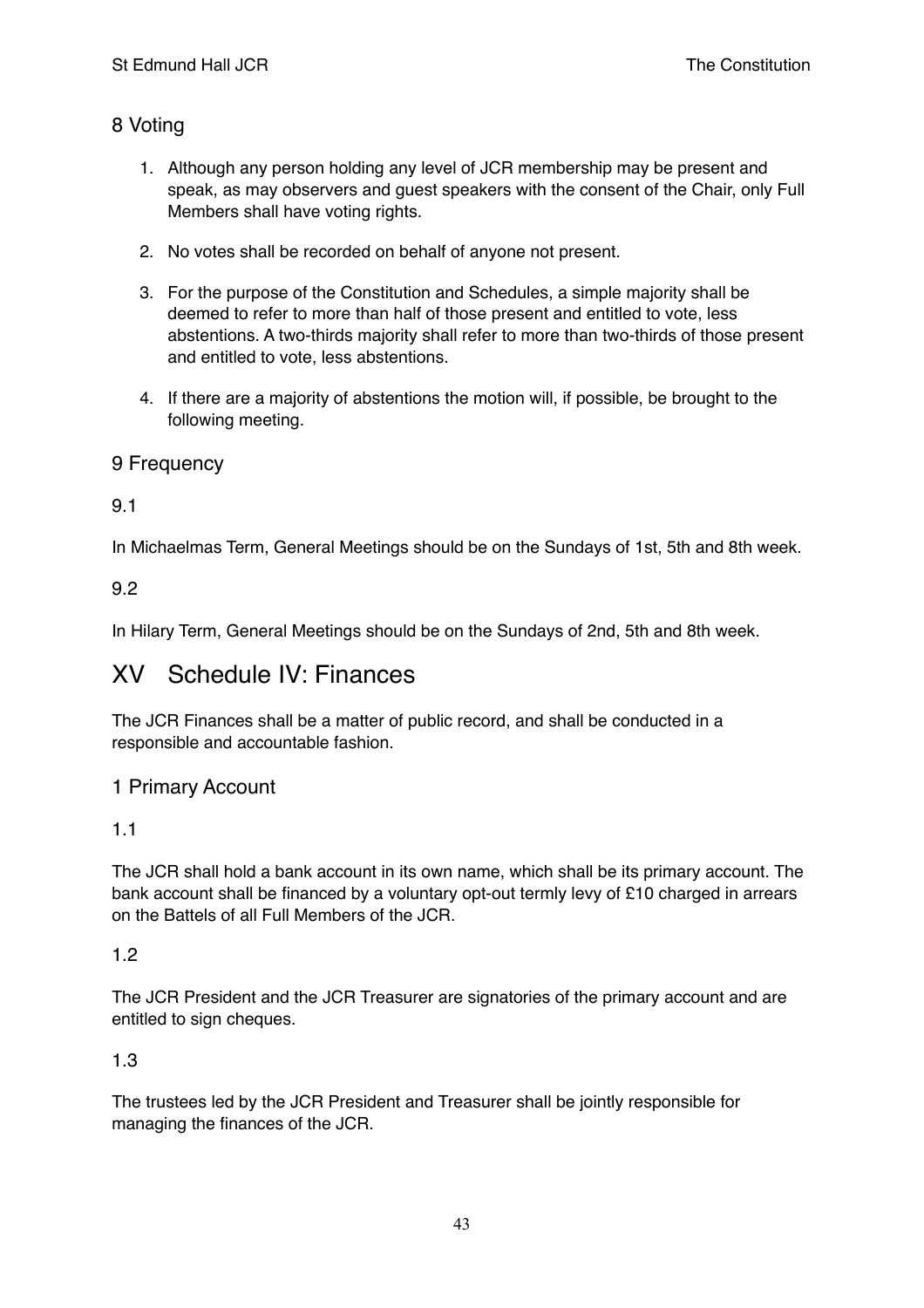<span id="page-43-0"></span>The financial year shall begin on the first day of April.

#### <span id="page-43-1"></span>1.5

The JCR President and Treasurer shall manage an annual Committee Budget of £2,500, which may be used by the JCR Committee; expenses surpassing this budget shall be subject to approval in a General Meeting. The budget shall include the annual JCR Committee meal.

#### <span id="page-43-2"></span>1.6

The JCR President and Treasurer shall manage a termly Welfare Budget of £1,500, which may be used by the Welfare Officers; expenses surpassing this budget shall be subject to approval in a General Meeting unless they are needed to reimburse students for Welfare Products.

#### <span id="page-43-3"></span>1.7

A two-thirds majority at a General Meeting shall be required to authorise the spending of funds from the primary account.

#### <span id="page-43-4"></span>1.8

Accounts shall be presented by the JCR Treasurer to the first Ordinary General Meeting of every term and to Governing Body, as shall the amended budget of the previous term.

#### <span id="page-43-5"></span>1.9

There shall be no single transaction of purchase of goods or services by the JCR or spending from the primary account, which does not benefit or potentially benefit any or all members of the JCR.

# <span id="page-43-6"></span>2 St Edmund Hall Ultra Vires Charity Fund

# <span id="page-43-7"></span>2.1 Preamble

#### *2.1.1 Name*

There shall be an association within St Edmund Hall known as Ultra Vires Charity Fund.

#### *2.1.2 Object*

The Ultra Vires Charity Fund exists to collect a termly levy and donate to a registered charity or an organisation whose objectives are deemed charitable.

#### *2.1.3 Membership*

Membership of the Ultra Vires Charity Fund will be comprised of all JCR members and MCR members, who subscribe by paying the termly levy.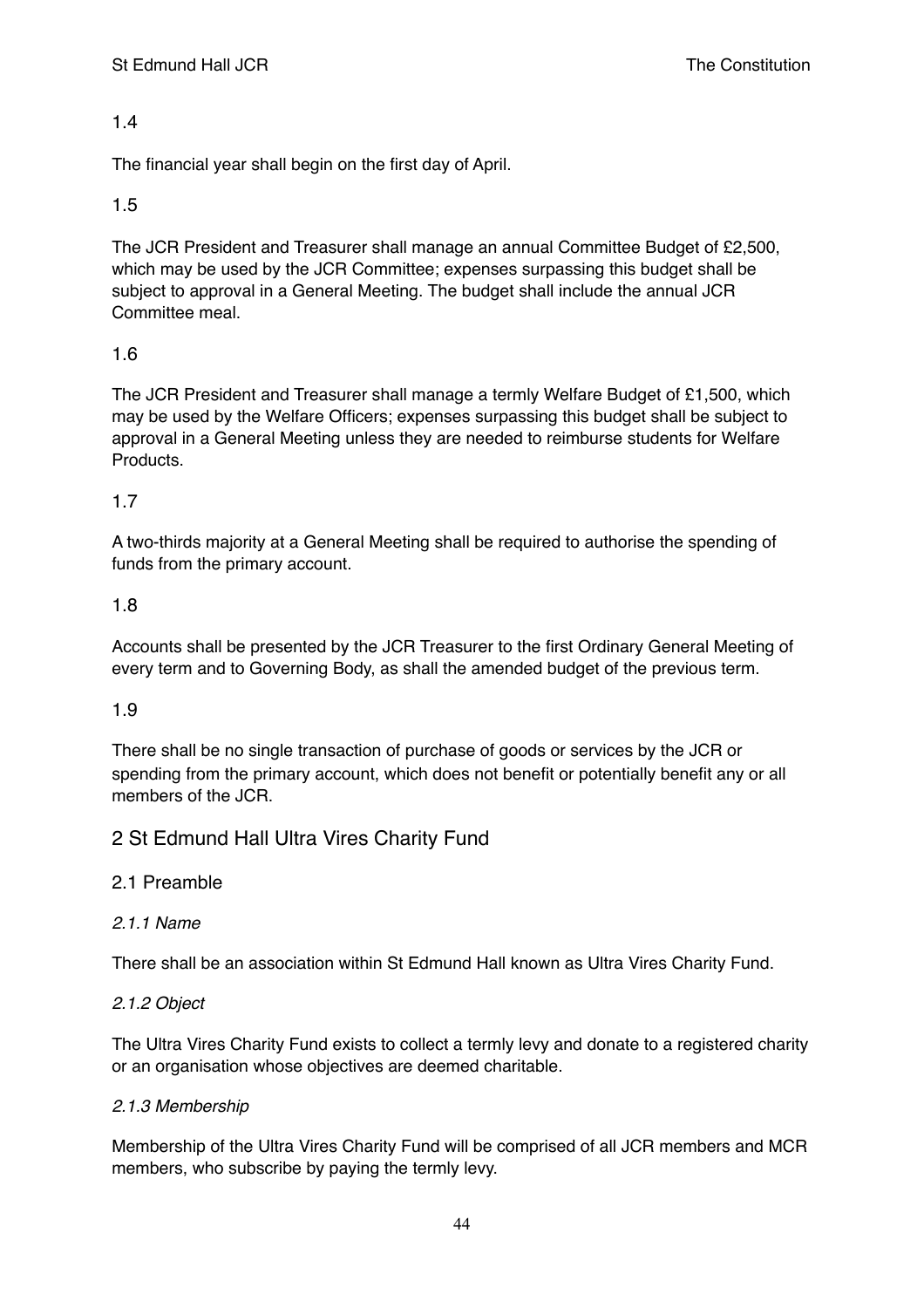# <span id="page-44-0"></span>2.2 Management

# *2.2.1*

The Ultra Vires Charity Fund shall hold a bank account.

# *2.2.2*

The JCR Charities Officer shall be responsible for managing this bank account, cheques for which shall require their signature and that of a member of the Senior Common Room.

#### *2.2.3*

The bank account shall be financed by a voluntary opt-out termly levy of £5 charged in arrears on the Battels of all Full Members of the JCR, including all MCR members.

#### *2.2.4*

A simple majority through an online vote made by the JCR shall suffice to authorise disposal of the amount resolved in the motion from this bank account unless a deficit in the termly budget occurs.

#### <span id="page-44-1"></span>2.3 Donations

#### *2.3.1*

Motions asking for a donation must be sent to the JCR Secretary no fewer than 36 hours before the meeting they are to be put.

#### *2.3.2*

Accounts shall be presented to the General Meeting at the end of the JCR Treasurer's tenure of office.

#### *2.3.3*

The maximum amounts for donations from the Ultra Vires Charity Fund are the following:

- 1. £500 Charity involving SEH student participation,
- 2. £250 Charity not involving student participation.

#### *2.3.4*

All charities motions will be put forward in one designated JCR Meeting per term, the timing of which will be decided by the JCR President in consultation with the JCR Charities Officer, unless a motion has substantial time pressure and is considered "urgent" it can be submitted at any other JCR Meeting. There will then be two votes for this motion, one to vote on if it is an emergency and then a second which mandates the donation (if the first motion passes), which has the cap of £500/£250.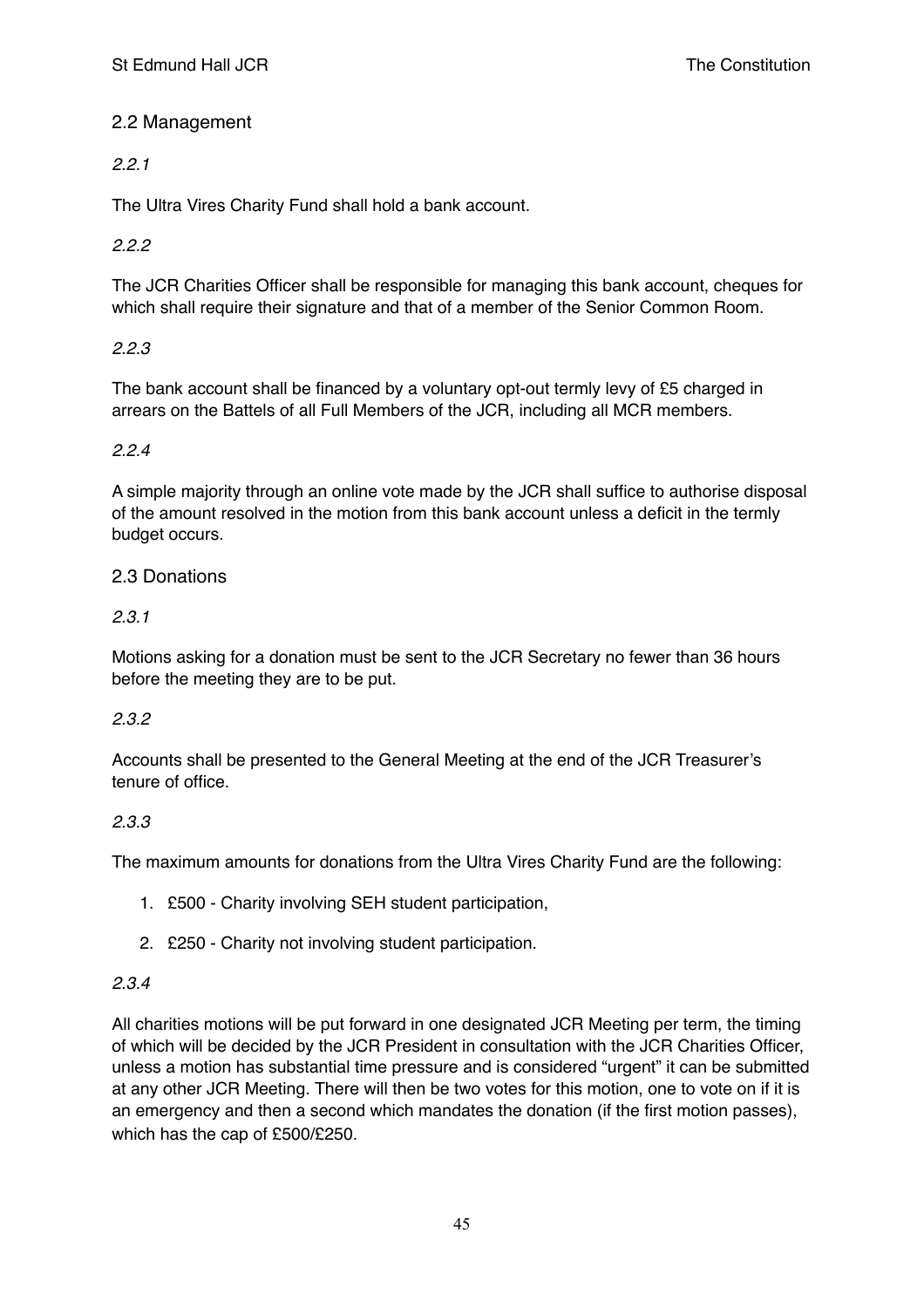#### *2.3.5*

In the case of a surplus in the termly budget, the remaining funds may roll over into the subsequent term until Trinity term.

#### *2.3.6*

In the final JCR Meeting of Trinity term each year, any remaining funds will be donated to selected charities.

#### *Selection of Charities for Annual Donation*

JCR members may nominate any registered charity for donation. An online ballot will then be opened, facilitated by the JCR IT Officer, and the surplus will be divided according to the proportion of votes each charity achieves. Every person who pays into the Ultra Vires fund will be eligible for one vote in such a ballot.

#### *2.3.7*

In the case of a deficit in the termly budget, the budget will be divided between the successful motions proportionally to their relative popularity (determined by % above 50% of "Yes" votes).

#### *2.3.8*

The JCR Charities Officer shall provide a yearly report of how funds have been spent, which shall be presented to the JCR and MCR Presidents.

# <span id="page-45-0"></span>3 Termly Financial Reports

#### 3.1

The JCR Treasurer shall produce a termly report on the financial status of the JCR in terms of financial reserves and both categorised and itemised expenditure.

# <span id="page-45-1"></span>3.2

The report on each term shall be published at least 4 calendar days before the first JCR meeting of the next term by email to present JCR members and available on any other platform which the JCR Executive deems appropriate. The report shall then be presented by the Treasurer on the first meeting of the term.

#### <span id="page-45-2"></span>3.3

The report shall include the following information:

- 1. The level of funds available in each account (i.e. the Charity Fund, the Entz Fund etc.).
- 2. The net change in each account from the previous term's report.
- 3. The transactions which have taken place on each account including: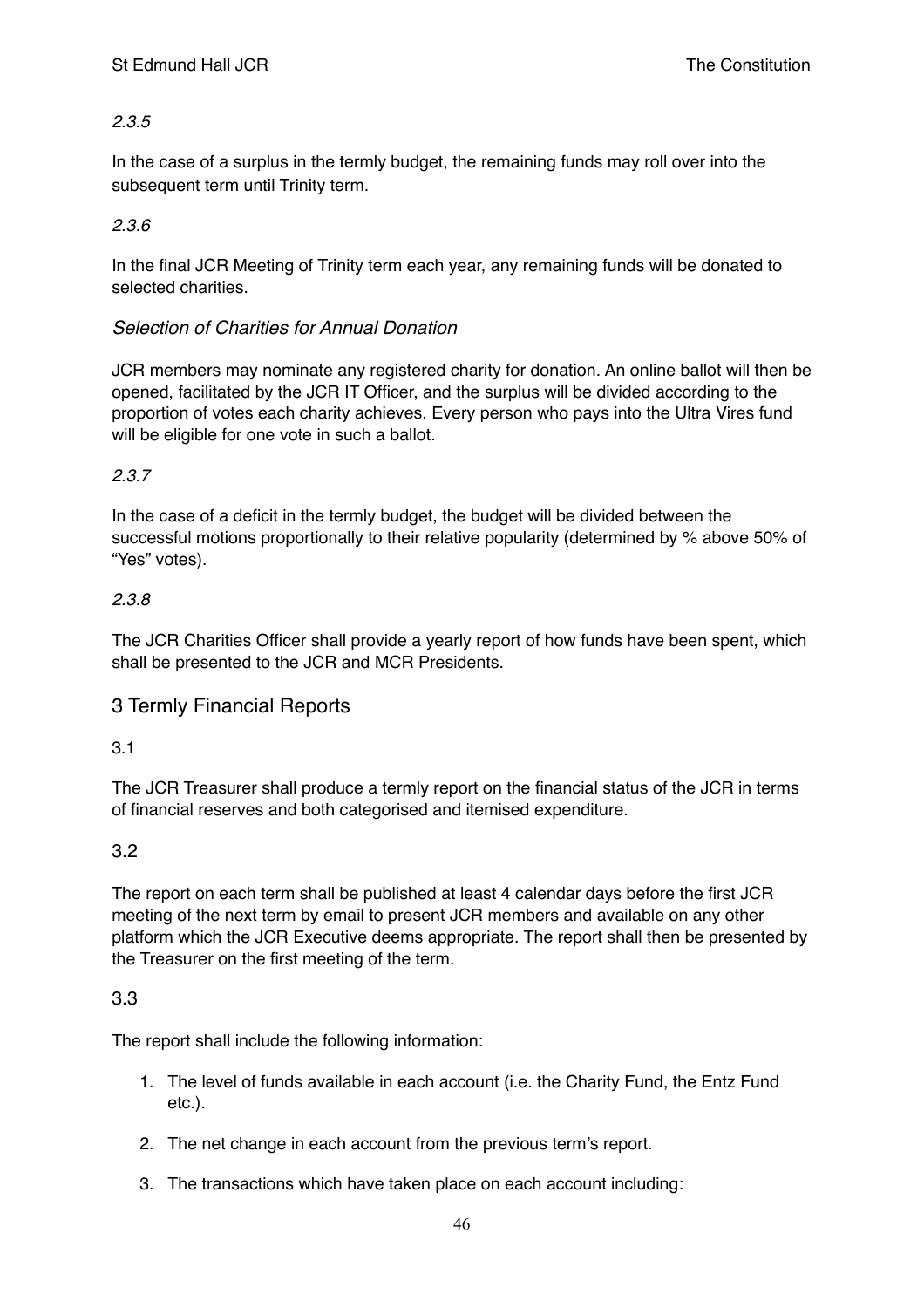- (a) The date of the transaction.
- (b) The amount of the transaction.
- (c) A description of the transaction (i.e. the purpose for which the money was sent e.g. Quiz Night/Careers networking evening).
- (d) The name of the recipient, unless when reporting welfare transactions which shall remain anonymous or when, exceptionally, the Treasurer in concurrence with the JCR President views it as necessary to redact this.
- (e) Where a "block grant" is given to an officer/s or JCR member (e.g. for a purpose such as 5th week blues events) of £500 or more:
	- i. A broad description of how the funds were spent (i.e. £ X for massages, £ X for 5th week JCRT).
	- ii. Unless, exceptionally, the Treasurer in concurrence with the JCR President views this as inappropriate or unpractical.

<span id="page-46-0"></span>Application for reimbursement or other funding by members of the JCR will constitute consent to the publication of details of this transaction in the financial report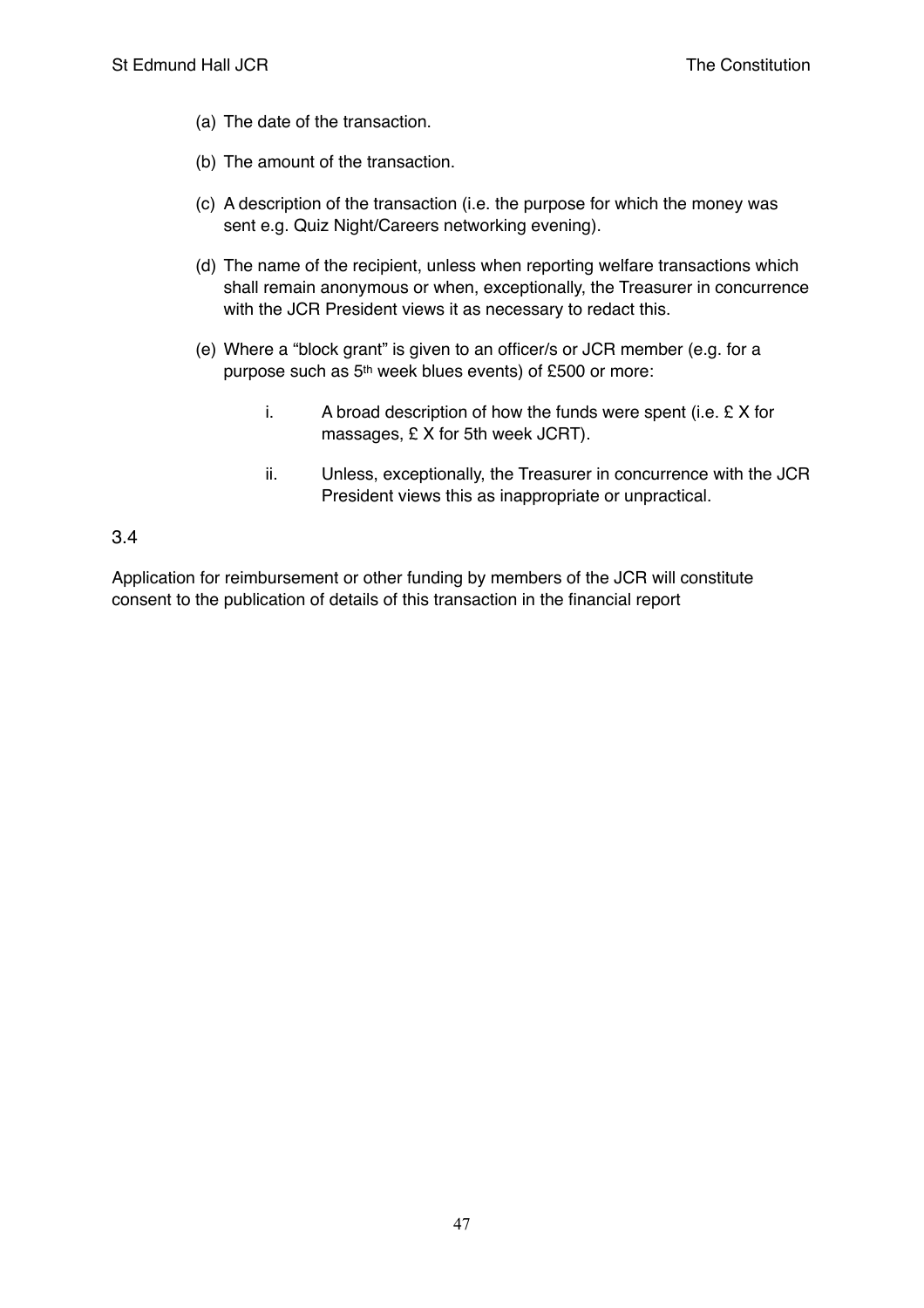# <span id="page-47-0"></span>4 Live JCR Accounts

<span id="page-47-1"></span>4.1

<span id="page-47-2"></span>The JCR Treasurer shall update and publicise the JCR Live Accounts spreadsheet on the JCR website, presenting the financial status of the JCR in terms of financial reserves and both categorised and itemised expenditure.

#### <span id="page-47-3"></span>4.2

<span id="page-47-4"></span>The spreadsheet shall include the following information:

- <span id="page-47-5"></span>1. The level of funds available in each account (i.e. the Charity Fund, the Entz Fund etc.).
- <span id="page-47-6"></span>2. The net change in each account from the previous term's Live Accounts.
- <span id="page-47-11"></span><span id="page-47-10"></span><span id="page-47-9"></span><span id="page-47-8"></span><span id="page-47-7"></span>3. The transactions which have taken place on each account including:
	- a. The date of the transaction.
	- b. The amount of the transaction.
	- c. A description of the transaction (i.e. the purpose for which the money was sent e.g. Quiz Night/Careers networking evening).
	- d. The name of the recipient, unless when reporting welfare transactions which shall remain anonymous or when, exceptionally, the Treasurer in concurrence with the JCR President views it as necessary to redact this.
	- e. Where a "block grant" is given to an officer/s or JCR member (e.g. for a purpose such as 5th week blues events) of £500 or more:
		- i. A broad description of how the funds were spent (i.e.  $E$  X for massages, £ X for 5th week JCRT).
		- ii. Unless, exceptionally, the Treasurer in concurrence with the JCR President views this as inappropriate or unpractical.

# <span id="page-47-15"></span><span id="page-47-14"></span><span id="page-47-13"></span><span id="page-47-12"></span>4.3

<span id="page-47-16"></span>Application for reimbursement or other funding by members of the JCR will constitute consent to the publication of details of this transaction in the Live Accounts.

# <span id="page-47-17"></span>XVI Schedule V: Affiliated Bodies

# <span id="page-47-18"></span>1 Affiliated Bodies

<span id="page-47-19"></span>1.1

The JCR may, for the benefit of its Members, choose to affiliate itself to bodies external to The Hall by recording the names of these organisations in Article 2.